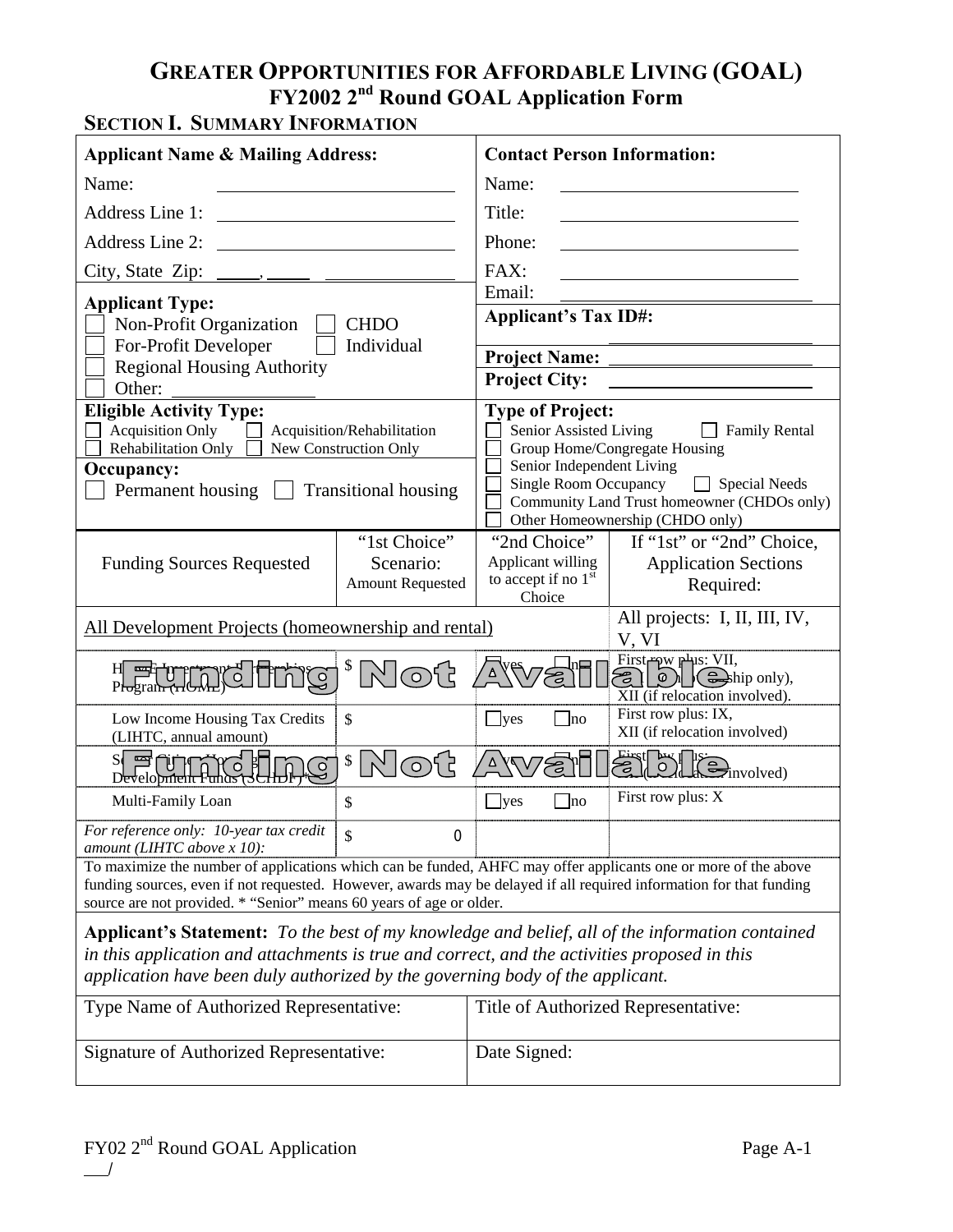#### *Narrative Project Summary*

For **rental and homeownership development projects** provide a brief overview of your project below. Discuss the nature of the development proposal; who will be served; the timeline for project development, proposed funding partners; other participating partners, project challenges which have been overcome and special project services and features.

For **homeownership projects**, discuss the above AND what resale restrictions will be placed on the property and how they will be marketed to the public, how homebuyers will be recruited and any programs or partners that will assist homebuyers with the purchase of the home, now and into the future.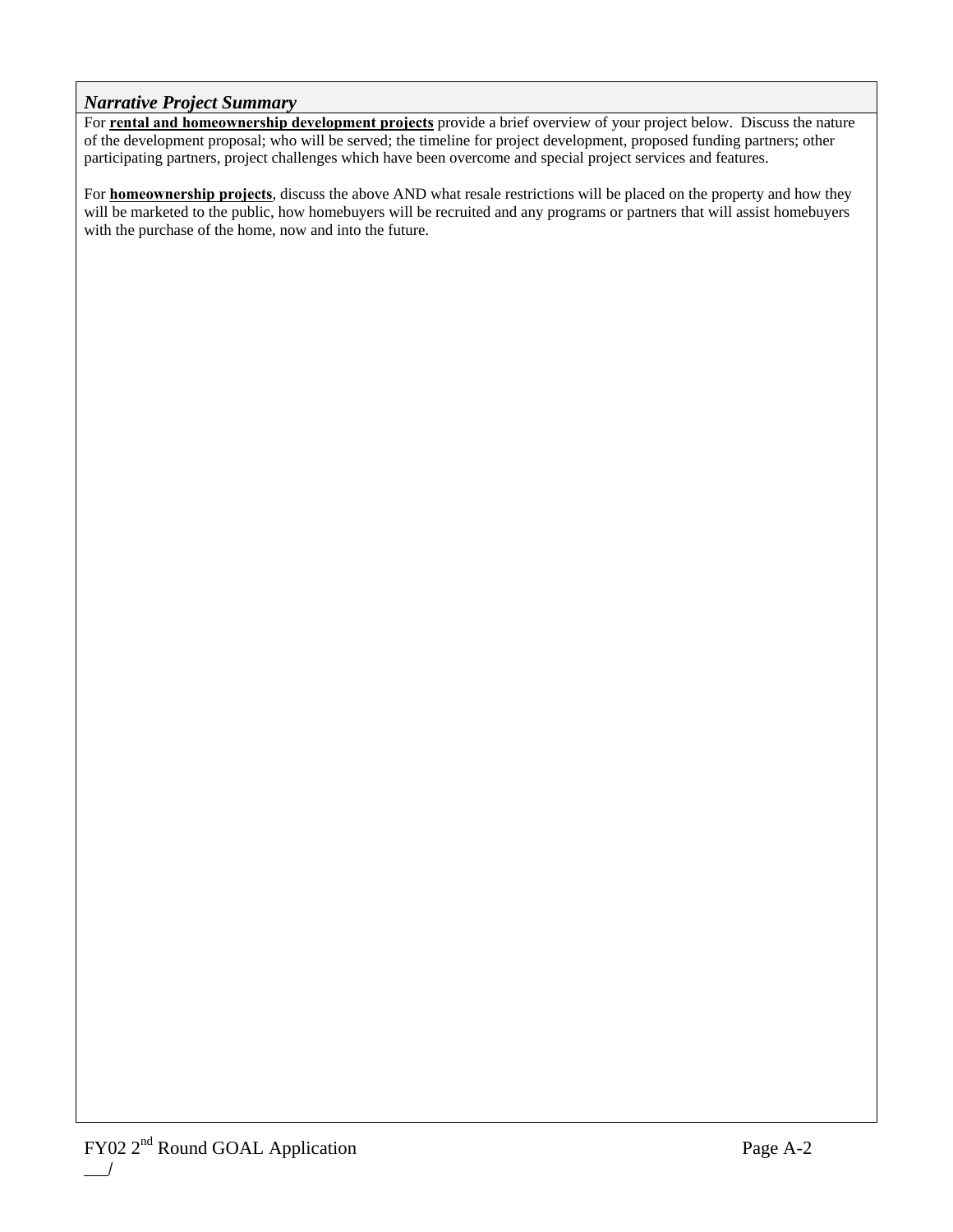## **SECTION II. APPLICANT INFORMATION**

| 1. Board Member Data:                                   |                                                                                                                                                        |                         |                  |
|---------------------------------------------------------|--------------------------------------------------------------------------------------------------------------------------------------------------------|-------------------------|------------------|
|                                                         | <b>Name</b>                                                                                                                                            | <b>Position Held</b>    |                  |
| 2. Applicant's Key Management Personnel:<br><b>Name</b> | <b>Position Held</b>                                                                                                                                   |                         | Telephone Number |
|                                                         | <b>Executive Director</b>                                                                                                                              |                         |                  |
|                                                         | 3. Applicant's Corporate/Organizational Principals (if applicable):                                                                                    |                         |                  |
| <b>Name</b>                                             | <b>SSN</b>                                                                                                                                             | <b>Telephone Number</b> | % Ownership      |
| 4. CHDO Applicant Data                                  |                                                                                                                                                        |                         |                  |
| Representation:                                         | For CHDOs only, indicate the date of most recent CHDO Certification:<br>Identify which of the above board members serve to meet the Board's Low Income |                         |                  |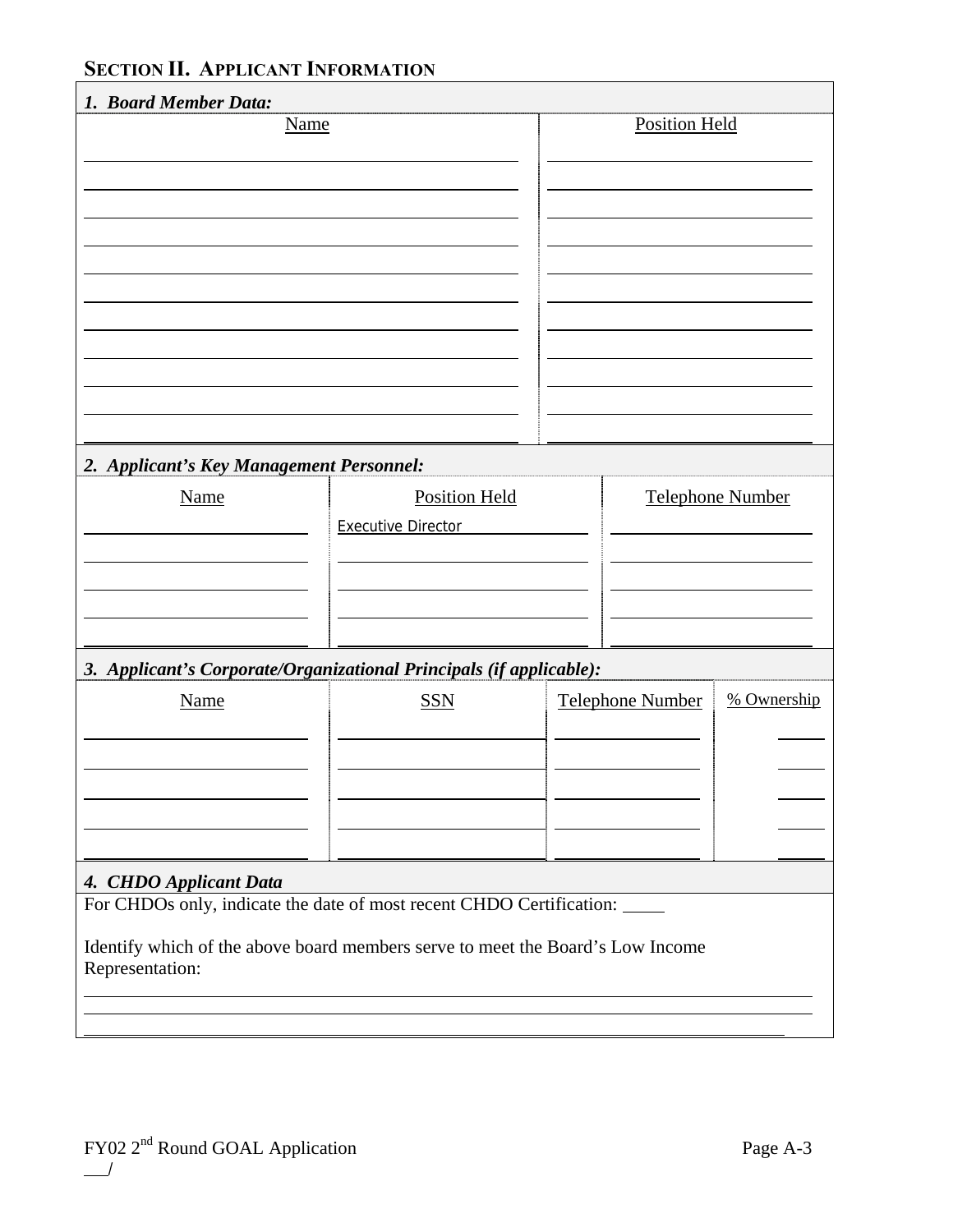# Name of Project: <u>(from page 1)</u>

| Part A. Project and Unit Information                                                                                                                                                                                                                                                                                                                                                                                                                      |                     |                        |                                                           |                                                                                                                                                                                                         |                                                    |                                                                                     |
|-----------------------------------------------------------------------------------------------------------------------------------------------------------------------------------------------------------------------------------------------------------------------------------------------------------------------------------------------------------------------------------------------------------------------------------------------------------|---------------------|------------------------|-----------------------------------------------------------|---------------------------------------------------------------------------------------------------------------------------------------------------------------------------------------------------------|----------------------------------------------------|-------------------------------------------------------------------------------------|
| Unit Type                                                                                                                                                                                                                                                                                                                                                                                                                                                 | Total # of<br>Units | Unit Size<br>(Sq. Ft.) | <b>Total Unit</b><br>Area                                 | # of 50%<br>Median<br>Income Set-<br>Aside Units                                                                                                                                                        | # of 60%<br>Median<br>Income<br>Set-Aside<br>Units | # of 80%<br>Median<br>Income Set-<br>Aside Units<br>(homeowner<br>projects<br>ONLY) |
| <b>SRO</b>                                                                                                                                                                                                                                                                                                                                                                                                                                                | 0                   |                        |                                                           |                                                                                                                                                                                                         |                                                    |                                                                                     |
| Efficiencies                                                                                                                                                                                                                                                                                                                                                                                                                                              | $\mathbf 0$         |                        |                                                           |                                                                                                                                                                                                         |                                                    |                                                                                     |
| 1 Bedroom                                                                                                                                                                                                                                                                                                                                                                                                                                                 | 0                   |                        |                                                           |                                                                                                                                                                                                         |                                                    |                                                                                     |
| 2 Bedroom                                                                                                                                                                                                                                                                                                                                                                                                                                                 | $\Omega$            |                        |                                                           |                                                                                                                                                                                                         |                                                    |                                                                                     |
| 3 Bedroom                                                                                                                                                                                                                                                                                                                                                                                                                                                 | $\overline{0}$      |                        |                                                           |                                                                                                                                                                                                         |                                                    |                                                                                     |
| 4 Bedroom                                                                                                                                                                                                                                                                                                                                                                                                                                                 | $\mathbf 0$         |                        |                                                           |                                                                                                                                                                                                         |                                                    |                                                                                     |
| 5 Bedroom                                                                                                                                                                                                                                                                                                                                                                                                                                                 | $\mathbf 0$         |                        |                                                           |                                                                                                                                                                                                         |                                                    |                                                                                     |
| <b>Total Units</b>                                                                                                                                                                                                                                                                                                                                                                                                                                        |                     |                        |                                                           |                                                                                                                                                                                                         |                                                    |                                                                                     |
| Managers Unit (indicate only<br>if not income set-aside)                                                                                                                                                                                                                                                                                                                                                                                                  | $\mathbf 0$         |                        |                                                           |                                                                                                                                                                                                         |                                                    |                                                                                     |
| <b>Total Residential Units (Total</b><br>Units less Manager's Unit)                                                                                                                                                                                                                                                                                                                                                                                       | $\overline{0}$      |                        | $\underline{0}$                                           | $\mathbf 0$                                                                                                                                                                                             | $\mathbf 0$                                        | $\mathbf 0$                                                                         |
| <b>Total non-Residential Square</b><br>Footage (Manager's Unit plus<br>common & commercial areas.)                                                                                                                                                                                                                                                                                                                                                        |                     |                        |                                                           |                                                                                                                                                                                                         |                                                    |                                                                                     |
| <b>Total Floor Area</b>                                                                                                                                                                                                                                                                                                                                                                                                                                   |                     |                        |                                                           | $\boldsymbol{0}$                                                                                                                                                                                        | $#$ of 4+5 bedroom units, for future use: 0)       |                                                                                     |
| Unit configuration data displayed within this table must be consistent with the commitment made in Section V<br>Part A and with the pro-forma feasibility data provided in the Excel file, Section IV.                                                                                                                                                                                                                                                    |                     |                        |                                                           |                                                                                                                                                                                                         |                                                    |                                                                                     |
| <b>Development Design:</b><br>Detached Single Family<br>Townhouse<br>$2-$ , $3-$ or $4$ -plex<br>Multi Family $(5+)$<br><b>Scattered Sites</b><br># of Scattered Sites:<br>Will income set-aside units contain the same amenities package as any market rate units? $\Box$ Yes<br>If no, attach explanation of any variances, detailing the costs of appliances/amenities not included in the set-aside units.<br>Explanation is attached in Tab #______. | #Units              | <b>#Buildings</b>      | <b>Other Amenities:</b>                                   | Units contain Washer/Dryer Appliances<br>J Units contain Washer/Dryer Hook-ups only<br>Common Laundry with:<br>washers and _______ dryers<br>Covered parking spaces: #<br>Uncovered parking spaces: $#$ |                                                    | No.                                                                                 |
| CAUTION: Receipt of LIHTC's and HOME funds will generally be reduced in the event that the quality of the set-aside                                                                                                                                                                                                                                                                                                                                       |                     |                        | units is inconsistent with that of the market rate units. |                                                                                                                                                                                                         |                                                    |                                                                                     |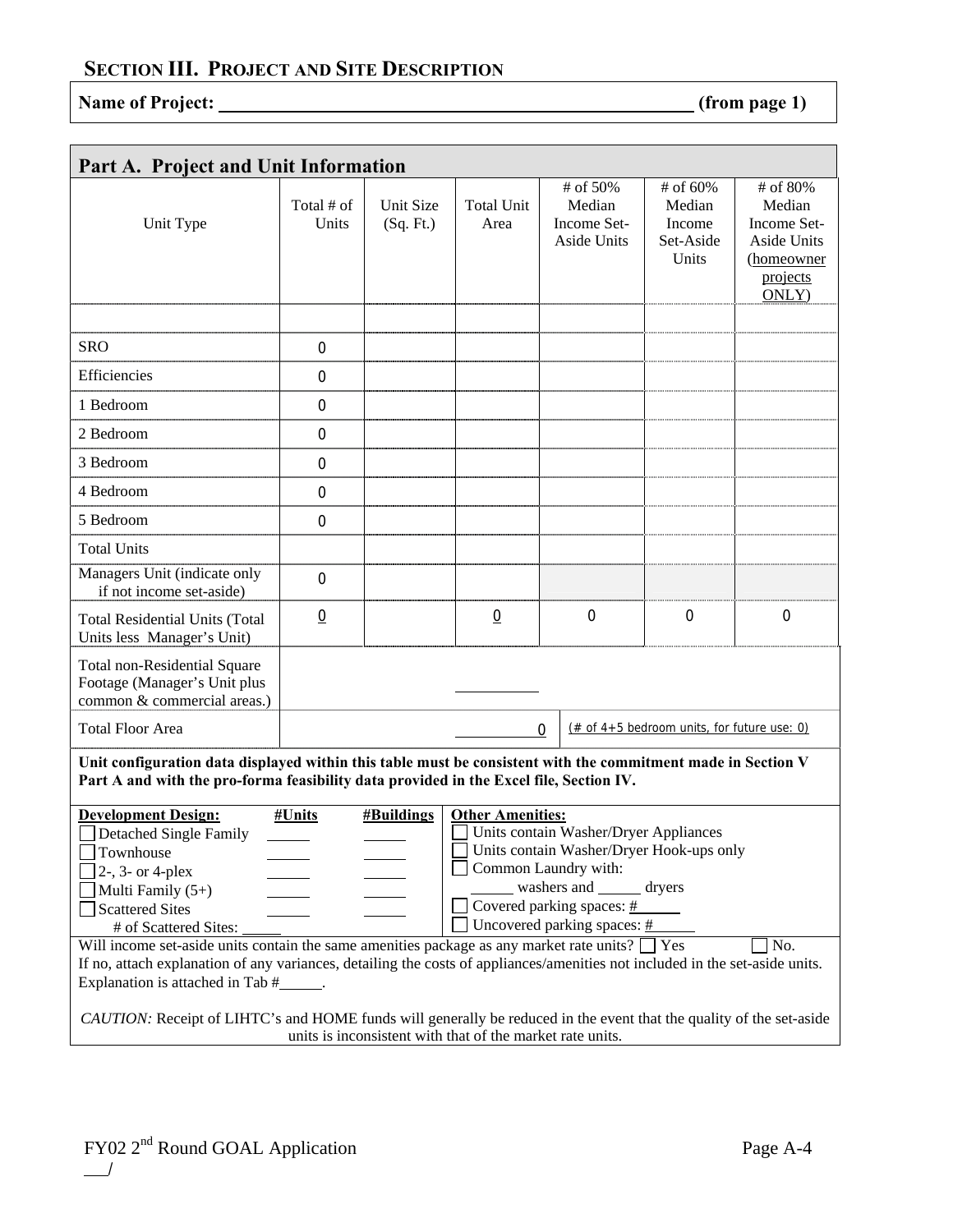Describe all non-residential space of amenities (i.e. recreation, commercial, accessory buildings, etc); identify the users of such space or amenities, and whether, if applicable, a fee will be charged for such use.:

For Rental Development projects, will any utilities other than telephone be paid directly by the tenant?

 Yes. If the project will include any income set-aside units, you must attach the utility allowance you will use to determine the amount of rent the tenant will pay. If Utility Company data is used and it is less than PHA Utility Allowance Schedule, you must also attach a historical cost documentation to this application.

Utility allowance is attached in Tab

No

| <b>Part B. Project Site Information</b>                                                                                                                                                                                                       |                         |                |
|-----------------------------------------------------------------------------------------------------------------------------------------------------------------------------------------------------------------------------------------------|-------------------------|----------------|
| <b>Project Street Address:</b>                                                                                                                                                                                                                | <b>Project Borough:</b> |                |
| (street)                                                                                                                                                                                                                                      |                         |                |
| $\frac{1}{\text{10}}$                                                                                                                                                                                                                         |                         |                |
| <b>Project Legal Description:</b>                                                                                                                                                                                                             |                         |                |
|                                                                                                                                                                                                                                               |                         |                |
|                                                                                                                                                                                                                                               |                         |                |
|                                                                                                                                                                                                                                               |                         |                |
|                                                                                                                                                                                                                                               |                         |                |
|                                                                                                                                                                                                                                               |                         |                |
|                                                                                                                                                                                                                                               |                         |                |
| Site Size (acres or square feet):                                                                                                                                                                                                             |                         |                |
| <b>Current site zoning:</b>                                                                                                                                                                                                                   |                         |                |
| Is the site properly zoned for the project?                                                                                                                                                                                                   | Yes                     | N <sub>0</sub> |
| If no, is rezoning in process?<br>Estimate how long rezoning will take:                                                                                                                                                                       | Yes                     | N <sub>o</sub> |
| Are all utilities available at the site?                                                                                                                                                                                                      | Yes                     | N <sub>0</sub> |
| If no, which utilities need to be brought to the site?                                                                                                                                                                                        |                         |                |
| Estimate the cost to bring utilities to the site:                                                                                                                                                                                             |                         |                |
| Is road access currently available to the site?<br>If no, estimate the cost to bring necessary road to the site:                                                                                                                              | Yes                     | N <sub>0</sub> |
|                                                                                                                                                                                                                                               |                         |                |
| $\Rightarrow$ The cost of bringing utilities or road access to the site must be included in the development cost estimate, however<br>may not be funded from GOAL Program funds (exception: utility connections from the property line to the |                         |                |
| adjacent street). Your application material should include a written cost estimate from an appropriate source<br>regarding the costs of utility extension and road access to the site.                                                        |                         |                |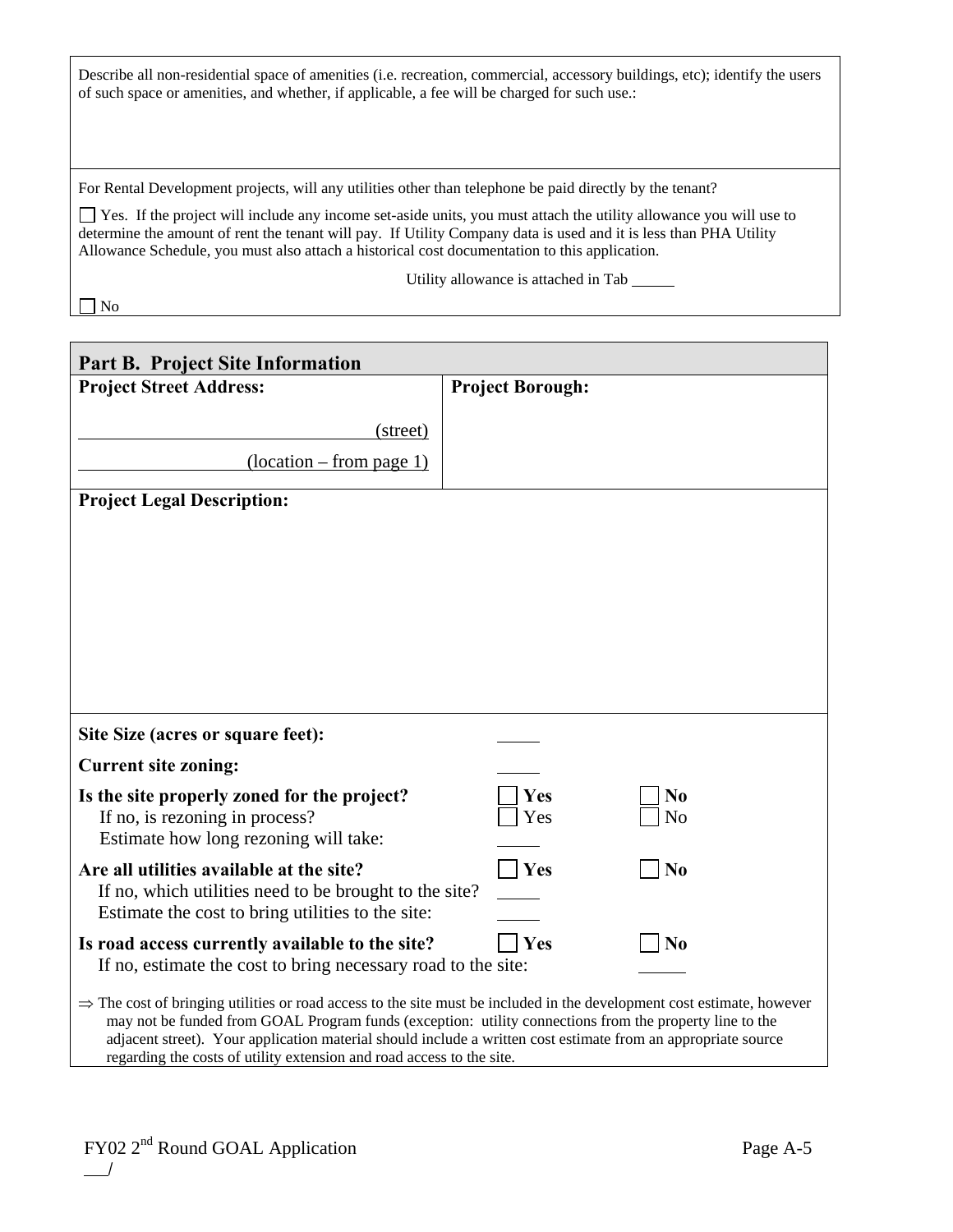| <b>Property Site Control Evidenced by:</b><br>Deed (Applicant holds title to property)<br><b>Executed Purchase Contract</b><br>$\rightarrow$ Expiration date of contract (no sooner<br>than April 30, 2002): __________<br>Option to Purchase | <b>Property Status:</b><br>$\Box$ Improved (see below)<br>Unimproved<br>If Improved, is property is:<br>Occupied (see below)<br>  Unoccupied<br>If Occupied, property is occupied by:<br>Owner<br>Tenant (household or |
|-----------------------------------------------------------------------------------------------------------------------------------------------------------------------------------------------------------------------------------------------|------------------------------------------------------------------------------------------------------------------------------------------------------------------------------------------------------------------------|
| $\rightarrow$ Expiration date of contract (no sooner                                                                                                                                                                                          | business)                                                                                                                                                                                                              |
| than April 30, 2002): $\frac{1}{2}$                                                                                                                                                                                                           | <b>Check one of the statements below</b>                                                                                                                                                                               |
| Long term lease                                                                                                                                                                                                                               |                                                                                                                                                                                                                        |
| $\rightarrow$ Expiration date of long-term lease (no                                                                                                                                                                                          | (required!):                                                                                                                                                                                                           |
| sooner than 50 years after expected                                                                                                                                                                                                           | <i>Important!!</i> I understand this property is                                                                                                                                                                       |
|                                                                                                                                                                                                                                               | <b>improved &amp; occupied</b> , and this application                                                                                                                                                                  |
| Other:                                                                                                                                                                                                                                        | must include Section XII (Acquisition or                                                                                                                                                                               |
|                                                                                                                                                                                                                                               | Rehabilitation of an Occupied Property)                                                                                                                                                                                |
| Please indicate the application tab where evidence                                                                                                                                                                                            | This project does not involve development                                                                                                                                                                              |
| of site control may be found:                                                                                                                                                                                                                 | on an improved and occupied site.                                                                                                                                                                                      |
|                                                                                                                                                                                                                                               |                                                                                                                                                                                                                        |
|                                                                                                                                                                                                                                               | Describe the neighborhood where the site is located, noting other types of development in the                                                                                                                          |
|                                                                                                                                                                                                                                               | immediate area, i.e., residential, commercial, industrial. Discuss the suitability of the site for                                                                                                                     |
| the proposed/existing development.                                                                                                                                                                                                            |                                                                                                                                                                                                                        |
|                                                                                                                                                                                                                                               |                                                                                                                                                                                                                        |
|                                                                                                                                                                                                                                               |                                                                                                                                                                                                                        |
|                                                                                                                                                                                                                                               |                                                                                                                                                                                                                        |
|                                                                                                                                                                                                                                               |                                                                                                                                                                                                                        |
|                                                                                                                                                                                                                                               |                                                                                                                                                                                                                        |
|                                                                                                                                                                                                                                               |                                                                                                                                                                                                                        |
|                                                                                                                                                                                                                                               |                                                                                                                                                                                                                        |
|                                                                                                                                                                                                                                               |                                                                                                                                                                                                                        |
|                                                                                                                                                                                                                                               |                                                                                                                                                                                                                        |
|                                                                                                                                                                                                                                               |                                                                                                                                                                                                                        |
|                                                                                                                                                                                                                                               |                                                                                                                                                                                                                        |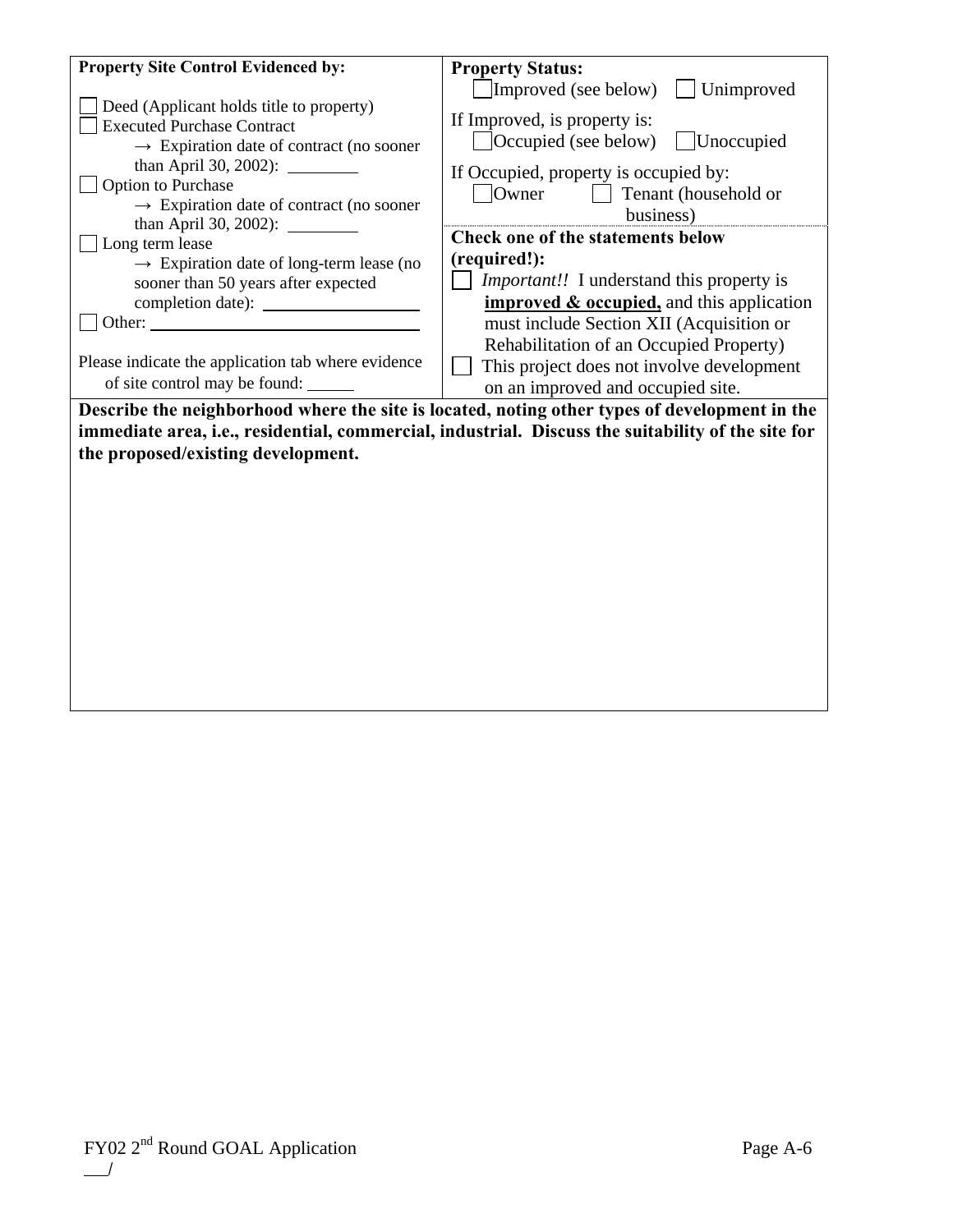| This section must be filled out using the tables included in the excel spreadsheet. After<br>completing all appropriate sheets on the Excel spreadsheet print out all sheets and attach<br>hard copies to your hard copy application in this section. If possible also submit the<br>electronic excel spreadsheet on disk along with your application. |
|--------------------------------------------------------------------------------------------------------------------------------------------------------------------------------------------------------------------------------------------------------------------------------------------------------------------------------------------------------|
| Rental Development Projects (including ALL projects applying for Low Income Housing<br>Tax Credits!) must fill out sheets entitled:                                                                                                                                                                                                                    |
| Summary                                                                                                                                                                                                                                                                                                                                                |
| Proforma-Loan Amounts                                                                                                                                                                                                                                                                                                                                  |
| Rent-Up Reserve                                                                                                                                                                                                                                                                                                                                        |
| <b>Total Development Costs</b>                                                                                                                                                                                                                                                                                                                         |
| <b>Tax Credit</b>                                                                                                                                                                                                                                                                                                                                      |
| Sources of Funds                                                                                                                                                                                                                                                                                                                                       |
| CHDO Homeownership Development Projects must fill out sheets entitled:                                                                                                                                                                                                                                                                                 |
| Summary                                                                                                                                                                                                                                                                                                                                                |
| Homeownership                                                                                                                                                                                                                                                                                                                                          |
| <b>Total Development Costs</b>                                                                                                                                                                                                                                                                                                                         |
| Sources of Funds                                                                                                                                                                                                                                                                                                                                       |
|                                                                                                                                                                                                                                                                                                                                                        |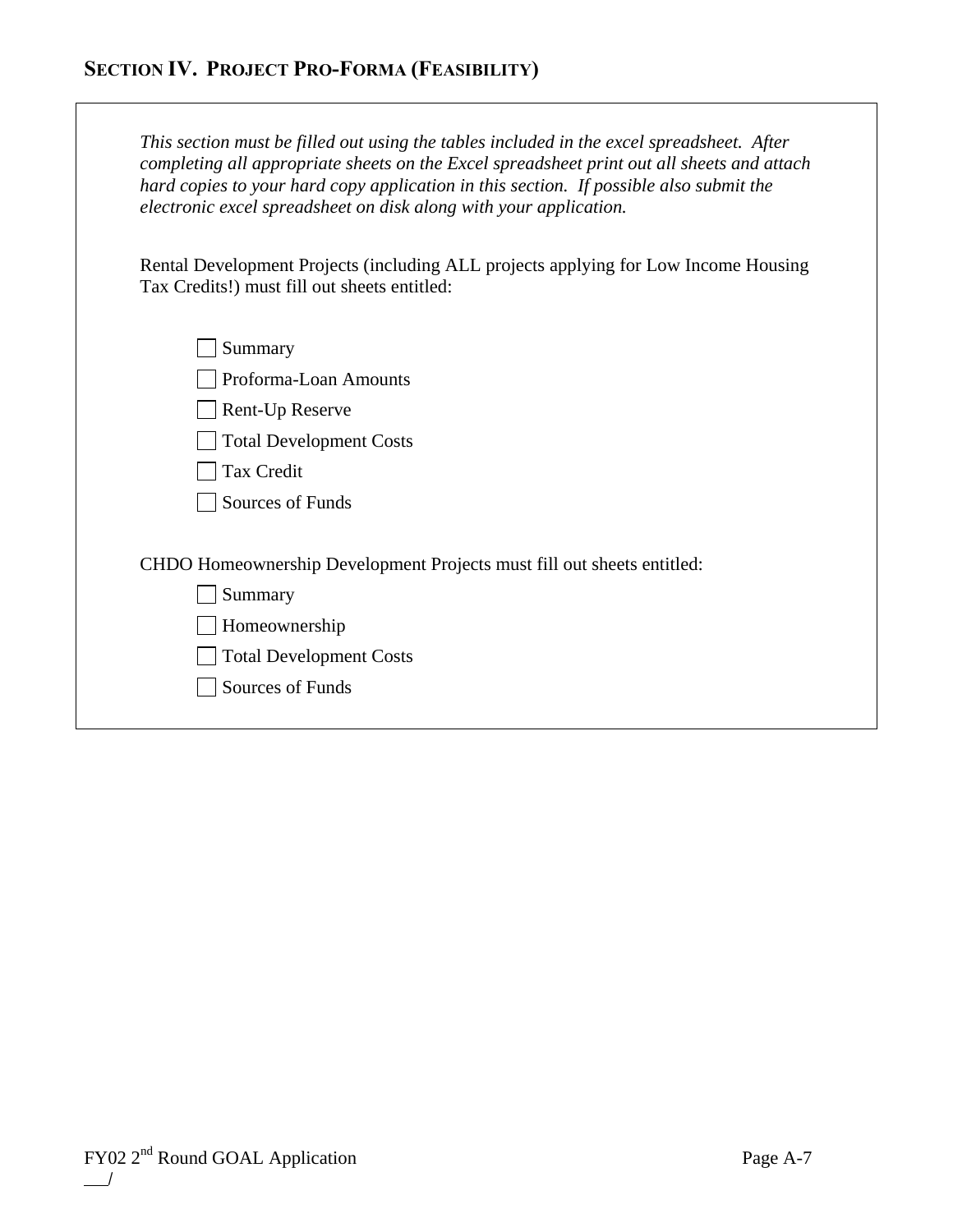## **SECTION V. RATING CRITERIA**

## **Part A. Project Serves the Lowest Income Households**

Points are awarded based on the number of units set-aside for low-income families beyond that which is required by funding sources. Points are not awarded for any units that result in more than 75% of all units set-aside for low-income residents.

To calculate the points earned in this section you must first determine your minimum set-aside by filling in the worksheets below. Formulas are provided on the right to assist in calculating information.

| Total Development Costs (TDC):                | a.  | You fill, from Section IV |
|-----------------------------------------------|-----|---------------------------|
| Total Number of Residential Units in Project: | (b) | From Section III          |

## *UNDER THE HOME PROGRAM*

For Homeownership projects, all units that will utilize HOME funds in the construction or in the permanent financing (homebuyer assistance) must be set-aside units. These units must have a resale restriction recorded on the property that will limit sales of these homes to households at or below no more than 80% of the median income for at least 15 years. See Section VIII for additional information that must be submitted for homeownership projects. To determine points earned under this criteria, skip to the next page: "1. Project Serves the Lowest Income households".

For Rental Development projects, fill out the section below to determine the required number of setaside units:

| <b>HOME Funds Requested</b>                               | (c)         | From Section I           |
|-----------------------------------------------------------|-------------|--------------------------|
| Funds counted as Match ( <i>NOT</i> leverage, see Page 5) | (d)<br>0.00 | From Section V, D        |
| Minimum $#$ of HOME set-aside units*                      | (e)         | $[(c)/(a)] \times (b)$   |
| Minimum # of HOME "look-alike" set-aside units*           | (f)         | $[(d)/(a)] \times (b)$   |
| Total # of HOME units (may be fraction):                  | 0.00<br>(g) | $(e) + (f)$              |
| Total # of HOME units (must be whole number):             | (h)         | Insert $(g)$ rounded up! |

*\*units must be proportionately distributed across bedroom/unit sizes to assure adequate HOME square footage.* 

HOME Units are either "low-HOME" (restricted to households at 50% or below of the median income), or "high-HOME" (restricted to households at 60% or below of the median income).

If (h)  $<$  5, all units in (h) may be "high-HOME units". If (h)  $>$  4, at least 20 percent of all (h) units or at least 20 percent of all residential floor space represented by (h) units must be "low-HOME" units", and the remaining may be "high-HOME" units.

| Minimum number of "low-HOME" units               | (i) | If (h)<5, insert $\underline{0}$ .<br>If (h)>4, insert <u>(g) x</u><br>20%, rounded up. |
|--------------------------------------------------|-----|-----------------------------------------------------------------------------------------|
| Minimum <sup>*</sup> number of "high-HOME" units |     | $(h) - (i)$                                                                             |
|                                                  |     |                                                                                         |

*\*High HOME units may be replaced by low-HOME units.*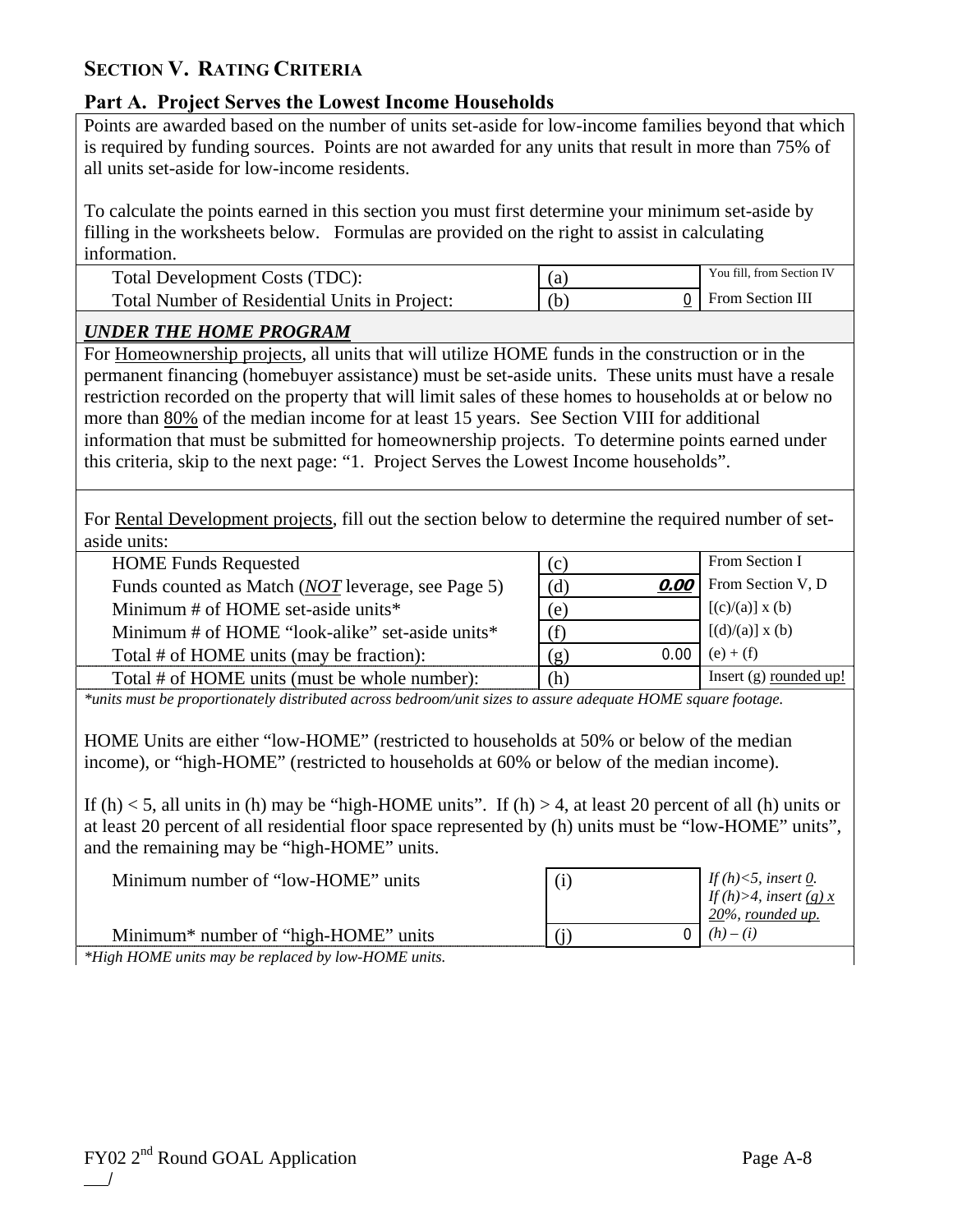| <b>UNDER THE LIHTC PROGRAM</b>                                                                 |                  |                   |                      |
|------------------------------------------------------------------------------------------------|------------------|-------------------|----------------------|
|                                                                                                | Required program |                   | Number of units      |
| Units set-aside for households at or below:                                                    | set-aside %      | Number of Units   | rounded up           |
| 50% of the Median Family Income                                                                | $\rm(k)$         | 0.00<br>$\rm(l)$  | (m)                  |
| (k=20% if applying for LIHTC or MF/SN/CL, or<br>commonly referred to as the "20/50" set-aside) |                  | $(l)=(k)*(b)$     | $(m)=(l)$ rounded up |
| 60% of the Median Family Income                                                                | (n)              | 0.00<br>(0)       | (p)                  |
| (n=40% if applying for LIHTC's or MF/SN/CL<br>and not also choosing the "20/50" set-aside)     |                  | $(o) = (n) * (b)$ | $(p)=(o)$ rounded up |

| <b>REQUIRED SET-ASIDE SUMMARY</b>           |                 |                                                        |
|---------------------------------------------|-----------------|--------------------------------------------------------|
| Units set-aside for households at or below: | Number of Units |                                                        |
| Total 50% required:<br>Total 60% required:  | (q)<br>(r)      | Greater of $(i)$ or $(m)$<br>Greater of $(i)$ or $(p)$ |

|               | 1. Project Serves the Lowest Income households (maximum 20 points)                                               |  |  |  |
|---------------|------------------------------------------------------------------------------------------------------------------|--|--|--|
|               | Set-Aside Commitment: (Include any HOME or LIHTC units identified in the preceding cell, indicate below the set- |  |  |  |
|               | aside level to which your project will commit.                                                                   |  |  |  |
|               | Number of 50% set-aside units:<br>(s)                                                                            |  |  |  |
| $50\%$ set-   | of the residential units in this development will be rent restricted and occupied by persons or                  |  |  |  |
| aside         | families whose income is 50% or less of the area median income, adjusted for family size (must meet or           |  |  |  |
|               | exceed limits established above). For homeownership projects, these units will be initially sold to              |  |  |  |
|               | households with incomes at this level. Subsequent sales, for at least 15 years, will be restricted to            |  |  |  |
|               | households at or below 80% of the median.                                                                        |  |  |  |
|               | Number of 60% set-aside units:<br>(t)                                                                            |  |  |  |
| $60\%$ set-   | of the residential units in this development will be rent restricted and occupied by persons or                  |  |  |  |
| aside         | families whose income is 60% or less of the area median income, adjusted for family size (must meet or           |  |  |  |
|               | exceed limits established above). For homeownership projects, these units will be initially sold to              |  |  |  |
|               | households with incomes at this level. Subsequent sales, for at least 15 years, will be restricted to            |  |  |  |
|               | households at or below 80% of the median.                                                                        |  |  |  |
| Homeowner     | Note: For homeownership projects,<br>Number of 80% set-aside units:<br>(u)                                       |  |  |  |
| Projects      | $(u) + (t) + (s)$ should = (b)                                                                                   |  |  |  |
| only!         |                                                                                                                  |  |  |  |
| $80\%$ set-   | of the homes in this development will be restricted to sale to households at or below 80% of the                 |  |  |  |
| aside         | median income, adjusted for family size, for a minimum of 15 years.                                              |  |  |  |
| <b>Points</b> |                                                                                                                  |  |  |  |
| <b>Earned</b> | See Rating Criteria for instructions on how to calculate points earned:                                          |  |  |  |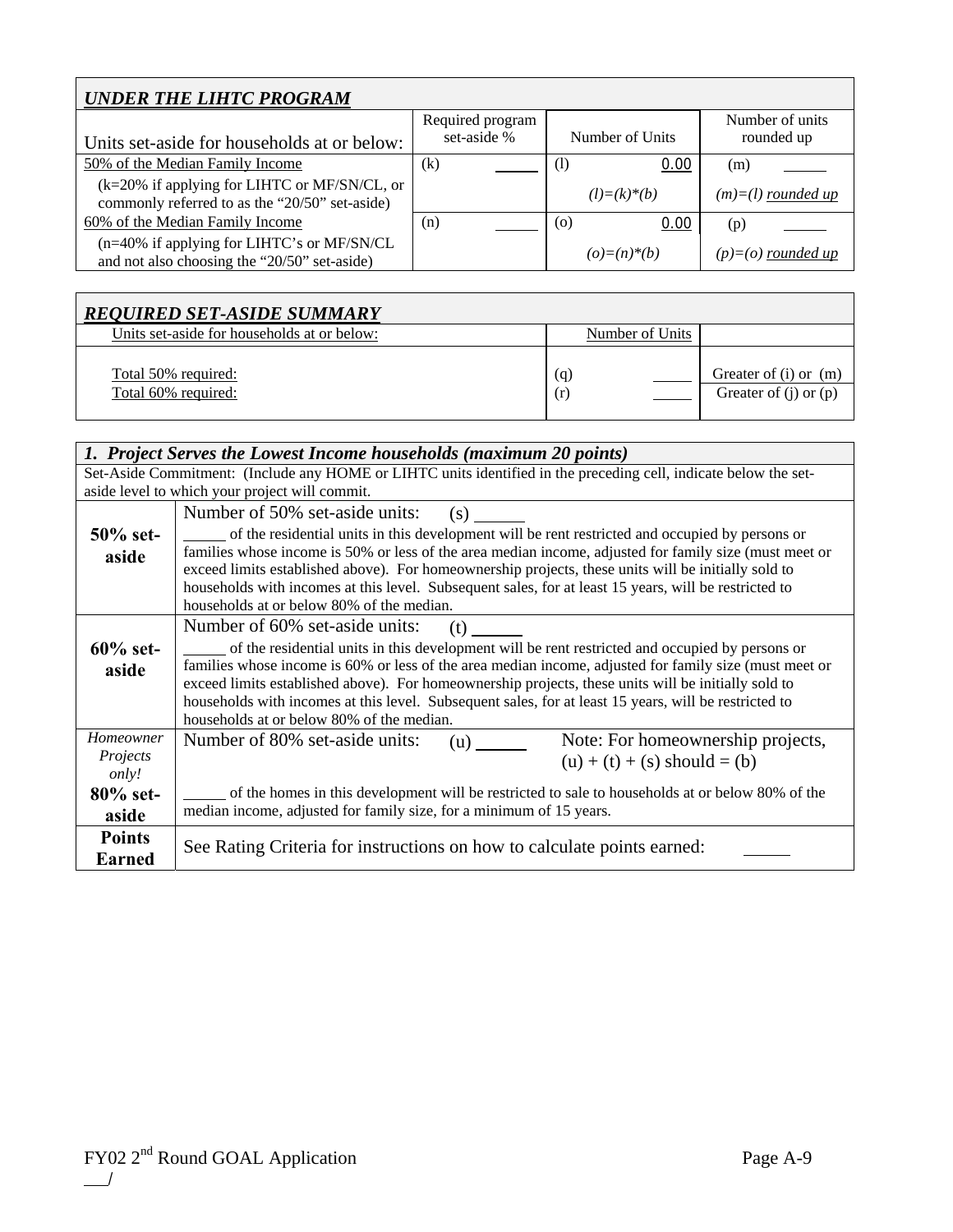## **Part B. Extended Low-Income Project Use**

*1. Commitment to an Extended Low-Income use (maximum 6 points)* 

### *(Check one)*

 This project will remain committed to the low-income use, as indicated in Part A, for a period of at least 30 years (earn 6 points). For homeownership projects, this means a resale restriction must be placed on the property to limit sales to income eligible tenants for at least 30 years.

 $\Box$  This project will remain committed to the low-income use, as indicated in Part A, for less than 30 years (or is requesting SCHDF funds ONLY) (earn 0 points).

## **Part C. Community Revitalization Projects**

*1. Community Revitalization Project Located in a Qualified Census Tract (maximum 5 points)* 

This project is located in a Qualified Census Tract (as defined by HUD, under  $42(d)(5)(C)$ ) **and** is considered to contribute to a community revitalization plan (earn 5 points). If claiming points under this section, please provide the following information:

The census tract number is: The community revitalization plan is entitled: and is published by the following entity: and is included in whole or in part in the following Tab for reference:

## **Part D. Development and Operation Supporting Material**

*1. Development Cost Estimates (maximum 10 points)* 

Development Cost estimates must be presented in the Excel File Supplement. Material supporting the figures used must be submitted with the application and will be used to determine points earned in this sub-part. Development Cost Estimates are included in Tab # .

## *2. Operating Pro-Forma and Cost Estimates (maximum 10 points)*

Operating Cost estimates must be presented in the Excel File Supplement. Material supporting the figures used must be submitted with the application and will be used to determine points earned in this sub-part. Operating Cost Estimates are included in Tab  $#$ 

## *3. Confirmation of Other Project Funding Sources (maximum 10 points)*

Documentation of other funding sources will be used to determine points earned in this sub-part, and are included in Tab #

## *4. Project Narrative and Project Schedule (maximum 5 points)*

The project narrative included in Section I and Development Schedule included below will be used to determine points earned in this sub-part.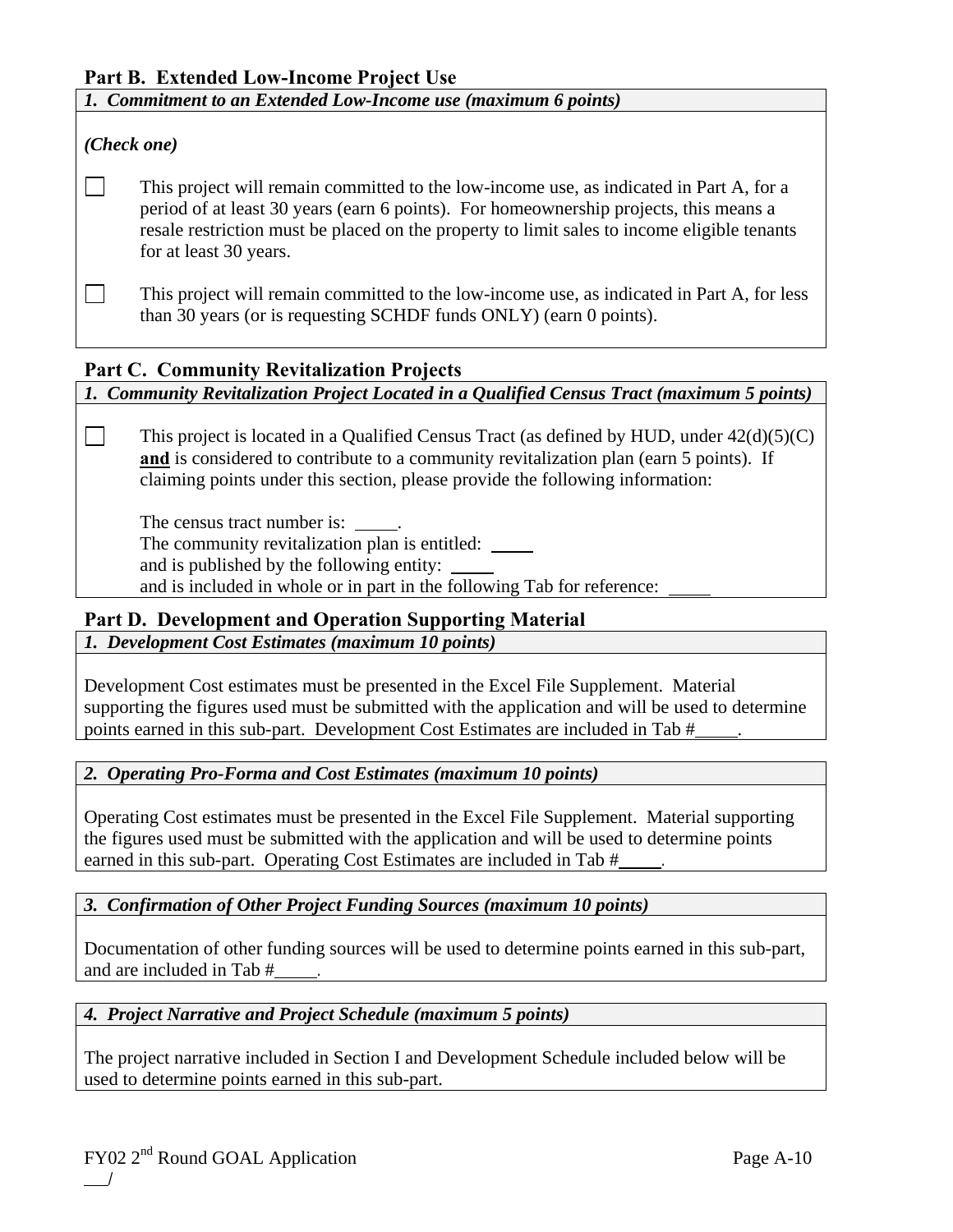| <b>Development Schedule:</b> Indicate the proposed time line for major milestones of development progress.<br>For Home-Ownership Housing, attach additional pages for EACH LOT where construction and sale of |                                                |                                                    |
|---------------------------------------------------------------------------------------------------------------------------------------------------------------------------------------------------------------|------------------------------------------------|----------------------------------------------------|
| homes is accomplished on a lot-by-lot basis. For home-ownership housing, schedule is for Lot #                                                                                                                |                                                |                                                    |
| Development Activity                                                                                                                                                                                          | <b>Scheduled Completion</b><br>Date<br>(MM/YY) | Completed At Time<br>of Application<br>(Yes or No) |
|                                                                                                                                                                                                               |                                                |                                                    |
| PRE-DEVELOPMENT:                                                                                                                                                                                              |                                                | Yes<br>N <sub>o</sub>                              |
| Market Study Completed                                                                                                                                                                                        |                                                |                                                    |
| SITE:                                                                                                                                                                                                         |                                                |                                                    |
| <b>Site Control Secured</b>                                                                                                                                                                                   |                                                | Yes<br>N <sub>o</sub>                              |
| <b>Phase I Environmental Review Complete</b>                                                                                                                                                                  |                                                | Yes<br>N <sub>o</sub>                              |
| Zoning Approvals Obtained (if necessary)                                                                                                                                                                      |                                                | Yes<br>N <sub>o</sub>                              |
| <b>Site Purchased</b>                                                                                                                                                                                         |                                                | Yes<br>N <sub>0</sub>                              |
| PLANS AND SPECIFICATIONS:                                                                                                                                                                                     |                                                |                                                    |
| <b>Architect Selected</b>                                                                                                                                                                                     |                                                | Yes<br>N <sub>o</sub>                              |
| <b>Engineer Selected</b>                                                                                                                                                                                      |                                                | Yes<br>N <sub>o</sub>                              |
| Schematic Designs/Working Drawings Complete                                                                                                                                                                   |                                                | Yes<br>N <sub>o</sub>                              |
| Local Building Code Review Complete                                                                                                                                                                           |                                                | Yes<br>N <sub>o</sub>                              |
| Final Plans and Specifications Complete                                                                                                                                                                       |                                                | Yes<br>N <sub>o</sub>                              |
| <b>PERMANENT FINANCING</b> (may not be<br>applicable for homeownership housing):                                                                                                                              |                                                |                                                    |
| Permanent Financing Application Submitted                                                                                                                                                                     |                                                | Yes<br>N <sub>o</sub>                              |
| Permanent Financing Commitment Received                                                                                                                                                                       |                                                | Yes<br>No                                          |
| <b>INTERIM FINANCING:</b>                                                                                                                                                                                     |                                                |                                                    |
| <b>Construction/Rehab Loan Application Submitted</b>                                                                                                                                                          |                                                | Yes<br>N <sub>o</sub>                              |
| <b>Construction/Rehab Loan Commitment Received</b>                                                                                                                                                            |                                                | Yes<br>N <sub>o</sub>                              |
|                                                                                                                                                                                                               |                                                |                                                    |
| CONSTRUCTION/REHABILITATION:                                                                                                                                                                                  |                                                |                                                    |
| <b>Contractor Selected</b>                                                                                                                                                                                    |                                                | Yes<br>No                                          |
| Construction/Rehabilitation To Begin                                                                                                                                                                          |                                                | Yes<br>N <sub>o</sub>                              |
| <b>Construction Complete</b>                                                                                                                                                                                  |                                                | Yes<br>No                                          |
| <b>RENTAL HOUSING ONLY:</b>                                                                                                                                                                                   |                                                |                                                    |
| <b>Permanent Loan Closing</b>                                                                                                                                                                                 |                                                | Yes<br>N <sub>o</sub>                              |
| Rent-Up Period (month/year est. to reach sustaining                                                                                                                                                           |                                                |                                                    |
| occupancy)                                                                                                                                                                                                    |                                                | Yes<br>N <sub>o</sub>                              |
| HOME-OWNERSHIP HOUSING ONLY:                                                                                                                                                                                  |                                                |                                                    |
| Homebuyer Marketing (month, year marketing                                                                                                                                                                    |                                                | Yes<br>N <sub>o</sub>                              |
| begins)                                                                                                                                                                                                       |                                                |                                                    |
| <b>Income Verification</b>                                                                                                                                                                                    |                                                | Yes<br>N <sub>o</sub>                              |
| Secure Homebuyer Financing                                                                                                                                                                                    |                                                | Yes<br>N <sub>o</sub>                              |
| <b>Permanent Loan Closing</b>                                                                                                                                                                                 |                                                | Yes<br>No                                          |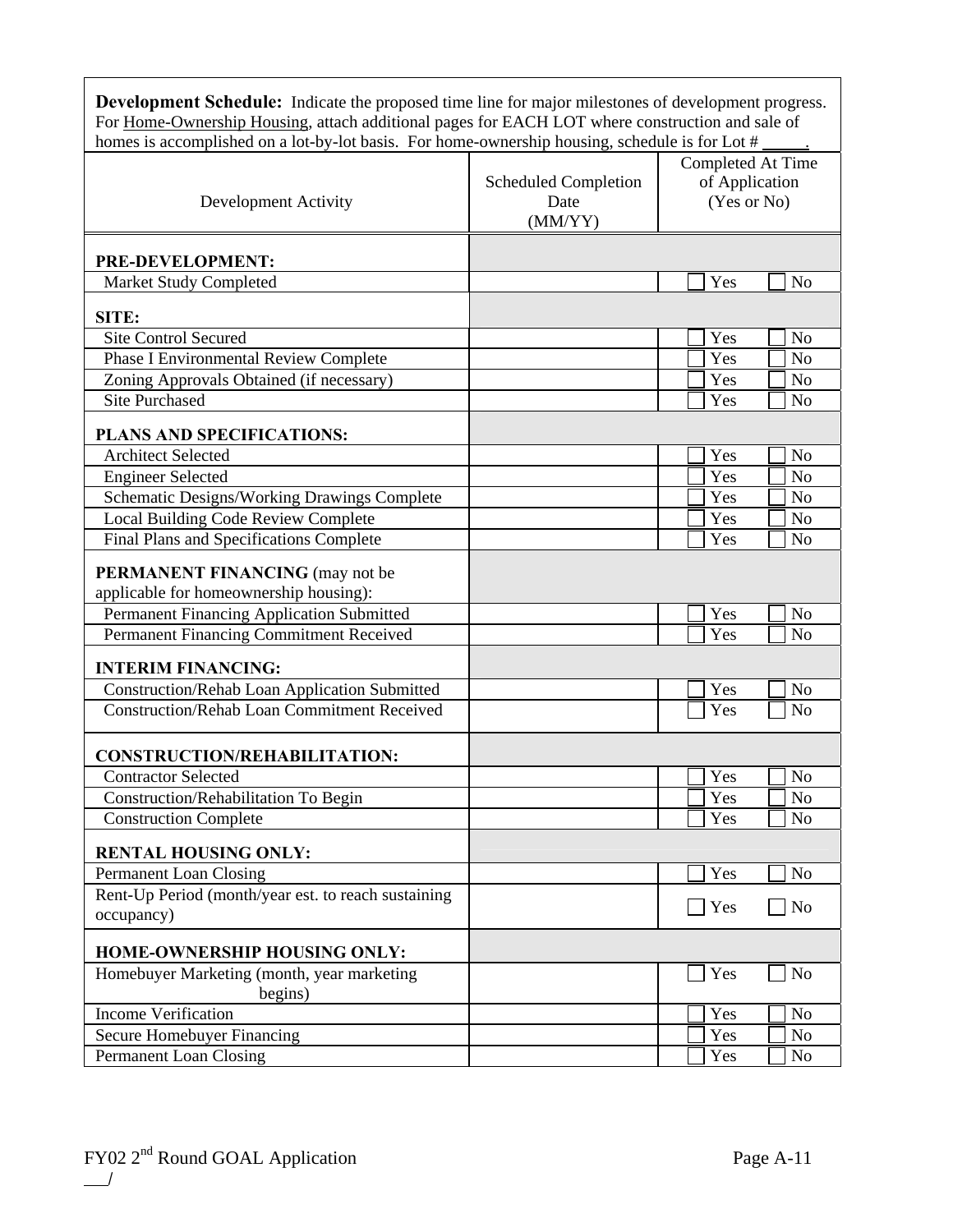## **Part E. Match and Leverage Contributions**

There are technical differences between "Match" and "Leverage" under the HOME program, however, points may be earned for both "match" and "leverage" if appropriate back-up documentation is provided, regardless of funding source requested. Fill out the worksheet below to earn points under this category.

|                                                                                                                                                                                                                                                                                                                                                                                                                                                                                                                                    |                        | Date to be  |
|------------------------------------------------------------------------------------------------------------------------------------------------------------------------------------------------------------------------------------------------------------------------------------------------------------------------------------------------------------------------------------------------------------------------------------------------------------------------------------------------------------------------------------|------------------------|-------------|
| <b>Match Source</b>                                                                                                                                                                                                                                                                                                                                                                                                                                                                                                                | <b>Amount</b>          | Contributed |
| a. Cash: Cash from Non-Federal Sources, not including cash contributed by the applicant.                                                                                                                                                                                                                                                                                                                                                                                                                                           |                        |             |
| 1.                                                                                                                                                                                                                                                                                                                                                                                                                                                                                                                                 | \$                     |             |
|                                                                                                                                                                                                                                                                                                                                                                                                                                                                                                                                    | \$                     |             |
| 3.                                                                                                                                                                                                                                                                                                                                                                                                                                                                                                                                 | \$                     |             |
|                                                                                                                                                                                                                                                                                                                                                                                                                                                                                                                                    | \$                     |             |
| Total Non-Federal Cash:                                                                                                                                                                                                                                                                                                                                                                                                                                                                                                            | \$<br>0.00             |             |
| <b>b. Below Market Loans:</b> Grant Equivalent of a non-Federal below-market interest rate loan to the<br>project that is not repayable to the State's (AHFC's) HOME Investment Trust Fund.(Refer to "Matching<br>Contributions and Calculation Methods" application kit attachment for proper calculation method)                                                                                                                                                                                                                 |                        |             |
| Lender:                                                                                                                                                                                                                                                                                                                                                                                                                                                                                                                            | Difference in the      |             |
| Interest Rate to be Charged:                                                                                                                                                                                                                                                                                                                                                                                                                                                                                                       | total interest charged |             |
| Lender's Market Rate:                                                                                                                                                                                                                                                                                                                                                                                                                                                                                                              | between the two rates  |             |
| Term of Loan:                                                                                                                                                                                                                                                                                                                                                                                                                                                                                                                      |                        |             |
| Principal Non-Federal Cash:                                                                                                                                                                                                                                                                                                                                                                                                                                                                                                        |                        |             |
| c. Taxes & Fees: The value, based on customary and reasonable means for establishing value, or State<br>or local taxes, fees, or other charges that are normally and customarily imposed or charged by a State<br>or local government on all transactions or projects, but are waived, foregone, or deferred in a manner<br>that achieves affordability of housing assisted with HOME/SCHDF or LIHTC funds.(Refer to<br>"Matching Contributions and Calculation Methods" application kit attachment for proper calculation method) |                        |             |
|                                                                                                                                                                                                                                                                                                                                                                                                                                                                                                                                    | \$                     |             |
|                                                                                                                                                                                                                                                                                                                                                                                                                                                                                                                                    |                        |             |
|                                                                                                                                                                                                                                                                                                                                                                                                                                                                                                                                    | \$                     |             |
| Total Value of Waived charges:<br>Note: Written evidence from the source of the waived or foregone<br>charge or fee must be attached.                                                                                                                                                                                                                                                                                                                                                                                              | \$<br>0.00             |             |
| d. Finance Fees: The amount of other charges or fees normally and customarily imposed or charged                                                                                                                                                                                                                                                                                                                                                                                                                                   |                        |             |
| by public or private institutions associated with the transfer or development of real estate but are<br>waived or foregone, in whole or in part, in a manner that achieves affordability of housing assisted<br>with HOME/SCHDF/LIHTC funds.                                                                                                                                                                                                                                                                                       |                        |             |
|                                                                                                                                                                                                                                                                                                                                                                                                                                                                                                                                    | <u>\$</u>              |             |
|                                                                                                                                                                                                                                                                                                                                                                                                                                                                                                                                    |                        |             |
|                                                                                                                                                                                                                                                                                                                                                                                                                                                                                                                                    |                        |             |
| <u>Total value of other waived charges:</u>                                                                                                                                                                                                                                                                                                                                                                                                                                                                                        | \$<br>0.00             |             |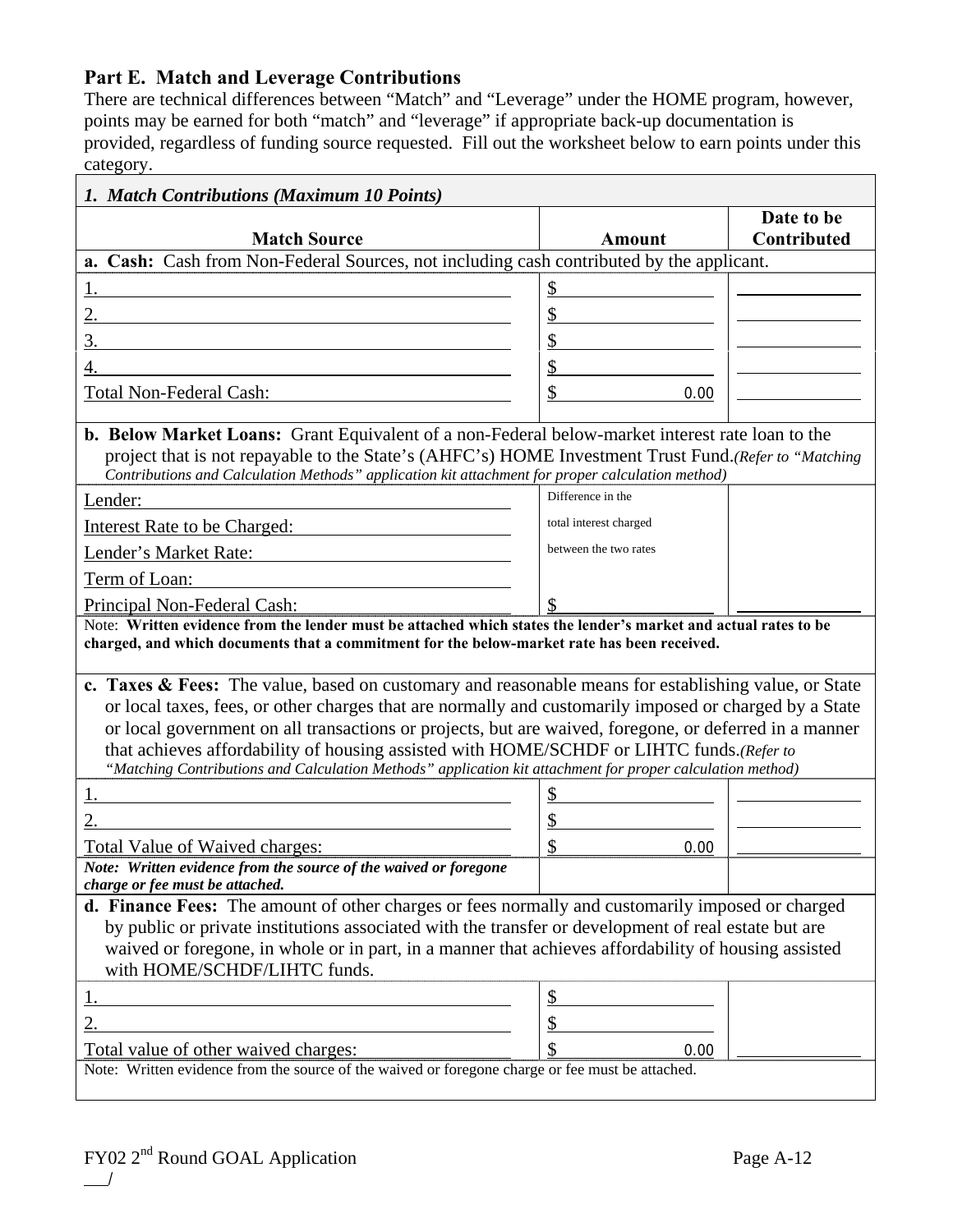| e. Donated Land: The value, before the HOME/SCHDF/LIHTC assistance is provided and minus any<br>debt burden, lien, or other encumbrance, of donated land or other related property acquired with non-<br>federal resources.                                                                                                                                                    |               |      |               |      |                  |
|--------------------------------------------------------------------------------------------------------------------------------------------------------------------------------------------------------------------------------------------------------------------------------------------------------------------------------------------------------------------------------|---------------|------|---------------|------|------------------|
| <b>Appraised Value:</b>                                                                                                                                                                                                                                                                                                                                                        |               |      |               |      |                  |
| Less Debt:                                                                                                                                                                                                                                                                                                                                                                     | $\mathcal{S}$ |      |               |      |                  |
| Less Acquisition Costs (if any): $-\underline{\$}$                                                                                                                                                                                                                                                                                                                             |               |      |               |      |                  |
| Equals Value of Match:                                                                                                                                                                                                                                                                                                                                                         | \$            | 0.00 |               | 0.00 |                  |
| Note: The value must be established by an appraisal, performed by an independent, certified appraiser. Third party evidence<br>must be submitted to support debt and acquisition costs. The seller must acknowledge in writing that the difference between<br>the acquisition Cost and the Appraised Value is being contributed as a "donation to provide affordable housing". |               |      |               |      |                  |
| f. Donated Materials: The reasonable value of donated site preparation and construction materials not<br>acquired with federal resources, and any donated or voluntary labor in connection with site-<br>preparation for, or development of the project.                                                                                                                       |               |      |               |      |                  |
|                                                                                                                                                                                                                                                                                                                                                                                |               |      | \$            |      |                  |
| 2.                                                                                                                                                                                                                                                                                                                                                                             |               |      |               |      |                  |
| Note: A maximum rate of \$10 per hour (regardless of actual rate typically charged by the donating source) must be used to<br>determine the value of donated or voluntary labor. Written commitments from the donating source verifying the nature and<br>amount of the donation must be attached.                                                                             |               |      |               |      |                  |
| g. Bond Financing: Proceeds from multi-family and single-family affordable housing project bond<br>financing validly issued by a State or local government, or an agency, instrumentality, or political<br>subdivision of a State and repayable with revenues for the affordable housing project financed, as<br>follows:                                                      |               |      |               |      |                  |
| If a multi-family affordable                                                                                                                                                                                                                                                                                                                                                   |               |      |               |      |                  |
| Housing project: 50% X Loan Amount: \$                                                                                                                                                                                                                                                                                                                                         |               |      | \$            | 0.00 |                  |
| If a single-family affordable                                                                                                                                                                                                                                                                                                                                                  |               |      |               |      |                  |
| Housing project: 25% X Loan Amount: \$                                                                                                                                                                                                                                                                                                                                         |               |      |               | 0.00 |                  |
| Note: Written statement of loan commitment and feasibility from bond issuer must be attached.                                                                                                                                                                                                                                                                                  |               |      |               |      |                  |
|                                                                                                                                                                                                                                                                                                                                                                                |               |      |               |      |                  |
| <b>Total Match Value:</b>                                                                                                                                                                                                                                                                                                                                                      |               |      | $\frac{1}{2}$ | 0.00 |                  |
|                                                                                                                                                                                                                                                                                                                                                                                |               |      |               |      |                  |
| <b>Total GOAL Funds Requested:</b>                                                                                                                                                                                                                                                                                                                                             |               |      | \$            | 0.00 | (from Section I) |
| <b>Total Points earned</b>                                                                                                                                                                                                                                                                                                                                                     |               |      |               |      |                  |
| (lesser of 10 or 20 x Match/GOAL Funds)                                                                                                                                                                                                                                                                                                                                        |               |      |               |      |                  |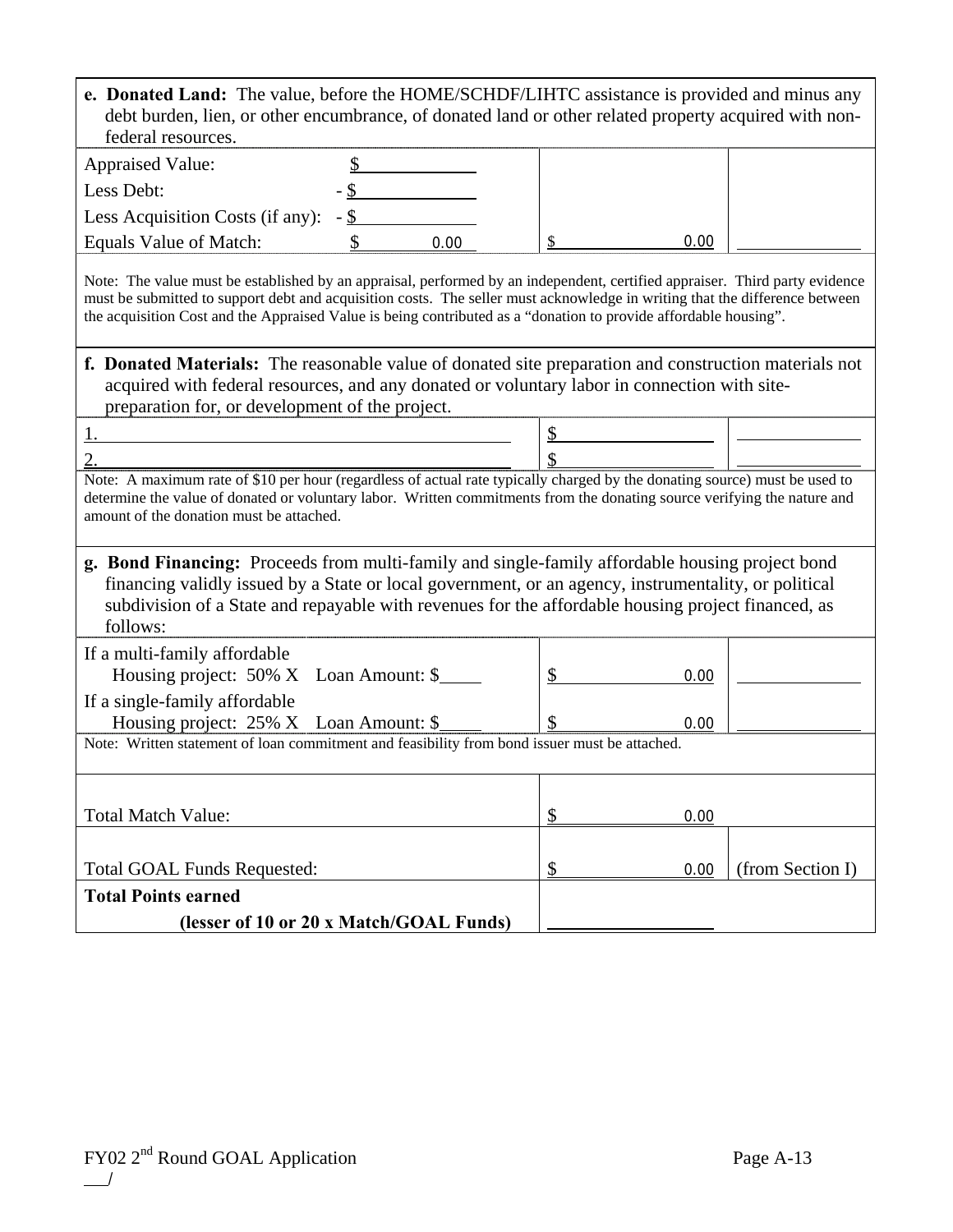| <i>points</i> )                                                                                                                                                                              |               |                           |
|----------------------------------------------------------------------------------------------------------------------------------------------------------------------------------------------|---------------|---------------------------|
| <b>Leverage Source</b>                                                                                                                                                                       | <b>Amount</b> | Date to be<br>Contributed |
| 1. $\blacksquare$                                                                                                                                                                            | \$            |                           |
|                                                                                                                                                                                              | \$            |                           |
| 3.                                                                                                                                                                                           | \$            |                           |
| 4.                                                                                                                                                                                           | \$            |                           |
| 5.                                                                                                                                                                                           | \$            |                           |
| 6.                                                                                                                                                                                           | \$            |                           |
|                                                                                                                                                                                              | \$            |                           |
|                                                                                                                                                                                              | \$            |                           |
| 9.                                                                                                                                                                                           | \$            |                           |
|                                                                                                                                                                                              | \$            |                           |
| 11.<br><u> 1980 - Johann Barn, mars ann an t-Amhain Aonaich an t-Aonaich an t-Aonaich ann an t-Aonaich ann an t-Aonaich</u>                                                                  | \$            |                           |
| 12.                                                                                                                                                                                          | \$            |                           |
|                                                                                                                                                                                              | \$            |                           |
|                                                                                                                                                                                              | \$            |                           |
| $\overline{15}$ .                                                                                                                                                                            | \$            |                           |
| 16.<br>16. Solution 1.5 Section 1.5 Section 1.5 Section 1.5 Section 1.5 Section 1.5 Section 1.5 Section 1.5 Note: Written documentation supporting each source of leverage must be attached. | \$            |                           |
|                                                                                                                                                                                              |               |                           |
| Calculate formula fields in this table now:                                                                                                                                                  |               |                           |
|                                                                                                                                                                                              |               |                           |
| <b>Total Leverage Value:</b>                                                                                                                                                                 | \$<br>\$0.00  |                           |
|                                                                                                                                                                                              |               |                           |
| <b>Total GOAL Funds Requested:</b>                                                                                                                                                           | \$<br>\$0.00  | (from Section 1)          |
| <b>Total Points earned</b>                                                                                                                                                                   |               |                           |
| (lesser of 10 or 20 x Leverage/GOAL Funds)                                                                                                                                                   |               |                           |

*2. Leverage Contributions, not including any "Match Contributions" listed above (Maximum 10*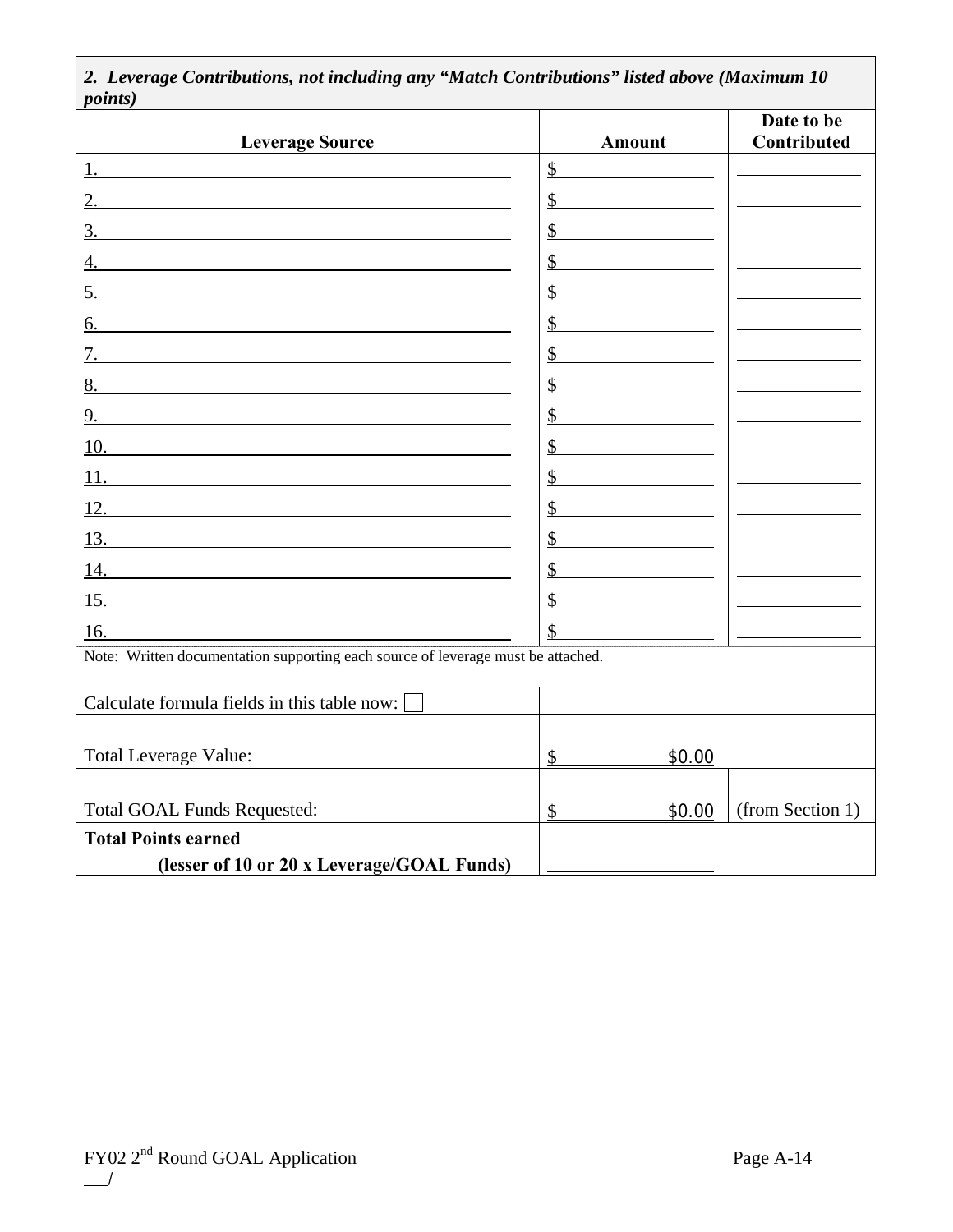## **Part F. Applicant (Sponsor) Characteristics**

| <b>Team Position</b>       | Name | <b>Telephone Number</b> |
|----------------------------|------|-------------------------|
| <b>Housing Sponsor</b>     |      |                         |
| <b>Developer</b>           |      |                         |
| General Contractor         |      |                         |
| Architect                  |      |                         |
| <b>Structural Engineer</b> |      |                         |
| <b>Mechanical Engineer</b> |      |                         |
| <b>Electrical Engineer</b> |      |                         |
| <b>Civil Engineer</b>      |      |                         |
| <b>Tax Attorney</b>        |      |                         |
| Consultant                 |      |                         |
| <b>Accountant</b>          |      |                         |
| Management Company         |      |                         |
|                            |      |                         |
|                            |      |                         |

*Services performed by organizations/persons not specifically identified above are subject to procurement requirements specified in AHFC grant management regulations (15 AAC 154.715).* 

### *1. Development/Construction Experience (Maximum 5 points)*

**Development Team Experience:** Complete the following for all other projects which have been developed in the State of Alaska by the sponsor, developer, or general partner(s). Attach additional pages in this section if necessary.

| <b>Project Name</b> | Alaska Location | Units | Year Developed Project Status |  |
|---------------------|-----------------|-------|-------------------------------|--|
|                     |                 |       |                               |  |
|                     |                 |       |                               |  |
|                     |                 |       |                               |  |
|                     |                 |       |                               |  |
|                     |                 |       |                               |  |

Provide a brief narrative statement regarding previous experience the development team has in developing similar housing in the State of Alaska. Address both the organizational experience and experience of specific individuals who will be involved in this project: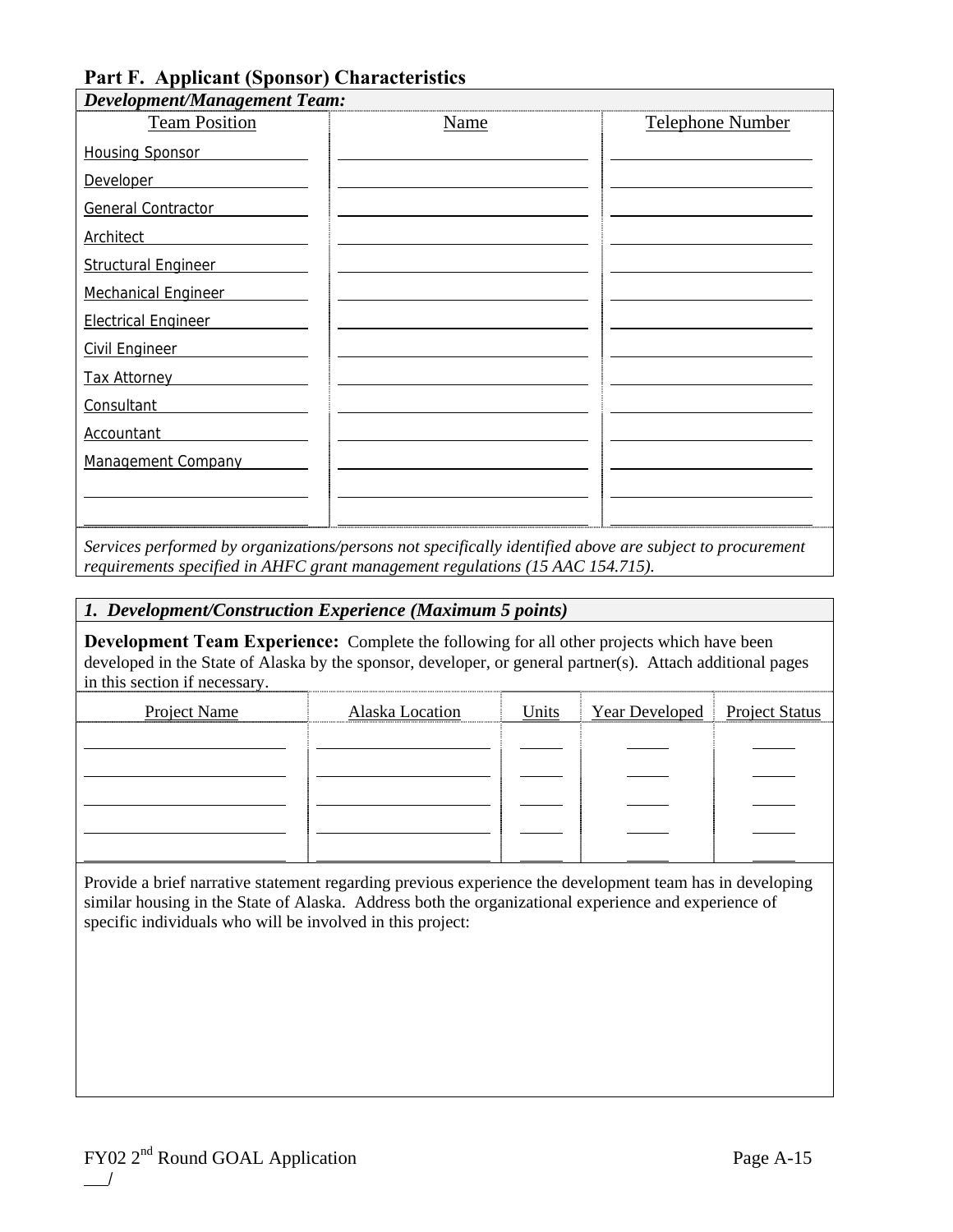| 2. Housing Ownership/Management Experience (Maximum 3 points)                                                                                                                                                         |
|-----------------------------------------------------------------------------------------------------------------------------------------------------------------------------------------------------------------------|
| Provide a brief narrative statement regarding your previous experience in owning and managing<br>similar housing. Specifically note any experience which relates to SCHDF, HOME, or LIHTC<br>affordability compliance |
| <b>Provide the Management Plan for the proposed project:</b>                                                                                                                                                          |
| <b>Management Plan</b><br>(modify as needed for a Community Land Trust homeownership program that involves long-<br>term management of land)                                                                          |
| Project will be managed by a professional management firm?<br>$ N_0$<br>$\vert$ Yes<br>If yes, name of professional management firm (if known): _______<br>Attach a copy of the management firm's corporate resume.   |
| Will the Management of the Project include an on-site Resident Manager? $\Box$ Yes<br>N <sub>0</sub>                                                                                                                  |
| Staffing (a full staffing plan may be required for projects which require a high degree of<br>management and/or staffing):<br>Days/hours staff will be available for general tenant/homeowner questions?              |
| Days/hours staff will be available for maintenance issues?                                                                                                                                                            |
| Describe Your Maintenance and Repair Plan (i.e., maintenance/inspection schedules, budgeting,<br>$etc.$ ):                                                                                                            |
|                                                                                                                                                                                                                       |
|                                                                                                                                                                                                                       |
|                                                                                                                                                                                                                       |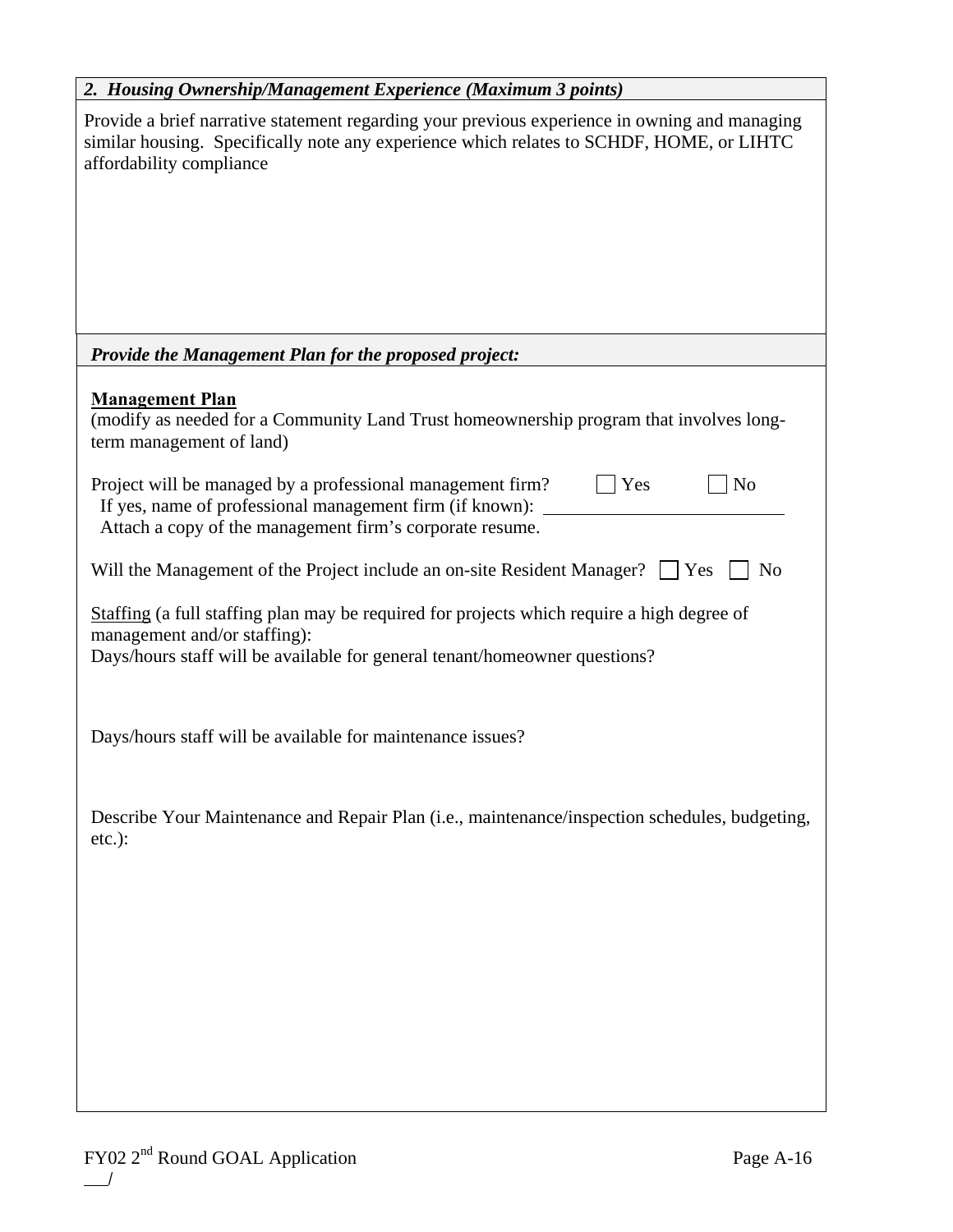| For rental development projects, describe your Tenant Selection Procedures, including your<br>methods of assuring affirmative marketing to solicit eligible persons from all racial, ethnic, and<br>gender groups in the community. For homeownership programs, describe your marketing and<br>homebuyer selection procedures, and how you or a program partner will assist homeowners in<br>selling their home to eligible homebuyers in the future. |
|-------------------------------------------------------------------------------------------------------------------------------------------------------------------------------------------------------------------------------------------------------------------------------------------------------------------------------------------------------------------------------------------------------------------------------------------------------|
|                                                                                                                                                                                                                                                                                                                                                                                                                                                       |

### *3. Non-Profit Participation (Maximum 2 points)*

A tax-exempt organization or Regional Housing Authority is involved in the project on a regular, continuous, and substantial basis in both the development and operation of the project (must be recognized as a tax-exempt organization by the Internal Revenue Service).

This statement is (check one): True (2 points) False (0 points)

## *4. Current/Past Experience with Granting/Oversight Agencies (Maximum 10 point DEDUCTION)*

Points will be deducted for any findings outstanding for more than six months with any federal or state funders. Points will also be deducted if any member of the Development Team has prior GOAL experience where program violations have been found or deliverables have been consistently behind schedule. See Rating Award Criteria Plan for more details.

Discuss any GOAL project management audit findings or any other findings issued by AHFC or other oversight agencies within the past three years, including actions taken by you to resolve/correct the deficiency: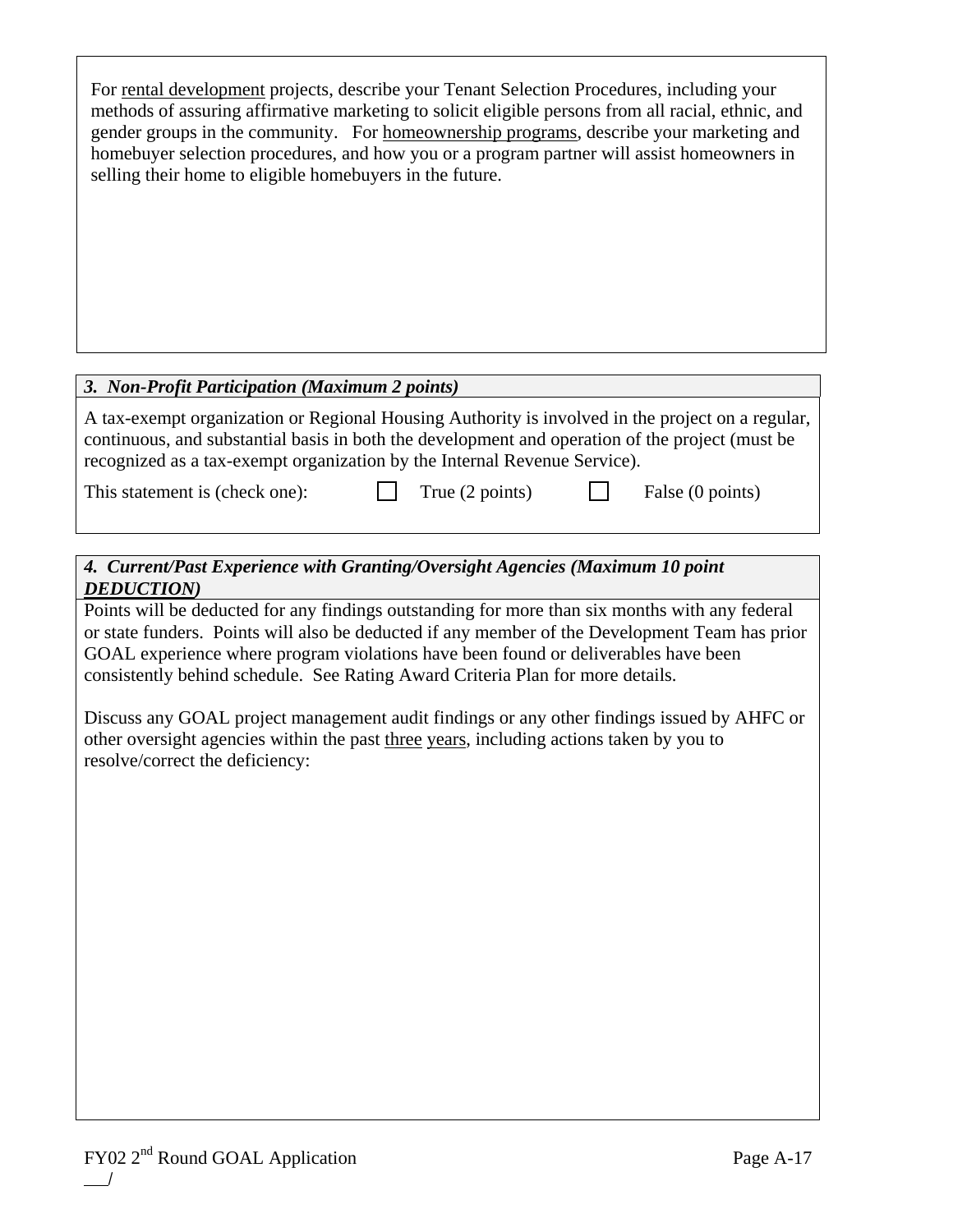## **Part G. Need for Proposed Project in the Local Area**

*ATTENTION!!* A Project Market Study conducted by an *AHFC-approved qualified independent market analyst is required*!! See last section of instructions for market study requirements.

*1. Community Support (maximum 5 points)*  Discuss the community support for the project:

## *2. Market Demand (maximum 10 points)*

For rental housing development, identify the vacancy rate and discuss the market demand in the subject's immediate area for the **type of housing** which is proposed:

For homeownership housing, discuss the market for all other housing that offers alternative homeownership options to the population you intend to serve. For projects proposing a homeownership land trust model include a specific discussion of the market for land in the area and how it influences the cost of housing in the market.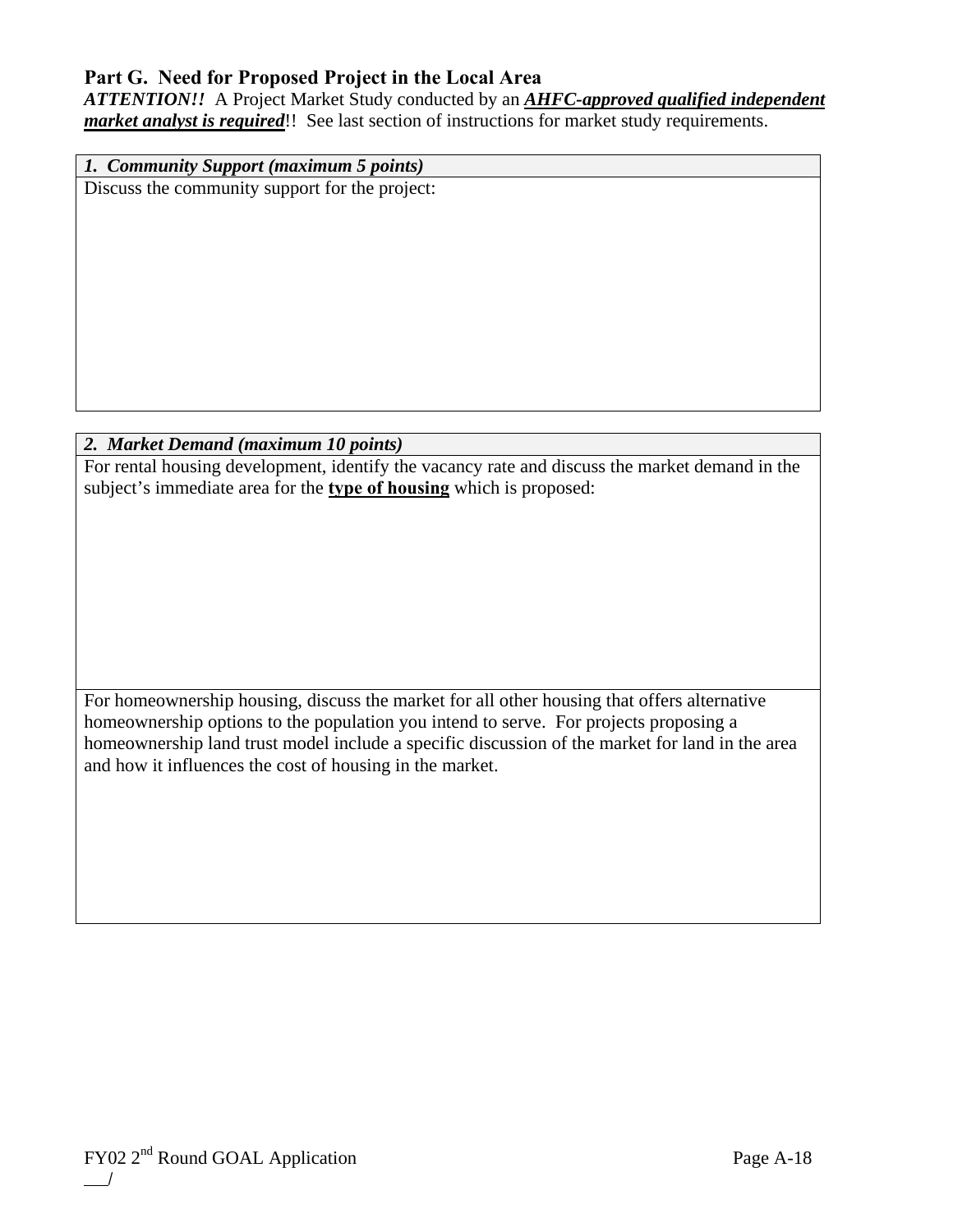| 3. Number of Similar Properties Located in the Area (maximum 5 points)                                |
|-------------------------------------------------------------------------------------------------------|
| Identify and discuss the quantity and quality of the area's existing rental (homeownership for        |
| homeownership projects) stock similar to the type of housing proposed:                                |
|                                                                                                       |
|                                                                                                       |
|                                                                                                       |
|                                                                                                       |
|                                                                                                       |
|                                                                                                       |
|                                                                                                       |
|                                                                                                       |
|                                                                                                       |
|                                                                                                       |
| Discuss <b>alternative</b> housing which is available to the target population in the subject's area: |
|                                                                                                       |
|                                                                                                       |
|                                                                                                       |
|                                                                                                       |
|                                                                                                       |
|                                                                                                       |
|                                                                                                       |
|                                                                                                       |
|                                                                                                       |
|                                                                                                       |
|                                                                                                       |
|                                                                                                       |
| <b>Supporting Documentation for Part F</b>                                                            |
| Materials documenting community support (letters or resolutions of support, community                 |
| plans, etc.), listed below:                                                                           |
|                                                                                                       |
|                                                                                                       |
|                                                                                                       |
|                                                                                                       |
|                                                                                                       |
|                                                                                                       |
|                                                                                                       |
|                                                                                                       |
|                                                                                                       |
|                                                                                                       |
|                                                                                                       |
|                                                                                                       |
|                                                                                                       |
| These items may be found in Tab $#$ _________                                                         |
|                                                                                                       |
| A Market Study conducted by a third party is attached in Tab _____.                                   |
|                                                                                                       |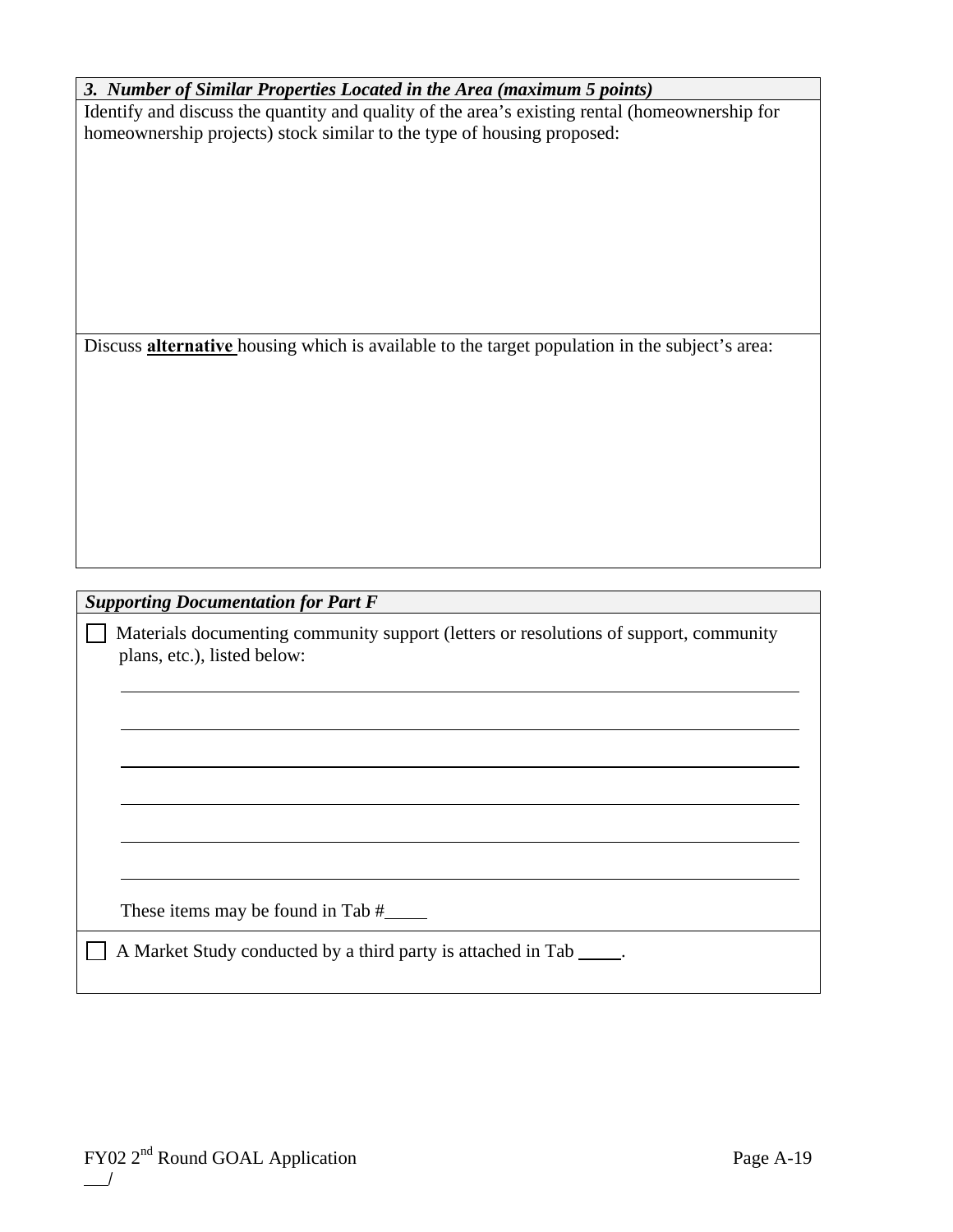## **Part H. Project Characteristics**

| 1. Equipped units (maximum 10 points)                                                                                                                                                                                                                                                                                                                                                                                   |                                                                                                                                                                                                                         |  |  |
|-------------------------------------------------------------------------------------------------------------------------------------------------------------------------------------------------------------------------------------------------------------------------------------------------------------------------------------------------------------------------------------------------------------------------|-------------------------------------------------------------------------------------------------------------------------------------------------------------------------------------------------------------------------|--|--|
| <b>For CHDO Homeownership Projects</b>                                                                                                                                                                                                                                                                                                                                                                                  |                                                                                                                                                                                                                         |  |  |
| Will homes be pre-sold?                                                                                                                                                                                                                                                                                                                                                                                                 | No. You must follow the same rules as rental development,<br>skip to "For Rental Development Projects" below.                                                                                                           |  |  |
|                                                                                                                                                                                                                                                                                                                                                                                                                         | Yes. You must give the homebuyer the option to modify the<br>home's design to accommodate any disability a household<br>member might have. The costs of modification may be<br>included in the sales price of the home. |  |  |
| If Yes, the points earned under this category will be determined by the degree to which the<br>applicant has made a commitment to assist households with disabilities both 1) consider<br>participation in the program, and 2) fund any necessary access modifications. Commitments of<br>funding or marketing assistance by other sources must be confirmed in writing as an attachment<br>in the Tab indicated below. |                                                                                                                                                                                                                         |  |  |
|                                                                                                                                                                                                                                                                                                                                                                                                                         | Identify all recruiting efforts that will specifically target households with at least one member<br>with a disability to purchase the homes. (Written commitment is attached in Tab _______                            |  |  |
|                                                                                                                                                                                                                                                                                                                                                                                                                         |                                                                                                                                                                                                                         |  |  |
| Identify any sources of funds or partners that have committed to assist homebuyers with the cost<br>of access modifications to the home. Please include the estimated amount of funds that will be                                                                                                                                                                                                                      |                                                                                                                                                                                                                         |  |  |
|                                                                                                                                                                                                                                                                                                                                                                                                                         | For Rental Development Projects (and homeownership projects without pre-sales)                                                                                                                                          |  |  |
| To complete this section, please see definition of "accessible" and "equipped" in the Rating and<br>Award Criteria Plan, Part G(1), and fill in the following worksheet.                                                                                                                                                                                                                                                |                                                                                                                                                                                                                         |  |  |
| Number of Units in Project:<br>Number of Floors:<br>Total Number of Units on Ground Floor:                                                                                                                                                                                                                                                                                                                              | $\left( \text{a}\right)$<br>(b)<br>(c)                                                                                                                                                                                  |  |  |
| Elevatored building?                                                                                                                                                                                                                                                                                                                                                                                                    | Yes<br>(d)<br>N <sub>0</sub>                                                                                                                                                                                            |  |  |
| Are you applying for HOME funds?                                                                                                                                                                                                                                                                                                                                                                                        | (e)<br>Yes<br>No                                                                                                                                                                                                        |  |  |
| If (e)=no, the number of equipped units <u>required</u> for your project is $\overline{0}$ .                                                                                                                                                                                                                                                                                                                            |                                                                                                                                                                                                                         |  |  |
| If (e)=yes, does this project involve new construction or substantial rehabilitation (substantial<br>rehabilitation means cost of rehab is 75% or more of after rehab appraised value, as evidenced<br>by an appraisal) AND does the project encompass five or more units?                                                                                                                                              |                                                                                                                                                                                                                         |  |  |
|                                                                                                                                                                                                                                                                                                                                                                                                                         | Yes<br>(f)<br>N <sub>0</sub>                                                                                                                                                                                            |  |  |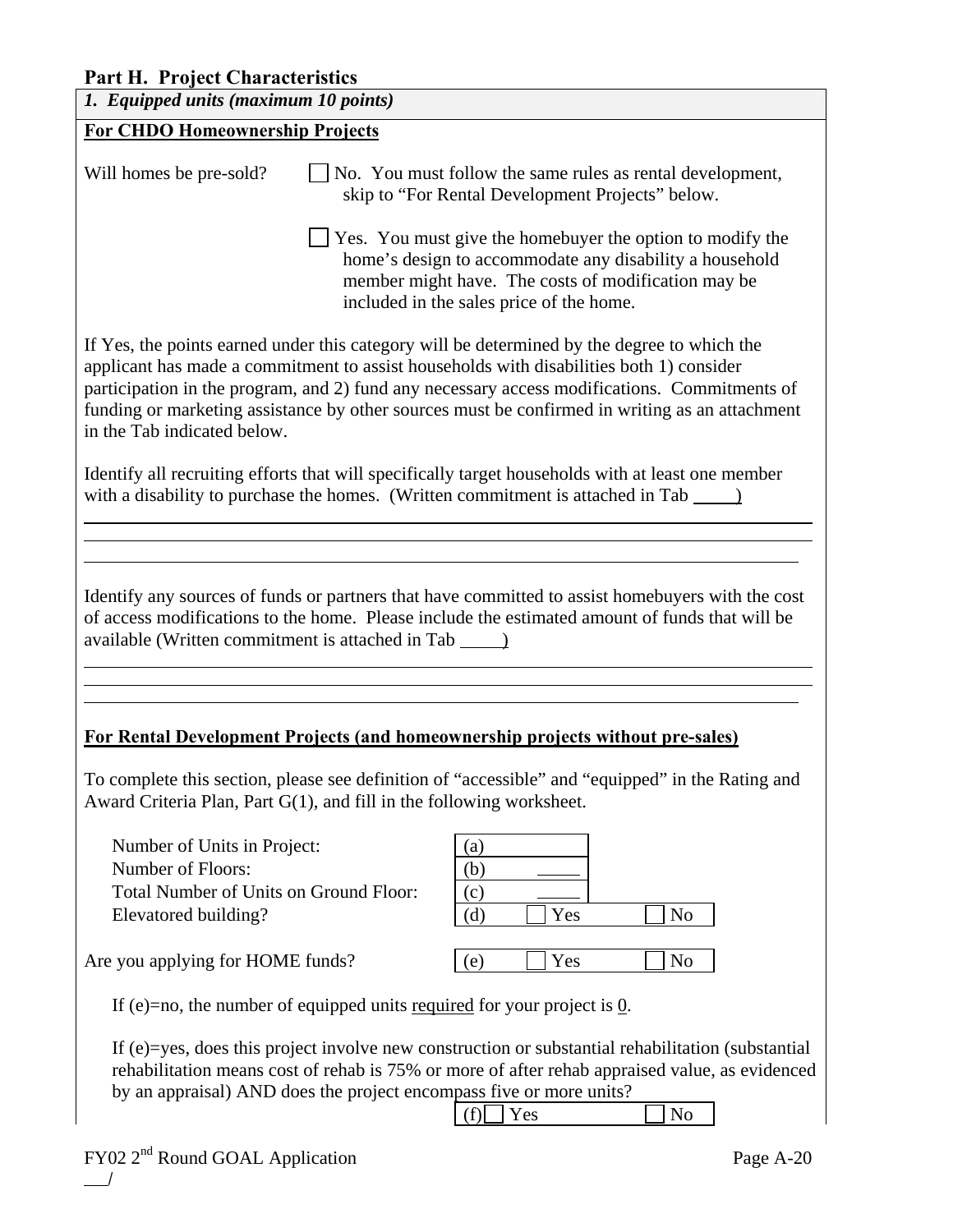**If (f)=yes, the minimum accessibility requirements of Section 504 apply to your project (see Rating and Award Criteria Plan for details)**. Under Section 504, 5% of all units (rounded up) must be equipped for physically handicapped accessibility and 2% of all units (rounded up) must be equipped for sensory impaired accessibility. Additional requirements apply to common areas. Please note that the minimum requirements for physically and sensory impaired accessibility **cannot** be fulfilled by the same unit.

If (f)=no, the number of equipped units required for your project is 0 **and**, for rehabilitation projects, you MUST include an appraisal as part of the back-up documentation.

|                                                                                                                                                                                                                                                                                                                                                                                                                                   |                           | Additional            |             |
|-----------------------------------------------------------------------------------------------------------------------------------------------------------------------------------------------------------------------------------------------------------------------------------------------------------------------------------------------------------------------------------------------------------------------------------|---------------------------|-----------------------|-------------|
| Number of units equipped* for:                                                                                                                                                                                                                                                                                                                                                                                                    | # Equipped                | <b>Equipped Units</b> |             |
|                                                                                                                                                                                                                                                                                                                                                                                                                                   | Units (fulfilling         | (in addition to       | Total #     |
|                                                                                                                                                                                                                                                                                                                                                                                                                                   | minimum                   | minimum               | Equipped    |
|                                                                                                                                                                                                                                                                                                                                                                                                                                   | requirement <i>only</i> ) | requirement)          | Units       |
| - equipped for physically handicapped                                                                                                                                                                                                                                                                                                                                                                                             |                           |                       | $\mathbf 0$ |
| accessibility:                                                                                                                                                                                                                                                                                                                                                                                                                    |                           |                       |             |
| - equipped for sensory impaired                                                                                                                                                                                                                                                                                                                                                                                                   |                           |                       | $\mathbf 0$ |
| accessibility:                                                                                                                                                                                                                                                                                                                                                                                                                    |                           |                       |             |
| - equipped for both physically and                                                                                                                                                                                                                                                                                                                                                                                                |                           |                       | 0           |
| sensory impaired accessibility:                                                                                                                                                                                                                                                                                                                                                                                                   |                           |                       |             |
| Total number of equipped units:                                                                                                                                                                                                                                                                                                                                                                                                   | 0<br>(g)                  | (h)<br>0              | 0           |
| *HOME has different requirements for physically and sensory accessibility, however, points in this section will only                                                                                                                                                                                                                                                                                                              |                           |                       |             |
| be awarded if <i>additional</i> units are equipped for both physical and sensory accessibility.                                                                                                                                                                                                                                                                                                                                   |                           |                       |             |
| <b>Total Points Earned:</b><br>This is a calculated field. To manually calculate the field use the following formula:<br>$10 X(h)/[(a)-(g)] =$                                                                                                                                                                                                                                                                                    |                           |                       |             |
| All new construction and rehabilitation projects involving buildings with four or more units<br>and built after March 13, 1991 must also comply with the minimum accessibility requirements of<br>the Fair Housing Act. These require that all ground floor units be accessible in buildings with<br>no elevator. For buildings with an elevator, ALL units must be accessible. Additional<br>requirements apply to common areas. |                           |                       |             |
| Check one below:                                                                                                                                                                                                                                                                                                                                                                                                                  |                           |                       |             |
| This project includes new construction and/or rehabilitation involving buildings of four or<br>more units constructed after March 13, 1991, therefore must meet the Fair Housing Act<br>minimum accessibility requirements.                                                                                                                                                                                                       |                           |                       |             |
| This project involves acquisition only or rehabilitation of building(s) built before March 13,<br>1991, or buildings with three or fewer units.                                                                                                                                                                                                                                                                                   |                           |                       |             |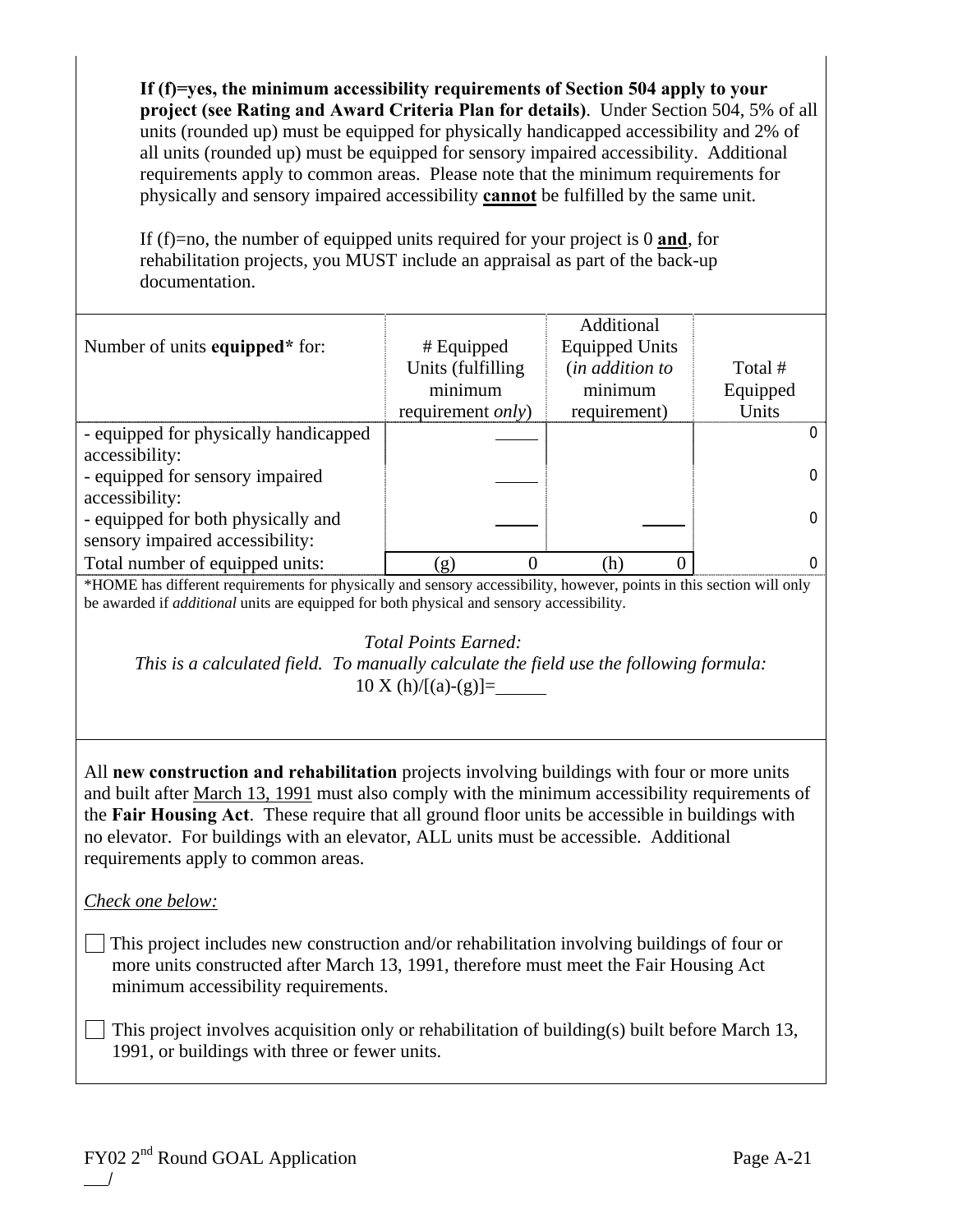| 2. Projects Principally Serving Special Needs Populations (maximum 15 points)                                                                                                                          |                |  |
|--------------------------------------------------------------------------------------------------------------------------------------------------------------------------------------------------------|----------------|--|
| Are you committing at least 50% of the project's units to "special needs" clientele?<br>Yes                                                                                                            | N <sub>o</sub> |  |
| Specify the number of units committed:                                                                                                                                                                 |                |  |
| a. Persons with Disabilities:                                                                                                                                                                          | #              |  |
| b. Senior Citizens (60 and over – must be $100\%$ of                                                                                                                                                   |                |  |
| all units required if applying for SCHDF. If                                                                                                                                                           |                |  |
| this choice is elected when not applying for the                                                                                                                                                       |                |  |
| SCHDF, owner must choose at least 80%                                                                                                                                                                  |                |  |
| of all units in order to stay in compliance with                                                                                                                                                       |                |  |
| the Fair Housing Act Amendments of 1988.):                                                                                                                                                             | #              |  |
| c. Combined senior (62 and over)/persons with disabilities                                                                                                                                             |                |  |
| [only allowed if project combines LIHTC and/or                                                                                                                                                         |                |  |
| HOME with a funding source (such as the USDA                                                                                                                                                           |                |  |
| 515 program) requiring this mixture]:                                                                                                                                                                  |                |  |
| d. Other definition of senior housing (must be consistent                                                                                                                                              |                |  |
| with Fair Housing Act Amendments of 1988):                                                                                                                                                             |                |  |
| d. Homeless Persons                                                                                                                                                                                    | $\frac{+}{+}$  |  |
| e. Persons or families at or below 30% of median income                                                                                                                                                | #              |  |
| Special needs rating points are earned based on the special needs restriction of the project; a<br>minimum of 50% of the project's units must be restricted to special needs clientele to earn special |                |  |

needs project points. Applicants will be bound to what is proposed in this section.

| 3. Availability of Larger Units (maximum 15 points)<br><b>Total number of Units:</b>                                                                        |                  |     |     |                                   |      |
|-------------------------------------------------------------------------------------------------------------------------------------------------------------|------------------|-----|-----|-----------------------------------|------|
| <b>Potential</b><br><b>Threshold</b><br>If $b >c$ , formula for<br># $Units$<br>% of Total<br><b>Points</b><br><b>Bedroom Size</b><br>points<br>%<br>earned |                  |     |     |                                   |      |
|                                                                                                                                                             | $\left(a\right)$ | (b) | (c) | (d)                               | (e)  |
| 1 bedroom                                                                                                                                                   | $\overline{0}$   |     | N/A | $\Omega$                          | 0.00 |
| 2 bedroom                                                                                                                                                   | $\overline{0}$   |     | 50% | If $b > c$ , $5 * b$              | 0.00 |
| 3 bedroom                                                                                                                                                   | $\overline{0}$   |     | 25% | If b $\geq c$ , 10 <sup>*</sup> b | 0.00 |
| 4 bedroom                                                                                                                                                   | $\overline{0}$   |     | 10% | If $b > c$ , $15 * b$             | 0.00 |
| <b>Total Potential</b>                                                                                                                                      |                  |     |     |                                   | 0.00 |
| <b>Total Points earned (cannot exceed 15):</b><br>0.00                                                                                                      |                  |     |     |                                   |      |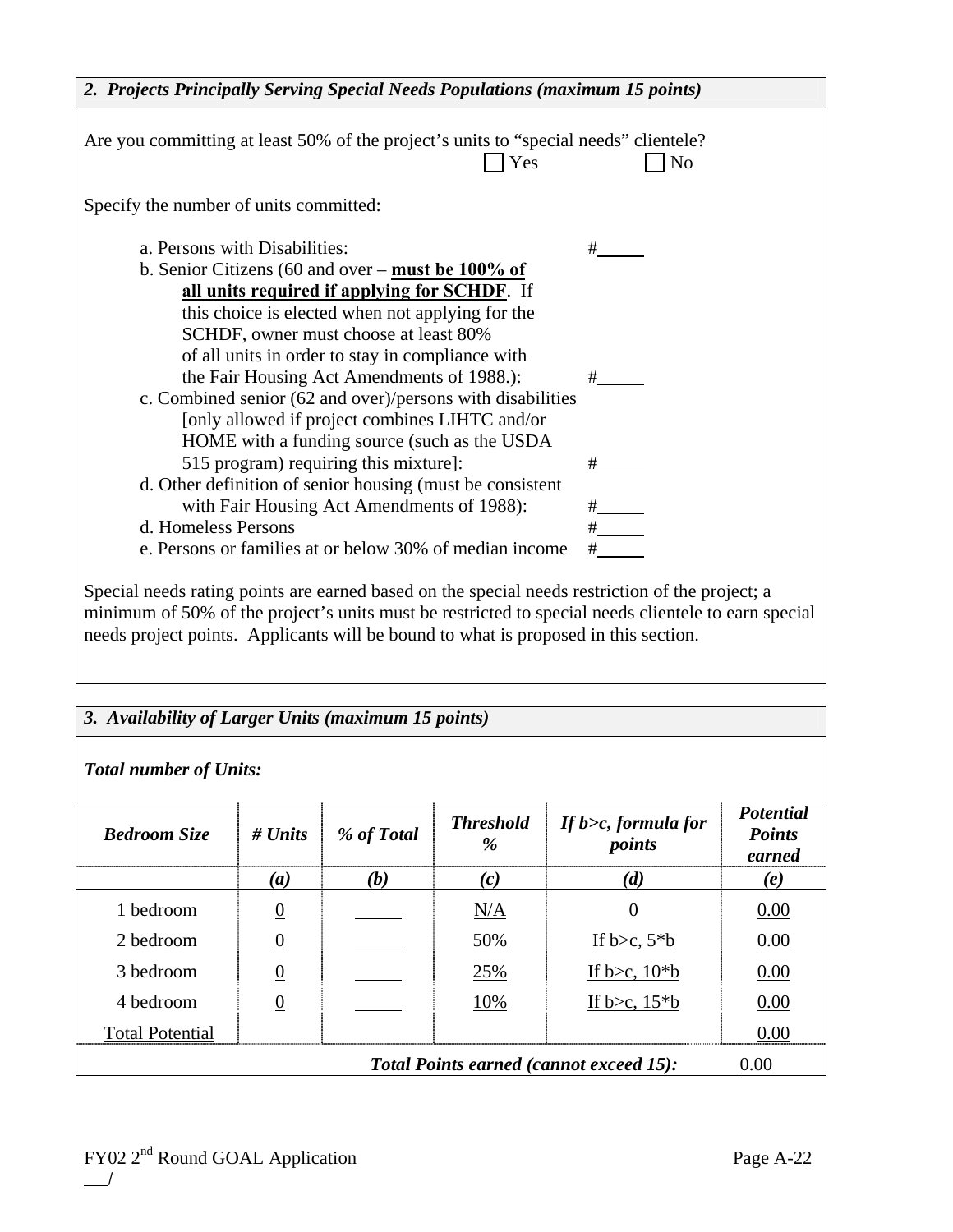| 4. Size of Project (maximum 5 points)                                                                                                                                                                                                                                                                                                                                                                                                                                                                                                                                                       |  |  |  |
|---------------------------------------------------------------------------------------------------------------------------------------------------------------------------------------------------------------------------------------------------------------------------------------------------------------------------------------------------------------------------------------------------------------------------------------------------------------------------------------------------------------------------------------------------------------------------------------------|--|--|--|
| Total number of acquisition only or new construction units:                                                                                                                                                                                                                                                                                                                                                                                                                                                                                                                                 |  |  |  |
| Total number of rehabilitation <sup>*</sup> or acquisition/rehabilitation <sup>*</sup> units:                                                                                                                                                                                                                                                                                                                                                                                                                                                                                               |  |  |  |
| Points earned:<br>(See Rating and Award Criteria Plan, part G(4) to calculate                                                                                                                                                                                                                                                                                                                                                                                                                                                                                                               |  |  |  |
| points earned)<br>*For LIHTC projects, rehabilitation costs must be the greater of \$3,000 per unit or 10% of the "adjusted basis of the<br>building and must consist of work items that are more than just cosmetic in nature.                                                                                                                                                                                                                                                                                                                                                             |  |  |  |
| 5. Existing Housing as Part of Community Revitalization Plan (maximum 5 points)                                                                                                                                                                                                                                                                                                                                                                                                                                                                                                             |  |  |  |
| This project is located an acquisition, rehabilitation or acquisition/rehabilitation project,<br>and is considered to be part of a local community revitalization plan. If claiming points<br>under this section, please provide the following information:                                                                                                                                                                                                                                                                                                                                 |  |  |  |
| The community revitalization plan is entitled: ______<br>and is published by the following entity:<br>and is included in whole or in part in the following Tab for reference:                                                                                                                                                                                                                                                                                                                                                                                                               |  |  |  |
|                                                                                                                                                                                                                                                                                                                                                                                                                                                                                                                                                                                             |  |  |  |
| 6. Eventual Tenant Ownership (maximum 5 points)                                                                                                                                                                                                                                                                                                                                                                                                                                                                                                                                             |  |  |  |
| This project is designed and operated so that the units will be eventually sold for home-<br>ownership. This includes CHDO homeownership projects where the homes will be<br>initially sold to households, as well as rental projects where tenants are expected to have<br>the option to eventually purchase the units. For rental projects, documentation showing a<br>comprehensive plan for tenant home ownership counseling which includes maintenance<br>techniques for the home must be included. If claiming points under this sub-part,<br>documentation is included in Tab _____. |  |  |  |
|                                                                                                                                                                                                                                                                                                                                                                                                                                                                                                                                                                                             |  |  |  |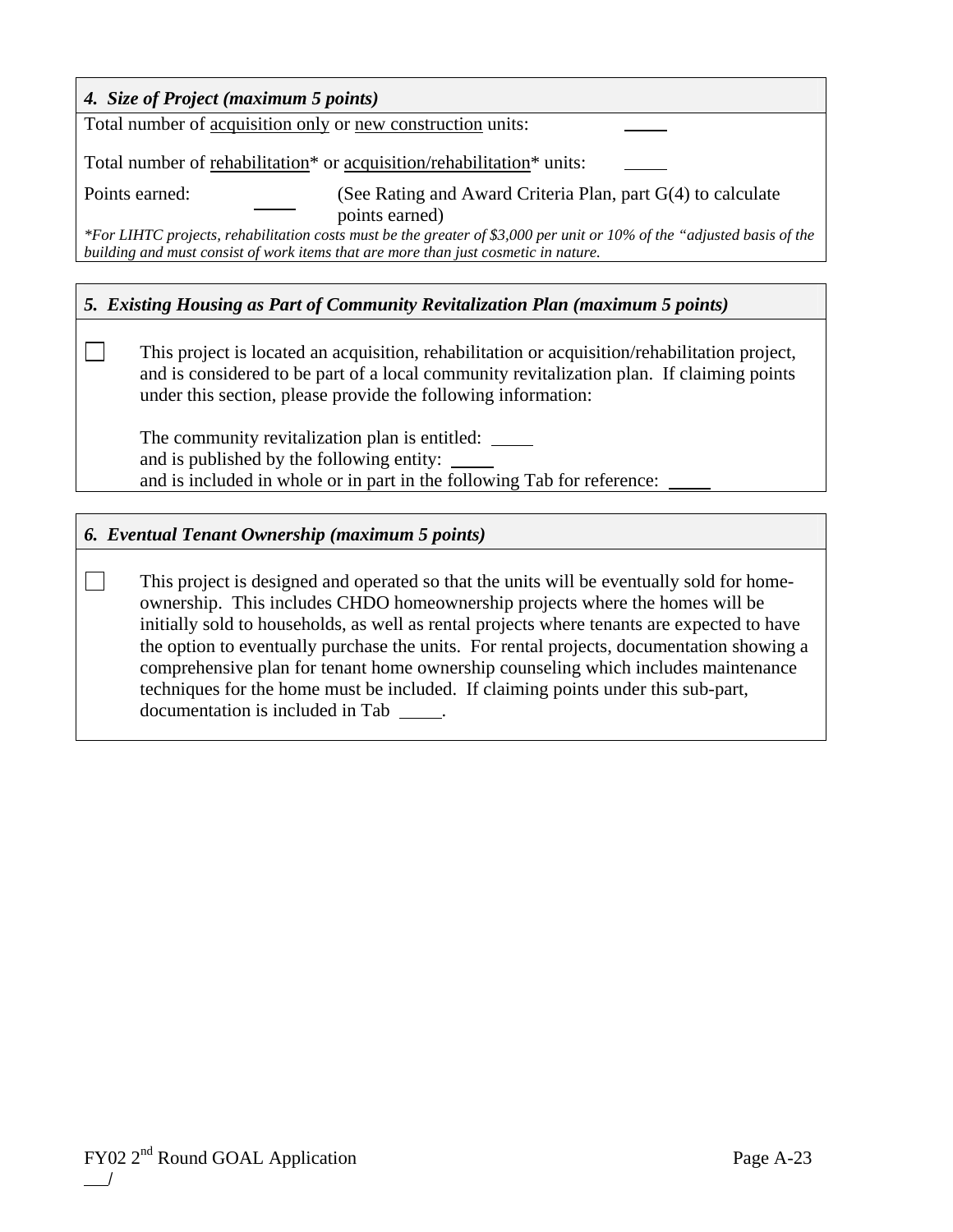## *7. Innovative Design (maximum 10 points)*

Describe any innovative design features that you believe the project will exhibit. This may include construction related design features (architectural innovations, thermal efficiency exceeding the Building Energy Efficiency Standard (BEES), universal design, or significant operational innovations such as services or programmatic structures). Refer to Rating and Award Criteria Plan, section G(5) for further details regarding innovative design characteristics.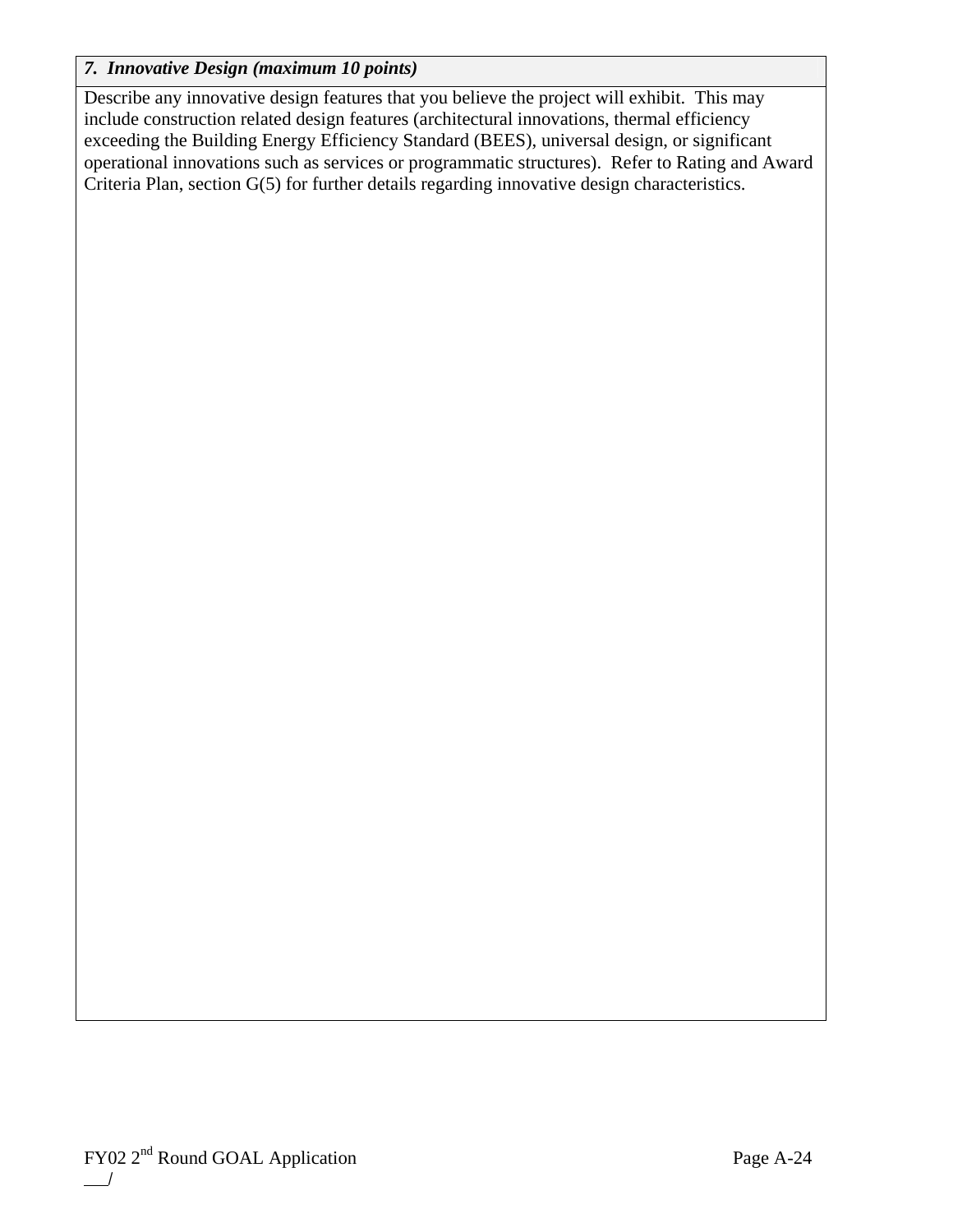## **Part I. Project Location**

| 1. Located in a "rural" area (maximum 15 points)<br>According to the definition in the Rating and Award Criteria section, is the project located in a rural area?<br>Yes $(15$ Pts.)<br>No $(0$ Pts.)<br>Part J. Located in a Declared Disaster Area<br>1. Located in a Disaster Area Declared by the Governor of the State of Alaska (maximum 10<br><i>points</i> )<br>Communities in the Declared Disaster Area as of August 3, 2000 are listed here.<br>Is the proposed project located in a Disaster Area declared by the Governor of Alaska under<br>26.23.020? (Please check which area below.)<br>Yes (10 points)<br>No $(0$ points)<br>Akiachak<br><b>Crooked Creek</b><br>Kotlik<br>Nenana<br>Shageluk<br>Shaktoolik<br>Akiak<br>Nikolai<br>Eagle<br>Koyuk<br>Eagle Village<br>Alakanuk<br>Koyukuk<br>Nome<br>Sleetmute<br>Alatna<br>Eek<br>Kwethluk<br>Nulato<br><b>Stebbins</b><br>Nunam Iqua<br>Allakaket<br>Elim<br>Kwigillingok<br><b>Stevens Village</b><br>Emmonak<br>Lime Village<br>(Sheldon)<br><b>Stony River</b><br>Aniak<br>Lower Kalskag<br>Nunapitchuk<br>Takotna<br>Anvik<br>Evansville<br>Atmautluak<br>Oscarville<br>Manley Hot<br>Tanana<br>Fort Yukon<br>Beaver<br>Springs<br><b>Pilot Station</b><br>Telida<br>Galena<br>Marshall<br>Bethel<br>Pitkas Point<br>Teller<br>Golovin<br><b>Bettles</b><br>McGrath<br>Tuluksak<br>Rampart<br>Grayling<br><b>Birch Creek</b><br>Red Devil<br>Minto<br>Tuntutuliak<br><b>Holy Cross</b><br><b>Brevig Mission</b><br>Mountain<br>Ruby<br>Unalakleet<br>Hughes<br>Central<br>Russian<br>Village<br><b>Upper Kalskag</b><br>Huslia<br>Venetie<br>Chalkyitsik<br>Napakiak<br>Mission<br>Kaltag<br>White<br>Chuathbaluk<br>Napamiute<br>Saint Mary's<br>Kasigluk | raren 110juu Luuanun |  |  |  |  |
|------------------------------------------------------------------------------------------------------------------------------------------------------------------------------------------------------------------------------------------------------------------------------------------------------------------------------------------------------------------------------------------------------------------------------------------------------------------------------------------------------------------------------------------------------------------------------------------------------------------------------------------------------------------------------------------------------------------------------------------------------------------------------------------------------------------------------------------------------------------------------------------------------------------------------------------------------------------------------------------------------------------------------------------------------------------------------------------------------------------------------------------------------------------------------------------------------------------------------------------------------------------------------------------------------------------------------------------------------------------------------------------------------------------------------------------------------------------------------------------------------------------------------------------------------------------------------------------------------------------------------------------------------------------------------------------------------------------------------------|----------------------|--|--|--|--|
|                                                                                                                                                                                                                                                                                                                                                                                                                                                                                                                                                                                                                                                                                                                                                                                                                                                                                                                                                                                                                                                                                                                                                                                                                                                                                                                                                                                                                                                                                                                                                                                                                                                                                                                                    |                      |  |  |  |  |
|                                                                                                                                                                                                                                                                                                                                                                                                                                                                                                                                                                                                                                                                                                                                                                                                                                                                                                                                                                                                                                                                                                                                                                                                                                                                                                                                                                                                                                                                                                                                                                                                                                                                                                                                    |                      |  |  |  |  |
|                                                                                                                                                                                                                                                                                                                                                                                                                                                                                                                                                                                                                                                                                                                                                                                                                                                                                                                                                                                                                                                                                                                                                                                                                                                                                                                                                                                                                                                                                                                                                                                                                                                                                                                                    |                      |  |  |  |  |
|                                                                                                                                                                                                                                                                                                                                                                                                                                                                                                                                                                                                                                                                                                                                                                                                                                                                                                                                                                                                                                                                                                                                                                                                                                                                                                                                                                                                                                                                                                                                                                                                                                                                                                                                    |                      |  |  |  |  |
|                                                                                                                                                                                                                                                                                                                                                                                                                                                                                                                                                                                                                                                                                                                                                                                                                                                                                                                                                                                                                                                                                                                                                                                                                                                                                                                                                                                                                                                                                                                                                                                                                                                                                                                                    |                      |  |  |  |  |
|                                                                                                                                                                                                                                                                                                                                                                                                                                                                                                                                                                                                                                                                                                                                                                                                                                                                                                                                                                                                                                                                                                                                                                                                                                                                                                                                                                                                                                                                                                                                                                                                                                                                                                                                    |                      |  |  |  |  |
| Circle<br>Napaskiak<br>Saint Michael<br>Mountain<br>Kongiganak<br>Other declared subsequent to NOFA publication:<br>More information on this area may be found at: http://www.gov.state.ak.us/renewhope                                                                                                                                                                                                                                                                                                                                                                                                                                                                                                                                                                                                                                                                                                                                                                                                                                                                                                                                                                                                                                                                                                                                                                                                                                                                                                                                                                                                                                                                                                                            |                      |  |  |  |  |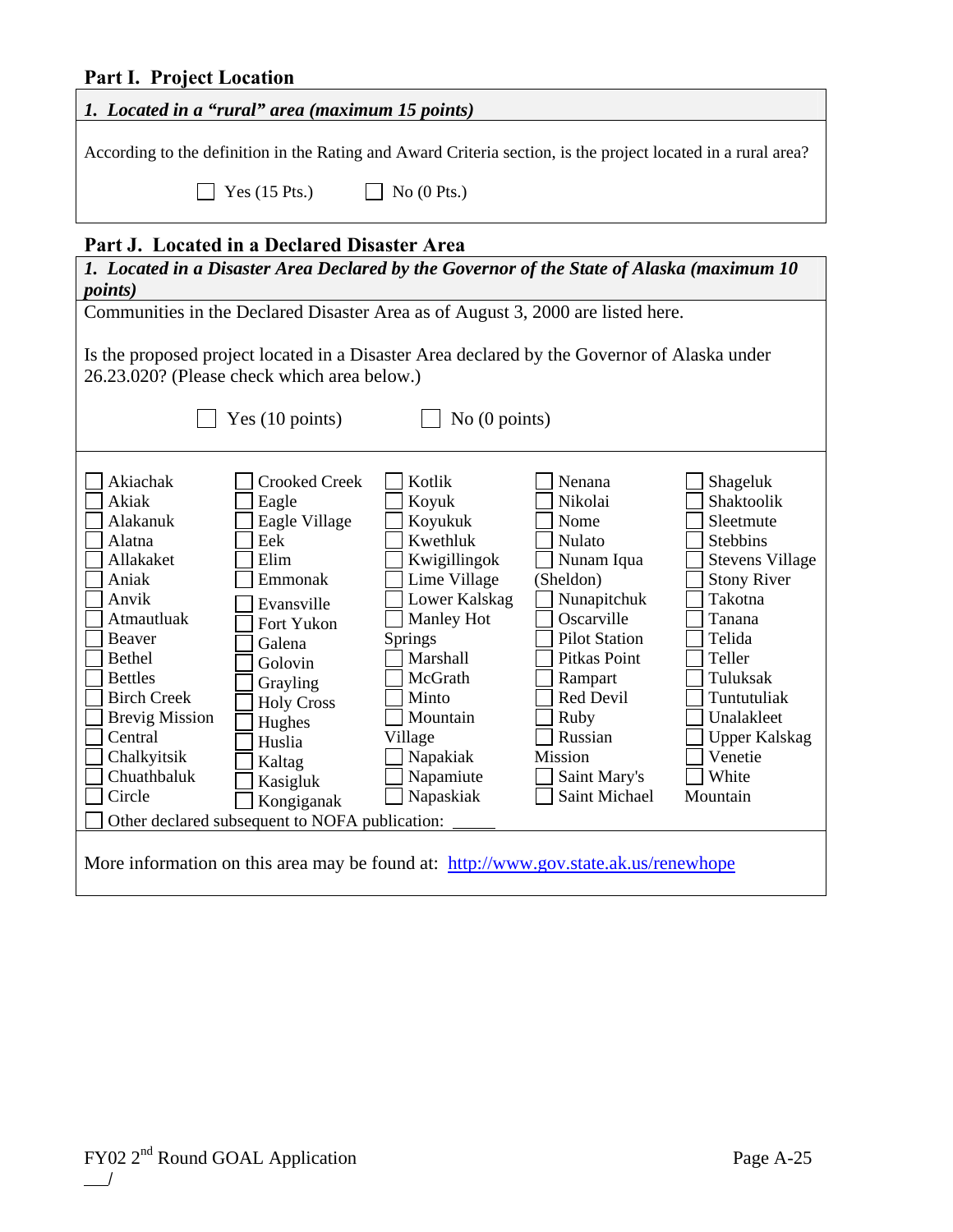## **Part K. Public Housing Waiting Lists**

## *1. Public Housing Waiting Lists (maximum 4 points)*

This application includes a written commitment to give priority to households on waiting lists for subsidized housing (see Tab \_\_\_\_\_\_). This means gross rents will not be higher than the "Fair Market Rent" established by the US Department of Housing and Urban Development AND a referral relationship will be established with the local public or Indian housing authority. This referral relationship has either been set up already, and is evidenced by documentation included in Tab \_\_\_\_\_, or will be achieved as described below: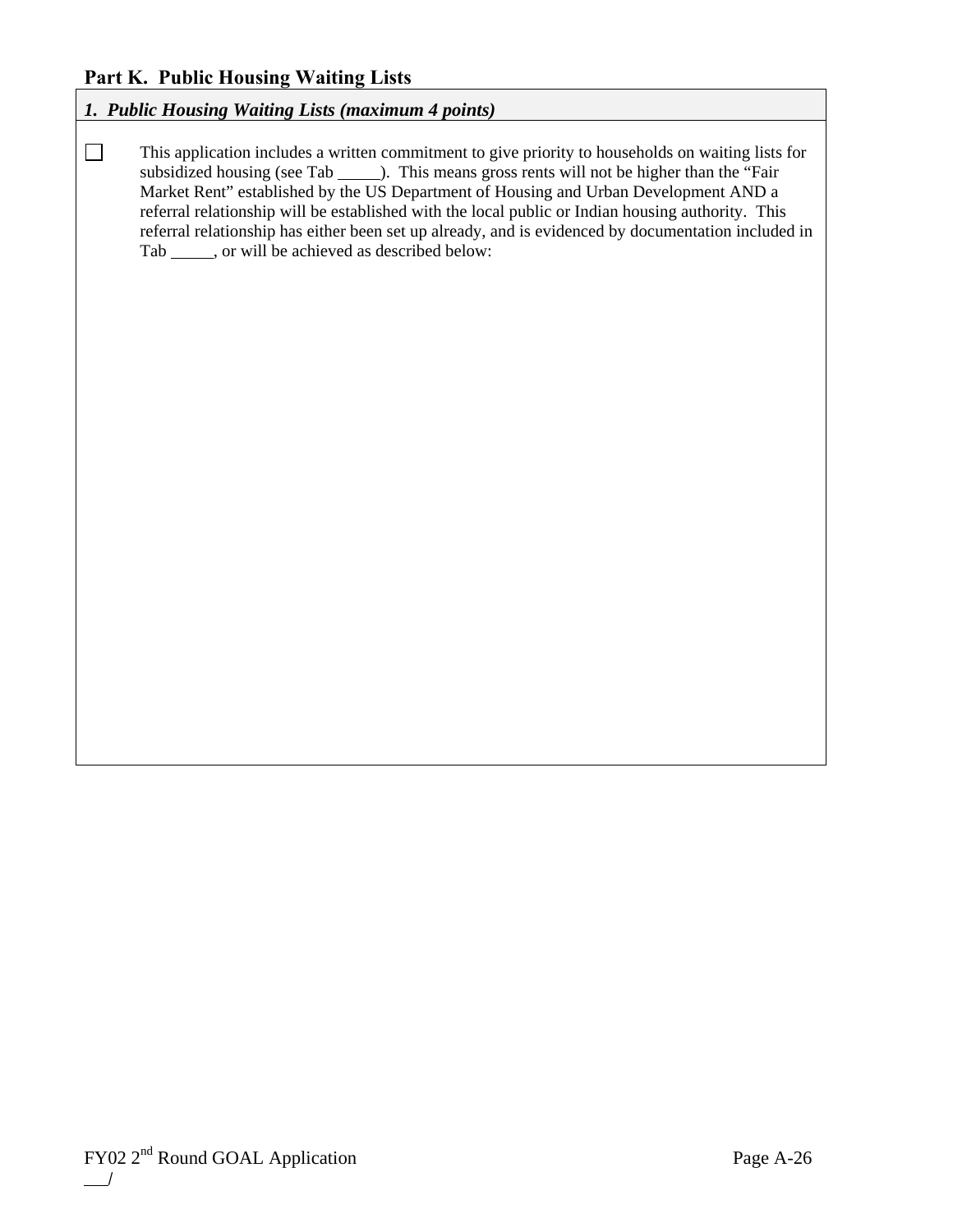## **Part L. Job Training Program**

*1. Job Training Program (maximum 10 points)* 

The job training program must target low and moderate income families during the construction or rehabilitation of the planned project. The trainees must be prepared for meaningful employment opportunities after the program is completed. Apprenticeship training in a recognized trade union is one example. Applicants must provide letters of financial commitment for program operation, and signed memorandums of agreement with the agency operating the training program and all other parties involved.

**No points will be awarded under this criteria without written commitments, a MOU, and a detailed program summary which specifies the goals and objectives for the program, the number of training positions, the target group of people, how the program will be funded, the skills learned by the trainees, the duration of the training and what future employment opportunities will be available to trainees.** 

AHFC will recapture any reservation or funding commitment made from GOAL funds if the applicant fails to implement and complete the proposed training program.

Describe the Job Training Program you propose:

Describe the specific outcomes for the program:

Identify the names and relationships of all participating training partners, including who will be doing the actual training:

Identify how the program will be funded (include costs as separate line in Project Development Cost Table):

Identify the number of training positions and the target group of people who will be trained:

Identify the skills to be learned by the trainees and what future employment opportunities will be available to trainees:

Identify the duration of the training:

Written commitments and other back-up documentation is provided in Tab #

FY02 2<sup>nd</sup> Round GOAL Application Page A-27  $\frac{1}{2}$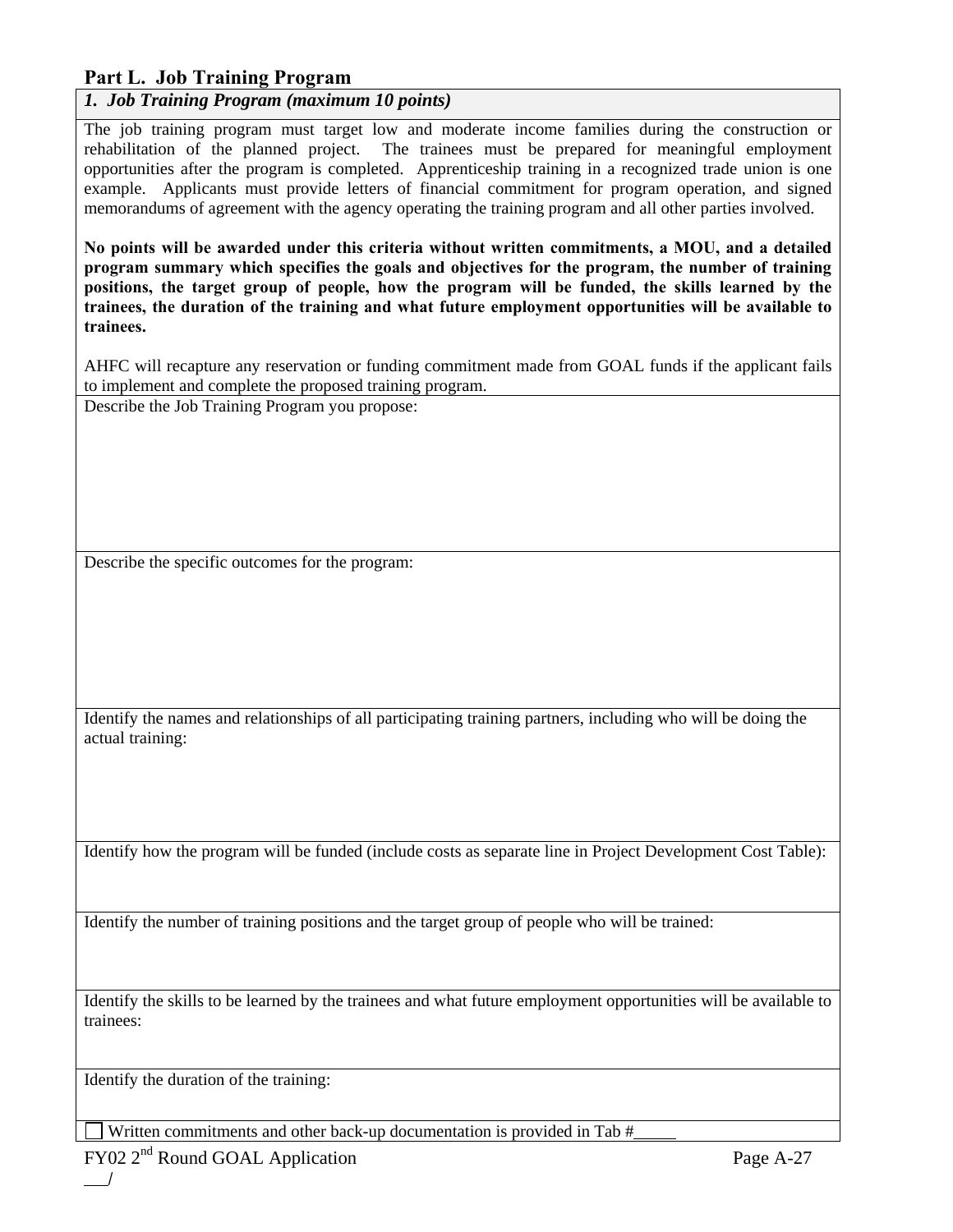## **SECTION VI. SELF EVALUATION AND CERTIFICATIONS REQUIRED FOR ALL APPLICANTS**

## **Part A. Applicant Proposal Evaluation**

### *Applicant Proposal Evaluation*

Discuss each rating criteria for which you believe points should be awarded, and state the calculation method and amount of points you believe you are eligible for in accordance with the rating plan. Ensure that your narrative is consistent with other related parts of the application. In the event of inconsistent data, the most conservative approach will be taken for the purpose of awarding points.

Use no more than two additional pages if necessary.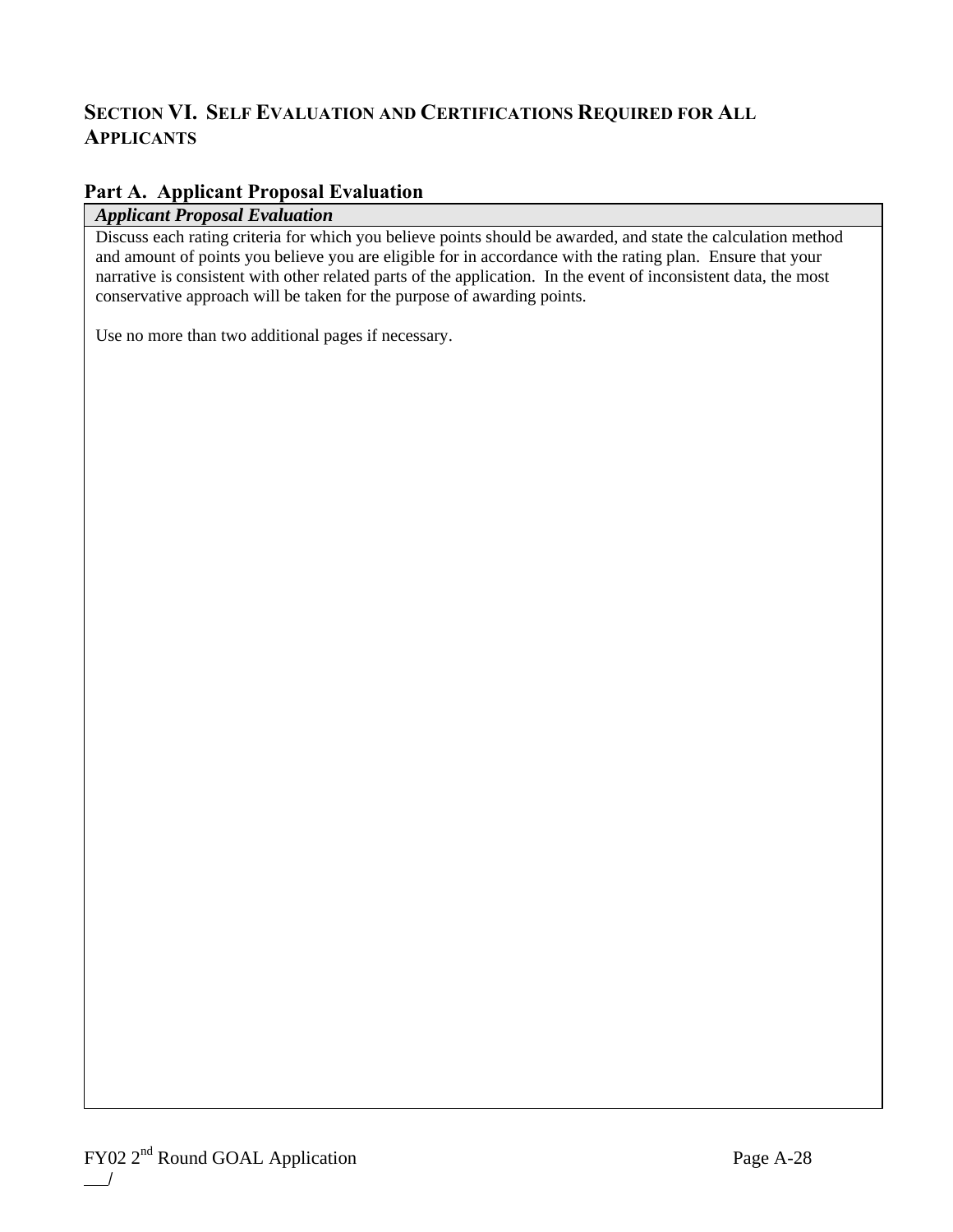## **Part B. Applicant Certifications**  *Applicant Certifications (all applicants must read and execute this section)*

### A. Acceptance of Terms:

By submitting a proposal, an applicant accepts all terms, conditions and requirements of the Multi-Family, Special Needs and Congregate Loan Program, the GOAL Program, and respective Request For Proposal which may have been issued for the purposes of allocating GOAL Program funds. Additionally, the applicant acknowledges and agrees to abide by AHFC regulations 15 AAC 154.010-154.080, 154.100-154.110, 154.700- 154.835, and AHFC's standard grant provisions for all HOME and SCHDF funds received.

The applicant's proposal will become part of the GOAL Program funding award agreement in the event the applicant is awarded GOAL funds. The applicant will be bound by what is in the proposal, unless otherwise approved in writing by AHFC.

The applicant's proposal and other materials submitted in response to the GOAL Program Request For Proposal or in conjunction with a Multi-Family, Special Needs and Congregate Loan Program application become the property of AHFC and may be returned only at AHFC's discretion. Applications are public documents and may be inspected or copied by anyone after they have been reviewed and rated and a Notice of Intent to Award GOAL funds has been issued by AHFC, or in the case of a Multi-Family, Special Needs and Congregate Loan Application, after AHFC Board action has been taken with regard to the application request. Financial statements included in the application may be considered public information.

#### B. Certifications:

1. I/We, as duly authorized representative(s) of certify that the information provided in this application is true and correct as of the date set forth opposite my/our signature(s) on this application and acknowledge my/our understanding that any intentional or negligent misrepresentation of the information contained in this application may result in civil liability and/or criminal penalties including, but not limited to fine or imprisonment or both under the provisions of Title 18, United States Code, Section 1001, et seq. and liability for monetary damages to the lender, its agent, successors and assignees, insurers and any other person who may suffer any loss due to reliance upon any misrepresentation which I/we have made on this application.

2. The applicant agrees that he/she will furnish promptly such supporting documents as may be requested by the Alaska Housing Finance Corporation (AHFC).

3. The applicant understands and agrees that the Alaska Housing Finance Corporation may conduct its own independent review and analysis of the information set forth in this application, and that any such review and/or analysis will be made for the sole and exclusive benefit and protections of AHFC.

4. The applicant understands that Low-Income Housing Tax Credit amounts will not be determined or allocated until an approved project is placed in service, and that it is the applicant's responsibility to give notice to AHFC 30 days prior to the project being place in service.

5. The applicant understands and agrees that through the reservation/allocation of Low Income Housing Tax Credits, AHFC is not underwriting the project.

6. If applying for Low-Income Housing Tax Credits, the applicant certifies that to the best of his/her knowledge and belief, the project as proposed within this application complies with the provisions of Section 42 and all other applicable sections of the Internal Revenue Code and all rules and regulations promulgated thereunder.

7. The applicant certifies that he/she will comply with all applicable federal and state laws regarding unlawful discrimination.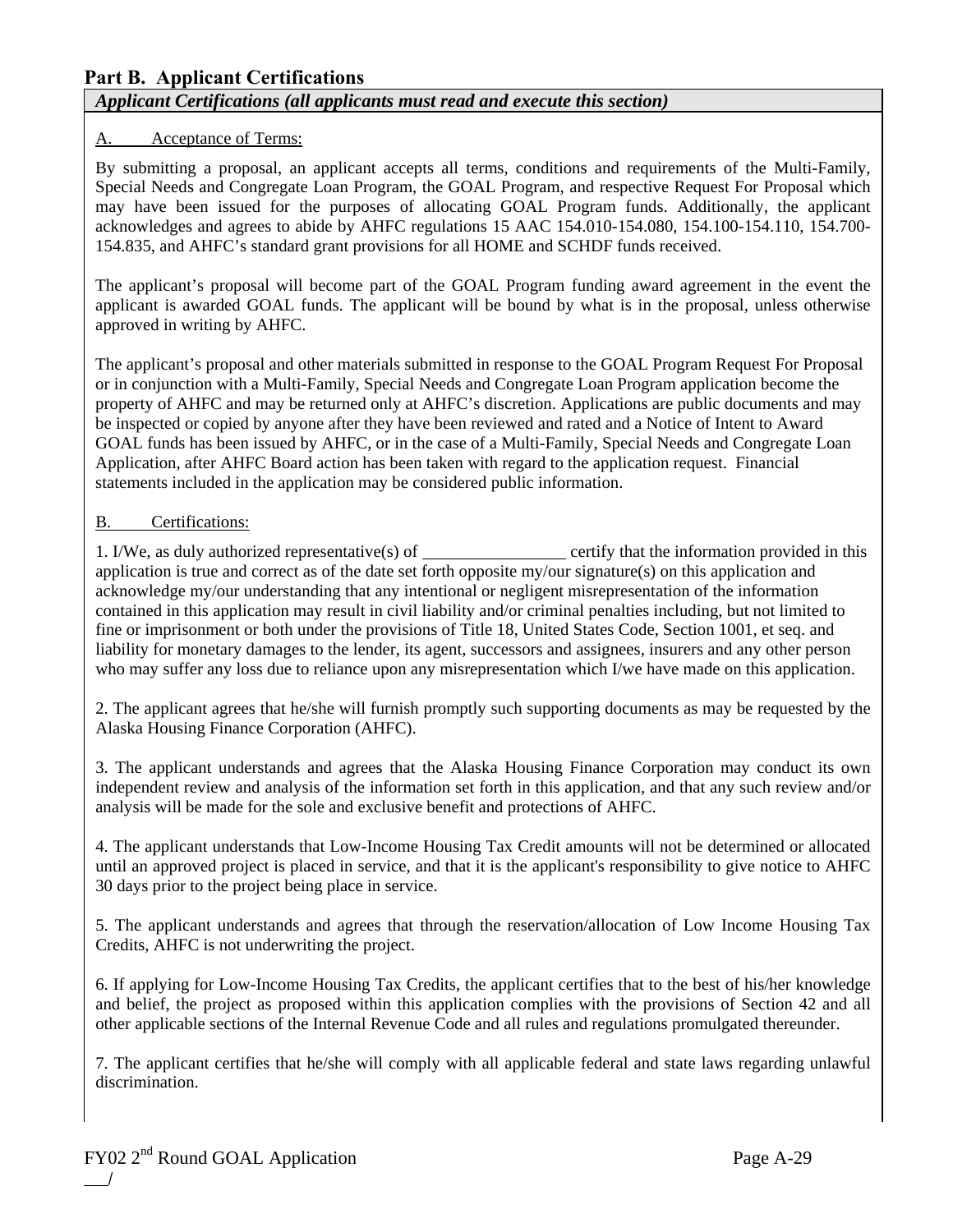#### C. Disclosure Statement:

I/We, the undersigned, understand and agree that Alaska Housing Finance Corporation (AHFC) will consider that an Identity of Interest exists whenever any party to a transaction has a financial or family relationship or a professional or business affiliation with any other part to the transaction. The following list may not be all inclusive but is considered to be representative of some of the more typical Identities of Interest:

1. The applicant or principals of the applicant are related to any AHFC Board of Director's member or their spouse.

2. The applicant or principals of the applicant are related to any AHFC employee or employee's spouse who is involved in the processing of, or decision making on, the subject application request.

3. The applicant or principals of the applicant have any business relationship with any member of AHFC's Board of Directors or their spouse.

4. The applicant or principals of the applicant have any business relationship with any AHFC employee of employee's spouse who is involved in the processing of, or decision making on, the subject application request.

5. The applicant or principals of the applicant are related to the seller, seller's spouse, or seller's agent of any property to be financed with any proceeds which may result from this application.

6. The applicant has any financial interest in the seller of the property of its agent.

7. The seller of the property or its agent have a financial interest in the applicant.

8. If this is a construction loan, the applicant has a financial interest in or is a director, employee or officer of the general contractor, architect, engineer, attorney, interim or participating lender, materials suppliers, equipment lessors, or others pertaining to the construction of the subject property.

9. The applicant is aware of any other circumstances that may be an Identity of Interest through the sale of the property; AHFC's financing of it; or other matters.

For the purposes of #1 through #9:

"Related" means a spouse or relative, i.e., parent, grandparent, brother, sister, brother-in-law, sister-in-law, child, grandchild, aunt, uncle, nephew, or niece.

"Business Relationship" means a direct interest with either an AHFC Board member or employee, or their spouse, or an entity that the Board member, employee or their spouse has a financial interest in.

"Principals" means owners, partners, joint venture, persons with controlling authority, officers, etc.

If there is an Identity of Interest, please state below its nature: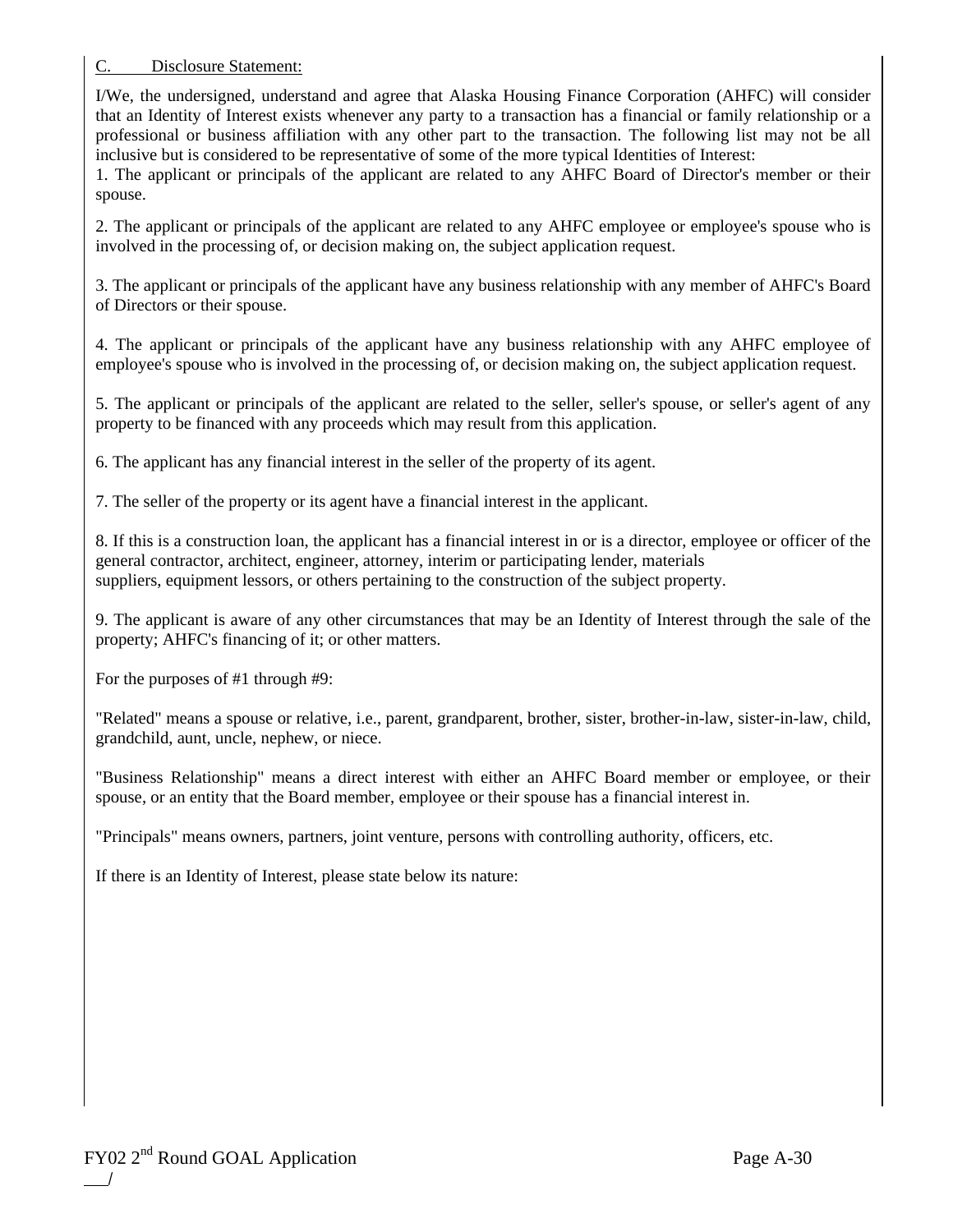**I/we certify by signing this application below, except as disclosed above, there is not now, nor will there be an Identity of Interest under circumstances described in statements 1 through 9 without the prior written consent of AHFC. An Identify of Interest does not necessarily disqualify you as an eligible borrower, or recipient of GOAL Program funds.** 

*The signature below relates to Parts A, B and C above.* 

| <b>Applicant Authorized Signature:</b>                                                                                                                           |                                                                                                                      |  |
|------------------------------------------------------------------------------------------------------------------------------------------------------------------|----------------------------------------------------------------------------------------------------------------------|--|
| Applicant Authorized Name and Title:                                                                                                                             | <u> Andreas Andreas Andreas Andreas Andreas Andreas Andreas Andreas Andreas Andreas Andreas Andreas Andreas Andr</u> |  |
| <b>Applicant Name:</b>                                                                                                                                           |                                                                                                                      |  |
| <b>STATE OF ALASKA</b>                                                                                                                                           |                                                                                                                      |  |
| THIRD JUDICIAL DISTRICT                                                                                                                                          | $)$ ss                                                                                                               |  |
| $\overline{\text{on}}$ $\overline{\text{on}}$ $\overline{\text{on}}$ $\overline{\text{on}}$ $\overline{\text{on}}$ $\overline{\text{on}}$ $\overline{\text{on}}$ |                                                                                                                      |  |
|                                                                                                                                                                  | Notary Public in and for Alaska<br>(seal)                                                                            |  |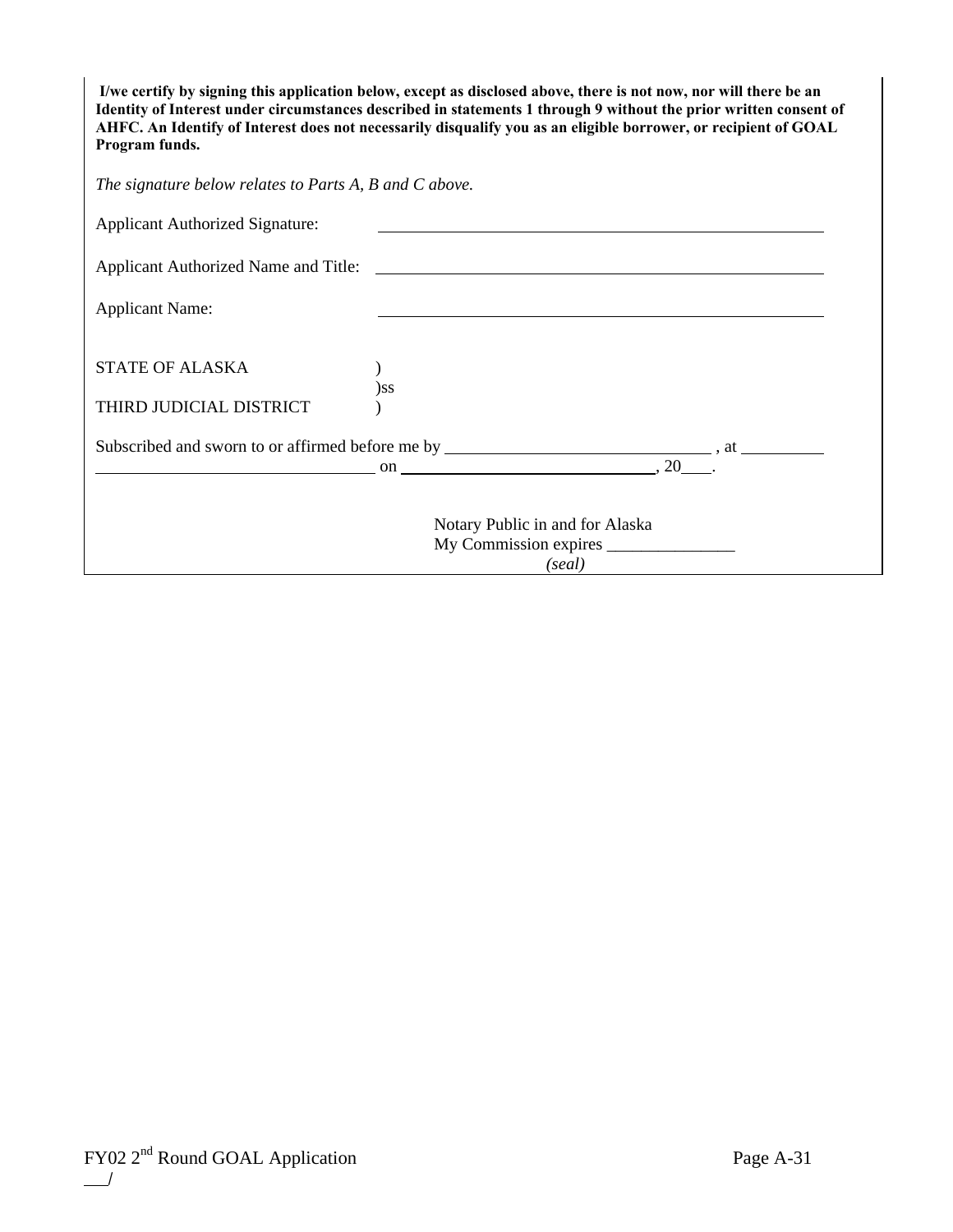| Other Application Consultant Disclosure Certification (all applicants must read and execute this section)                                                                                                                                                                                                                                                                                                                                                                                             |                 |                  |                                                   |  |
|-------------------------------------------------------------------------------------------------------------------------------------------------------------------------------------------------------------------------------------------------------------------------------------------------------------------------------------------------------------------------------------------------------------------------------------------------------------------------------------------------------|-----------------|------------------|---------------------------------------------------|--|
| (Copy and complete this certification disclosure form for each other party to which you acted as a development consultant or<br>participant)                                                                                                                                                                                                                                                                                                                                                          |                 |                  |                                                   |  |
| Identify below any and all other applications which you, your organization, or any employee of your organization, participated in<br>the development of as a consultant or participant to, or under contract with, any other party. If none, check the box following the<br>list. (In either case, you must sign below.)                                                                                                                                                                              |                 |                  |                                                   |  |
| Name of Other Party (Potential<br>Applicant)                                                                                                                                                                                                                                                                                                                                                                                                                                                          | Name of Project | Development Role |                                                   |  |
| Or, if not involved with any other applications, check below (you still must sign this certification).                                                                                                                                                                                                                                                                                                                                                                                                |                 |                  |                                                   |  |
|                                                                                                                                                                                                                                                                                                                                                                                                                                                                                                       |                 |                  |                                                   |  |
| $\blacksquare$<br>Neither I, my organization, nor any employee of my organization, has participated in the development of, as a consultant<br>or participant to, or under contract with, any other party submitting an application to the FY02 GOAL program.                                                                                                                                                                                                                                          |                 |                  |                                                   |  |
| REQUIRED SIGNATURE BY APPLICANT OF THIS APPLICATION:                                                                                                                                                                                                                                                                                                                                                                                                                                                  |                 |                  |                                                   |  |
| By signing below, I, acting as the authorized signer on behalf of ______________<br>by signing below, i, acting as the authorized signer on behalf of <b>container</b> of <b>container</b> (name of applicant) certify that to the best of my knowledge, the information identified above is true and accurate and reflects<br>ALL projects and/or other applicants which this organization, myself, or employees of this organization participated in as a<br>development consultant or participant. |                 |                  |                                                   |  |
| Applicant's Authorized Signor                                                                                                                                                                                                                                                                                                                                                                                                                                                                         | Date            |                  |                                                   |  |
| Name                                                                                                                                                                                                                                                                                                                                                                                                                                                                                                  |                 | Organization     |                                                   |  |
| OTHER APPLICANT ACKNOWLEDGMENT (only required when another potential applicant is listed above):                                                                                                                                                                                                                                                                                                                                                                                                      |                 |                  |                                                   |  |
| By signing below, I, acting as the authorized signer on behalf of<br>acknowledge that                                                                                                                                                                                                                                                                                                                                                                                                                 |                 |                  | (name of other applicant)<br>(name of consultant) |  |
| organization) has disclosed to me or to the organization I represent that they are also applying for funding and/or are acting as a<br>development consultant or participant to the above identified party(s) under the 2002 GOAL round.                                                                                                                                                                                                                                                              |                 |                  |                                                   |  |
| Other Applicant's Authorized Signor                                                                                                                                                                                                                                                                                                                                                                                                                                                                   | Date            |                  |                                                   |  |
| Name                                                                                                                                                                                                                                                                                                                                                                                                                                                                                                  |                 | Organization     |                                                   |  |
|                                                                                                                                                                                                                                                                                                                                                                                                                                                                                                       |                 |                  |                                                   |  |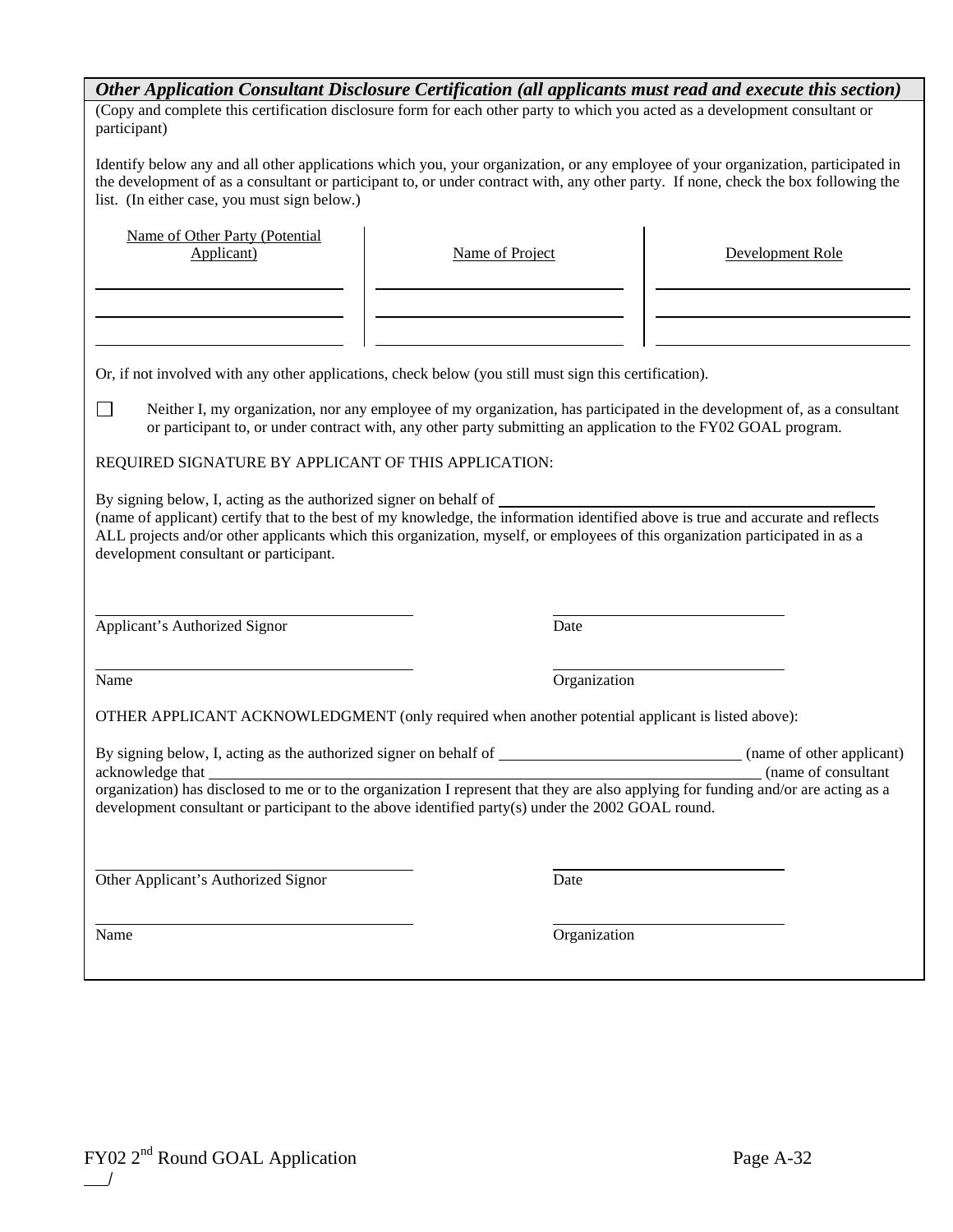## **SECTION VII. HOME INVESTMENT PARTNERSHIPS PROGRAM SUPPLEMENTAL INFORMATION**

(required for all project applying for, or willing to accept, HOME funds)

#### **Part A. Environmental and Site Information**

#### *HOME Environmental Review*

All projects requesting or willing to accept HOME funds must fill out this section. AHFC staff need this information to complete an Environmental Review on the project.

*CAUTION!!!* HOME funds cannot be committed to a project that has been initiated by the applicant before the environmental review is complete and AHFC has received a Release of Funds from HUD for the HOME funds. "Initiated" in this case includes any physical work that will limit the options of alternative sites, regardless of what source of funds has been used to do this work. **Options to purchase a site executed prior to completion of the environmental review should contain a clause that the purchase is conditional upon a successful environmental review.** All HOME awards made by AHFC are conditional upon successful completion of the environmental review and receipt from HUD of a Release of Funds. AHFC must secure a Release of Funds from HUD before it may enter into any grant agreements involving projects expecting to utilize HOME funds.

#### **1. Historic Preservation**

Year any existing structures on site were built:

Is the site or structure on the State or Federal historic register?

Is the site or structure of historic or archaeological significance according to the State Historic Preservation Officer?

Yes (SHPO letter and any permits must be included as an attachment)

 $\Box$  No (SHPO letter must be included as an attachment)

Determination not yet completed (letter to SHPO requesting determination must be included as an attachment.)

#### **2. Floodplain Management**

Is the site on an Alaska FEMA map showing flood plains?

- Yes. If yes, is the site located in a 100 year flood plain?
	- Yes (attach letter from local government or Army Corps of Engineers, AND evidence that proper flood insurance will be provided.)
	- No (attach letter from local government or Army Corps of Engineers)

No. If no, is there any other evidence to indicate the site is located in a 100 year flood plain?

 Yes (attach letter from local government or Army Corps of Engineers, AND evidence that proper flood insurance will be provided.)

No (attach letter from local government or Army Corps of Engineers)

#### **3. Wetlands**

Is the site located in or contain wetlands?

- Yes (attach letter from Army Corps of Engineers and any appropriate permits)
- No (attach letter from the Army Corps of Engineers)
- Determination not yet completed (attach letter to Army Corps of Engineers requesting determination)

#### **4. Coastal Zone**

 $\overline{\phantom{a}}$ 

Is the site located in a Coastal Zone?

 Yes (attach application to the Alaska Division of Governmental Coordination for determination of impact and any response received to date)

 No (attach a letter from the local government, an environmental engineer, or the Alaska Division of Governmental Coordination)

#### **5. Endangered Species (check ONE OF the boxes below)**

 The project will not affect any federally-listed or proposed Threatened and Endangered species (including plants, animals fish, or invertebrates), nor any designated or proposed critical habitat. This finding is based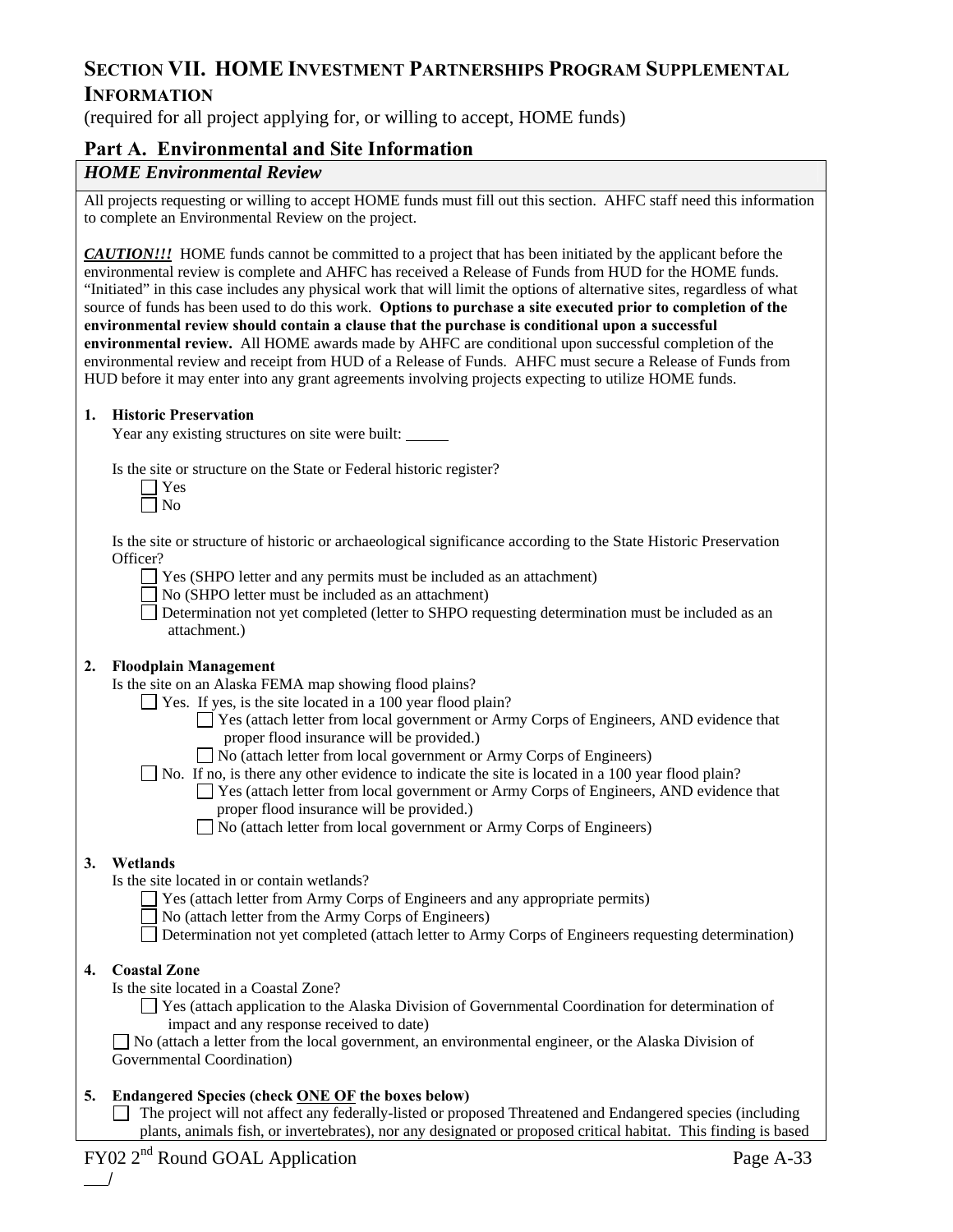|    | on contact made with the US Fish and Wildlife Service, or with the Alaska Department of Fish and Game<br>(attach evidence of contact).                                                                                                                                                                                                                                                                                                                                                                                                                                                                                                             |
|----|----------------------------------------------------------------------------------------------------------------------------------------------------------------------------------------------------------------------------------------------------------------------------------------------------------------------------------------------------------------------------------------------------------------------------------------------------------------------------------------------------------------------------------------------------------------------------------------------------------------------------------------------------|
|    | The project may affect threatened or endangered species or critical habitat, and consultation with the US<br>Fish and Wildlife Service, in accordance with procedural regulations contained in 50 CFR 402 has been<br>initiated (attach evidence of consultation and explanation)                                                                                                                                                                                                                                                                                                                                                                  |
| 6. | Wild and Scenic Rivers (check ONE OF the boxes below)<br>The project is not located within a mile of a listed Wild and Scenic River (attach letter from local                                                                                                                                                                                                                                                                                                                                                                                                                                                                                      |
|    | government, environmental engineer, or the US Department of the Interior, National Park Service)<br>The project is located within a mile of a listed Wild and Scenic River, but the project will not have an effect<br>on the natural, free flowing or scenic qualities of any river in the National Wild and Scenic Rivers systems<br>(attach letter from the US Department of the Interior, National Park Service)<br>The project may have an effect on the natural, free flowing or scenic qualities of a river in the National Wild<br>and Scenic Rivers systems, and a consultation with the US Department of the Interior has been initiated |
|    | (attach any correspondence and evidence of resolution and mitigation to date).                                                                                                                                                                                                                                                                                                                                                                                                                                                                                                                                                                     |
| 7. | <b>Air Quality</b>                                                                                                                                                                                                                                                                                                                                                                                                                                                                                                                                                                                                                                 |
|    | Identify the heating fuel to be used in the project:<br>$\Box$ Natural Gas $\Box$ Oil<br>Electric                                                                                                                                                                                                                                                                                                                                                                                                                                                                                                                                                  |
| 8. | Explosive and Flammable Operations (check ONE OF the boxes below)                                                                                                                                                                                                                                                                                                                                                                                                                                                                                                                                                                                  |
|    | $\Box$ The project is not within one mile of an area exposed to thermal or explosive hazards, i.e., where hazardous<br>liquids, gases or chemicals of flammable nature are stored (attach statement from local government or an                                                                                                                                                                                                                                                                                                                                                                                                                    |
|    | environmental engineer).                                                                                                                                                                                                                                                                                                                                                                                                                                                                                                                                                                                                                           |
|    | The project is located at an "Acceptable Separation Distance" (ASD) from ground explosive or flammable<br>fuels or chemical containers. An ASD is defined as the distance beyond which the explosion or combustion                                                                                                                                                                                                                                                                                                                                                                                                                                 |
|    | of a hazard is not likely to cause structures or individuals to be subjected to blast overpressure or thermal                                                                                                                                                                                                                                                                                                                                                                                                                                                                                                                                      |
|    | radiation flux levels in excess of the safety standards in 24 CFR Part 51.203 (attach statement from an<br>environmental engineer).                                                                                                                                                                                                                                                                                                                                                                                                                                                                                                                |
|    |                                                                                                                                                                                                                                                                                                                                                                                                                                                                                                                                                                                                                                                    |
|    |                                                                                                                                                                                                                                                                                                                                                                                                                                                                                                                                                                                                                                                    |
| 8. | <b>Noise Abatement and Control</b><br>Is the project exposed to high noise levels ?                                                                                                                                                                                                                                                                                                                                                                                                                                                                                                                                                                |
|    | Yes (attach letter from local government)                                                                                                                                                                                                                                                                                                                                                                                                                                                                                                                                                                                                          |
|    | No (attach letter from local government)<br>Is the project within 1,000 feet of a highway with daily traffic of 20,000 or more vehicles per day?                                                                                                                                                                                                                                                                                                                                                                                                                                                                                                   |
|    | Yes (attach letter from local government)                                                                                                                                                                                                                                                                                                                                                                                                                                                                                                                                                                                                          |
|    | No (attach letter from local government)<br>Is the project within line of site of a highway with daily traffic of 20,000 or more vehicles per day?                                                                                                                                                                                                                                                                                                                                                                                                                                                                                                 |
|    | Yes (attach letter from local government)                                                                                                                                                                                                                                                                                                                                                                                                                                                                                                                                                                                                          |
|    | No (attach letter from local government)<br>Is the project within 3,000 feet of a railroad?                                                                                                                                                                                                                                                                                                                                                                                                                                                                                                                                                        |
|    | $\Box$ Yes. If yes, is the project within line of site of the railroad? $\Box$ Yes $\Box$ No (attach letter from local                                                                                                                                                                                                                                                                                                                                                                                                                                                                                                                             |
|    | government)<br>No (attach letter from local government)                                                                                                                                                                                                                                                                                                                                                                                                                                                                                                                                                                                            |
|    | Is the project within 5 miles of a civilian airport or 15 miles of a military airport?                                                                                                                                                                                                                                                                                                                                                                                                                                                                                                                                                             |
|    | No (attach letter from local government)<br>Tes. If yes, you must contact the airport and attach evidence that at least one of the following is true                                                                                                                                                                                                                                                                                                                                                                                                                                                                                               |
|    | (only one box below needs to be checked):<br>The airport is not recognized as a Commercial Service Airports as designated in the National Plan of                                                                                                                                                                                                                                                                                                                                                                                                                                                                                                  |
|    | Integrated Airport Systems (24 CFR Part 51, Subpart D)                                                                                                                                                                                                                                                                                                                                                                                                                                                                                                                                                                                             |
|    | The airport has no adopted DNL contour map.<br>The site is not located in a DNL contour showing 65 or more DNL in an adopted DNL contour map.                                                                                                                                                                                                                                                                                                                                                                                                                                                                                                      |
| 9. | <b>Airport Clear Zone</b>                                                                                                                                                                                                                                                                                                                                                                                                                                                                                                                                                                                                                          |
|    | This project (you must check one):                                                                                                                                                                                                                                                                                                                                                                                                                                                                                                                                                                                                                 |
|    | will be limited to minor rehabilitation $\langle 75\%$ after rehab value), OR<br>is not located within an airport clear zone (evidence from local airport - letter, or map showing site and                                                                                                                                                                                                                                                                                                                                                                                                                                                        |
|    | zone – attached), OR<br>neither of the above is true – contact AHFC for how to proceed.                                                                                                                                                                                                                                                                                                                                                                                                                                                                                                                                                            |

/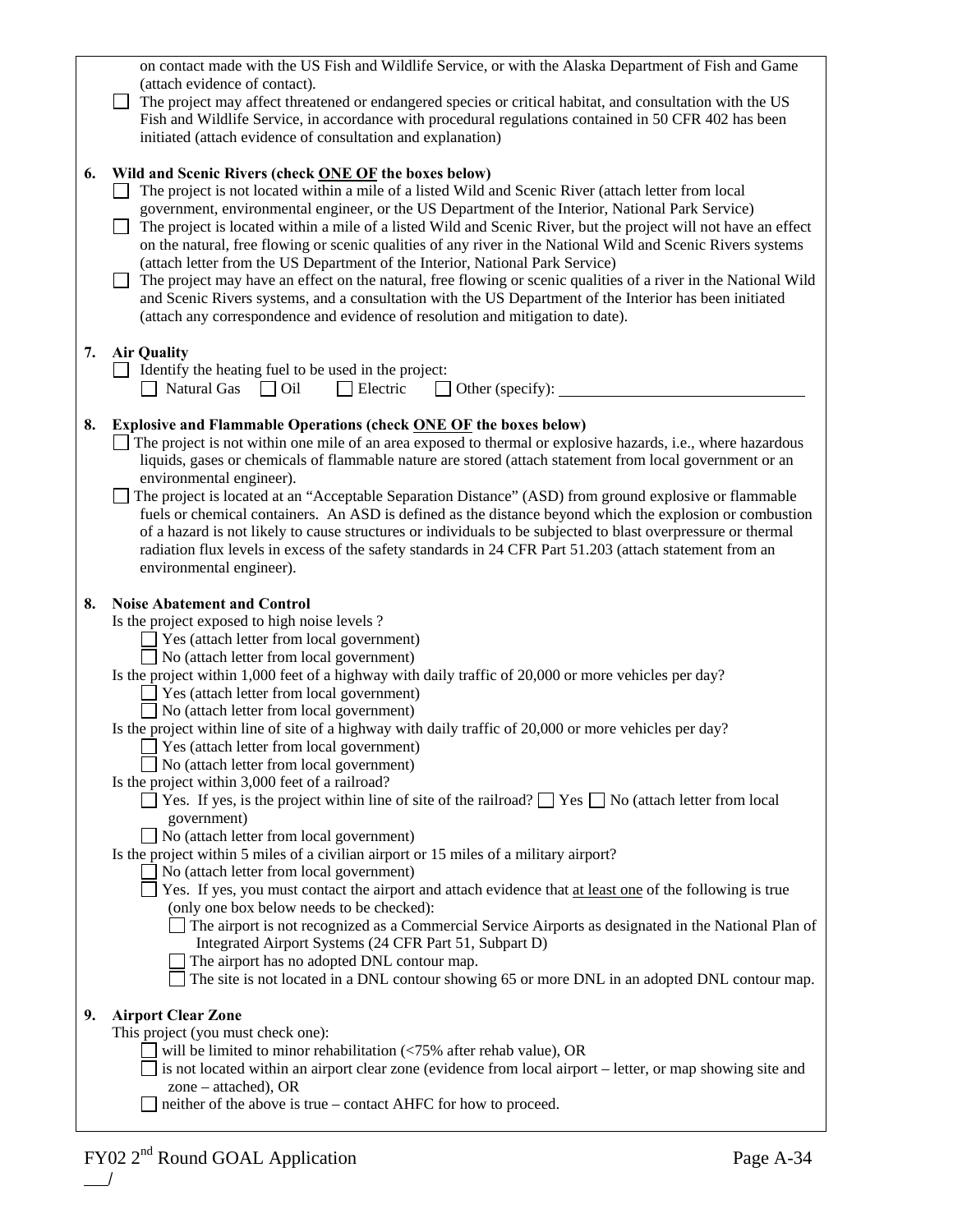| 10. Explosive and Flammable Operations (check ONE OF the boxes below)<br>The project is not within one mile of an area exposed to thermal or explosive hazards, i.e., where hazardous<br>liquids, gases or chemicals of flammable nature are stored (attach statement from local government or an<br>environmental engineer).<br>The project is located at an "Acceptable Separation Distance" (ASD) from ground explosive or flammable<br>fuels or chemical containers. An ASD is defined as the distance beyond which the explosion or combustion<br>of a hazard is not likely to cause structures or individuals to be subjected to blast overpressure or thermal<br>radiation flux levels in excess of the safety standards in 24 CFR Part 51.203 (attach statement from an<br>environmental engineer).                                                                                                                                                                                                                                                                                                                                                    |
|----------------------------------------------------------------------------------------------------------------------------------------------------------------------------------------------------------------------------------------------------------------------------------------------------------------------------------------------------------------------------------------------------------------------------------------------------------------------------------------------------------------------------------------------------------------------------------------------------------------------------------------------------------------------------------------------------------------------------------------------------------------------------------------------------------------------------------------------------------------------------------------------------------------------------------------------------------------------------------------------------------------------------------------------------------------------------------------------------------------------------------------------------------------|
| 11. Toxic Chemicals/Radioactive Materials<br>Is the project within one mile of a dump or landfill?<br>Yes (attach letter from local government or environmental engineer)<br>No (attach letter from local government or environmental engineer)<br>Is the site is within one mile of an industrial facility which manufactures, stores or disposes chemicals or<br>hazardous waste?<br>Yes (attach letter from local government or environmental engineer)<br>No (attach letter from local government or environmental engineer<br>Does the site/structure contain asbestos?<br>Yes (attach letter from environmental engineer or local government)<br>No (attach letter from environmental engineer or local government)<br>Does the site show evidence of soils contamination?<br>Yes(attach letter from environmental engineer or local government)<br>No (attach letter from environmental engineer or local government)                                                                                                                                                                                                                                   |
| Was the structure built before 1978?<br>Yes. If yes, check one of the following:<br>An EPA-certified Lead Based Paint inspector has determined there is no lead based paint<br>hazard in the structure or site and that no surfaces that will be disturbed due to this project<br>contain lead-based paint (evidence attached).<br>A Certified Lead Based Paint inspector has determined there is lead based paint in the structure<br>and has identified appropriate abatement or interim controls, and safe work practices, which<br>are incorporated into the project, in accordance with 24 CFR part 35.<br>The project is restricted to seniors only and there is no expectation that children under the age<br>of six will spend any significant amount of time in the facility.<br>The project consists exclusively of Single Resident Occupancy (SRO) units and there is no<br>expectation that children under the age of six will spend any significant amount of time in the<br>facility.<br>No. If no, check one of the following:<br>This is a New Construction Only project<br>Evidence of the year the existing structure was built is attached. |
| 11. Environmental Justice<br>Will this project have an adverse environmental effect, including human health or any economic and social<br>effects, on any minority or low-income communities?<br>Yes. Explain:<br>No. (attach letter from local government)                                                                                                                                                                                                                                                                                                                                                                                                                                                                                                                                                                                                                                                                                                                                                                                                                                                                                                    |
| <b>Some Helpful Phone Numbers/Websites:</b><br>State of Alaska Department of Natural Resources, State Historic Preservation Officer (SHPO): (907) 269-8721<br>Army Corps of Engineers: (907) 753-2724<br>State of Alaska Environmental Conservation Department, Air Quality (907) 269-7575<br>State of Alaska Coastal Zone Management: www.alaskacoast.state.ak.us<br>US Department of the Interior, Fish and Wildlife Service: Anchorage – (907) 271-2781; Fairbanks – (907) 456-0441;<br>Juneau $-$ (907) 586-7240<br>US Department of the Interior, National Park Service: (907) 257-2541<br>US Department of Housing and Urban Development-sponsored lead-based paint information web-page:<br>www.leadlisting.org                                                                                                                                                                                                                                                                                                                                                                                                                                         |

/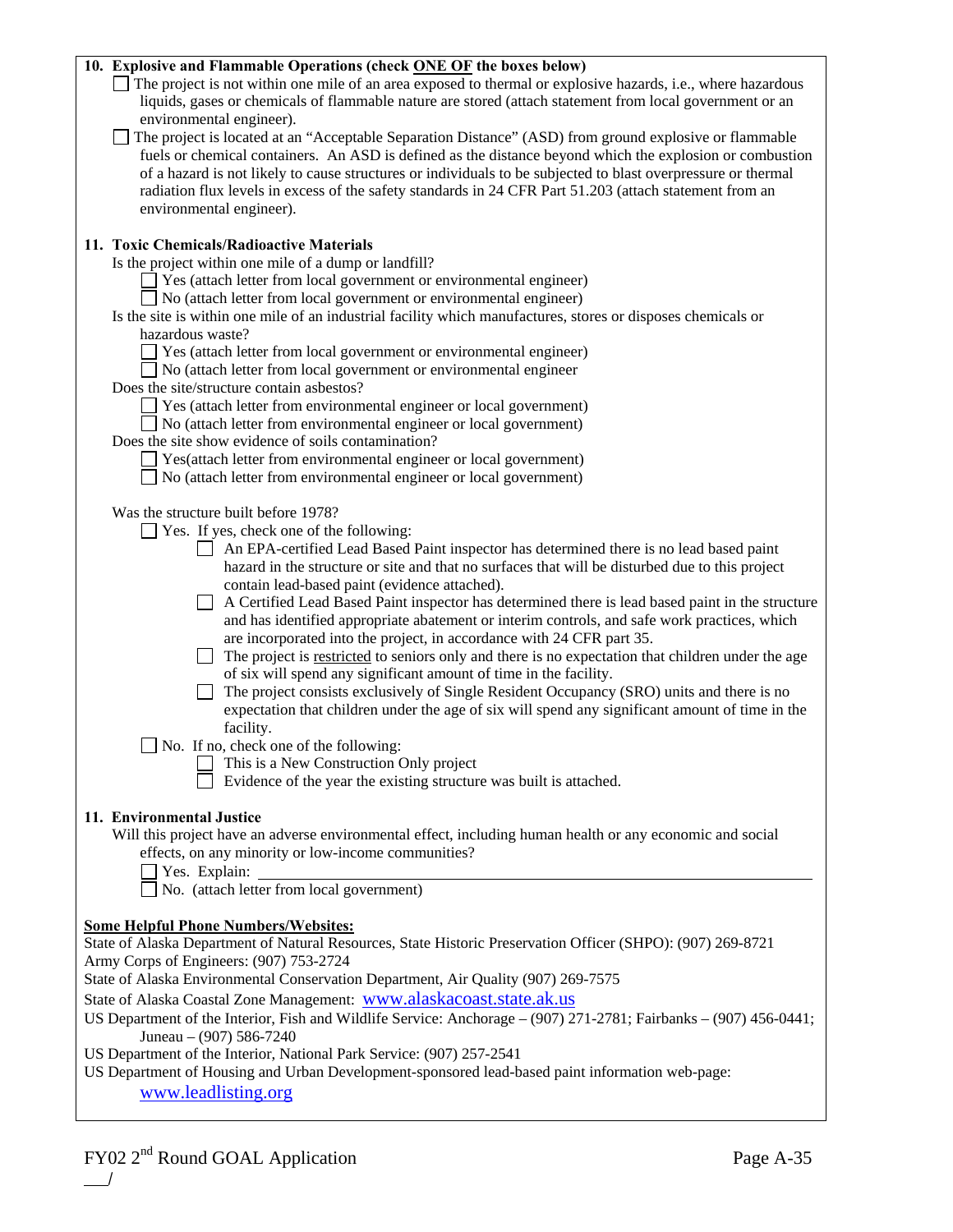## **Part B. HOME Certifications**

If applying for, or willing to accept HOME funds, an authorized representative/officer of the applicant (Executive Director or Chairman of the Board, or equivalent) must sign and date each of the four (4) certifications in this attachment.

#### *1. Site and Neighborhood Standards Certification*

By executing this certification, the undersigned applicant certifies that the housing opportunities provided as a result, in whole, or in part, of the HOME assistance provided will promote "greater choice" housing opportunities and that the housing being constructed or rehabilitated will not promote an undue concentration of poverty in any given area.

| Signature | Date  |
|-----------|-------|
| Name      | Title |

### *2. Displacement Minimization Certification*

By executing this certification the undersigned applicant certifies that if undertaking an activity which will involve acquisition or rehabilitation of a property occupied by a "person" other than the owner of that property (i.e., tenant, including business or non-profit organizations), that the Applicant will take all reasonable steps to prevent or minimize the displacement of that "person".

Additionally, if displacement or relocation will occur, the Grantee will officially adopt and follow an anti-displacement and relocation assistance plan, submitted to and approved by AHFC prior to any displacement.

Additionally, if undertaking an activity which will involve acquisition or rehabilitation of a property occupied by a "person" other than the owner of that property (i.e., tenant, including business or non-profit organizations), the Applicant certifies that it, or the seller (if applicable), has provided each tenant currently occupying the project a General Information Notice (GIN) which provides information which is equivalent in content to the sample GIN which is included as an attachment to the application kit.

| Signature | Date  |
|-----------|-------|
| Name      | Title |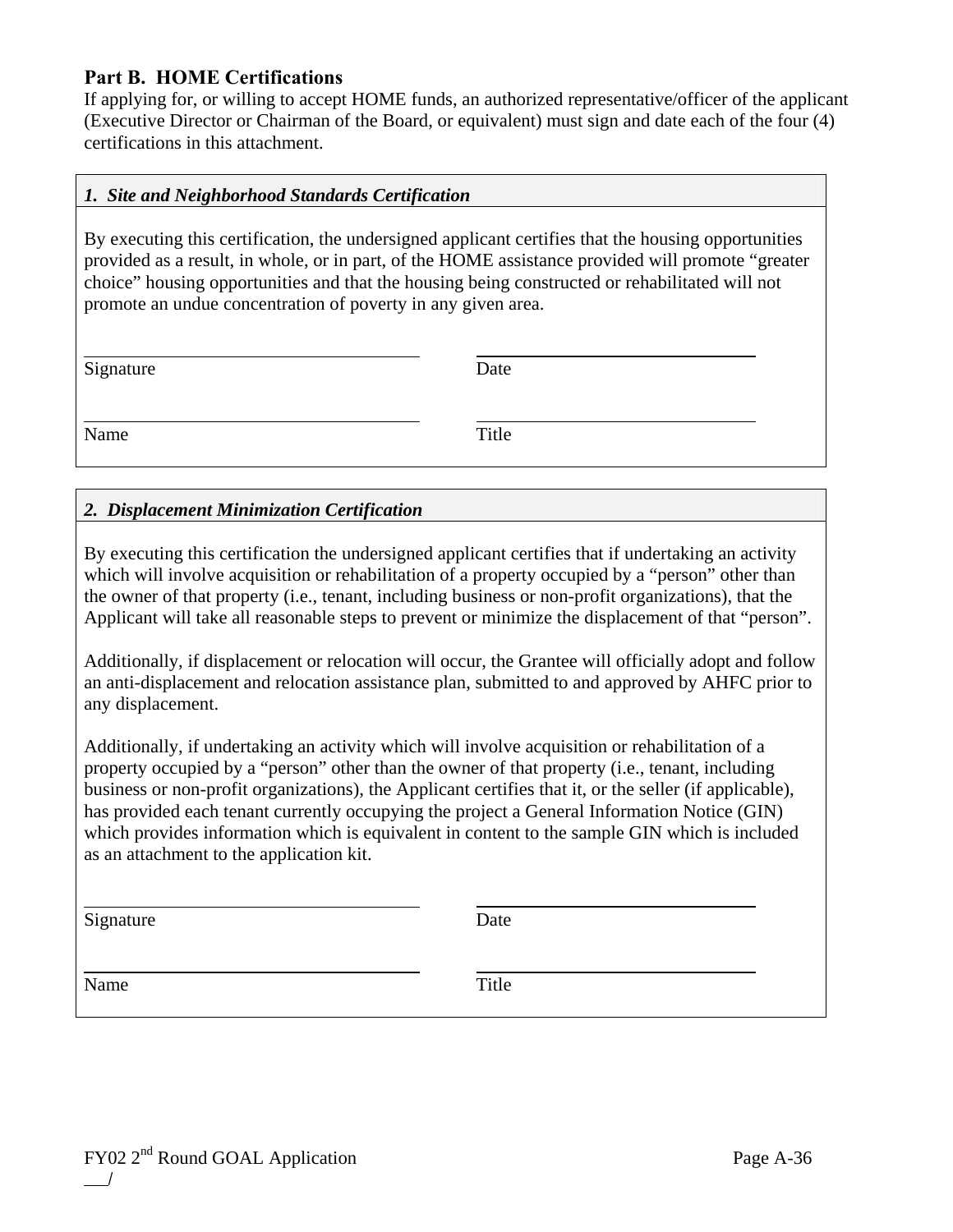## *3. Drug Free Workplace Certification (24 CFR Part 24, Subpart F)*

By executing this certification, the undersigned applicant agrees to comply with the Drug Free Workplace Act of 1988 (41 U.S.C. 701) by:

- (i) Publishing a statement notifying employees that the unlawful manufacture, distribution, dispensing, possession, or use of a controlled substance is prohibited in the grantee's workplace and specifying the actions that will be taken against employees for violation of such prohibition;
- (ii) Establishing an ongoing drug-free awareness program to inform employees about
	- (1) The dangers of drug abuse in the workplace;
	- (2) The applicant's policy of maintaining a drug-free workplace;
	- (3) Any available drug counseling, rehabilitation, and employee assistance programs; and
	- (4) The penalties that may be imposed upon employees for drug abuse violations occurring in the workplace;
- (iii) Making it a requirement that each employee to be engaged in the performance of the HOME funded activity be given a copy of the statement required by paragraph (I);
- (iv) Notifying the employee in the statement required by paragraph (I) that, as a condition of employment under the HOME funded activity, the employee will –
	- (1) abide by the terms of the statement; and
	- (2) notify the employer in writing of his or her conviction for a violation of the criminal drug statute occurring in the workplace no later than five calendar days after such conviction;
- (v) Notifying the agency in writing, within ten calendar days after receiving notice under subparagraph  $(iv)(2)$ from an employee or otherwise receiving actual notice of such conviction. Employers of convicted employees must provide notice, including position title to every grant officer or other designee whose grant activity the convicted employee was working, unless the Federal agency has designated a central point for the receipt of such notices. Notice shall include the identification number(s) of the affected HOME funds;
- (vi) Taking one of the following actions, within 30 calendar days of receiving notice under subparagraph (iv)(2), with respect to any employee who is so convicted:
	- (1) Taking appropriate personnel action against such an employee, up to and including termination, consistent with the requirements of the Rehabilitation Act of 1973, as amended; or
	- (2) Requiring such employee to participate satisfactorily in a drug abuse assistance or rehabilitation program approved for such purposes by a Federal, State, or local health, law enforcement, or other appropriate agency;
- (vii) Making a good faith effort to continue to maintain a drug-free workplace through implementation of paragraphs  $(i)$ ,  $(ii)$ ,  $(iii)$ ,  $(iv)$ ,  $(v)$ , and  $(vi)$ ;

(viii) Providing the street address, city, county, state, and zip code for the site or sites where the performance of work in connection with the HOME funds will take place. For some applicants who have functions carried out by employees in several departments or offices, more than one location may need to be specified. It is further recognized that some applicants who become HOME fund recipients may add or change sites as a result of changes to program activities during the course of the HOME funded activities. Applicants, in such cases, are required to advise AHFC by submitting a revised "Place of Performance" form. The period covered by the certification extends until all funds under the specific HOME funding has been expended.

| Signature | Date  |
|-----------|-------|
| Name      | Title |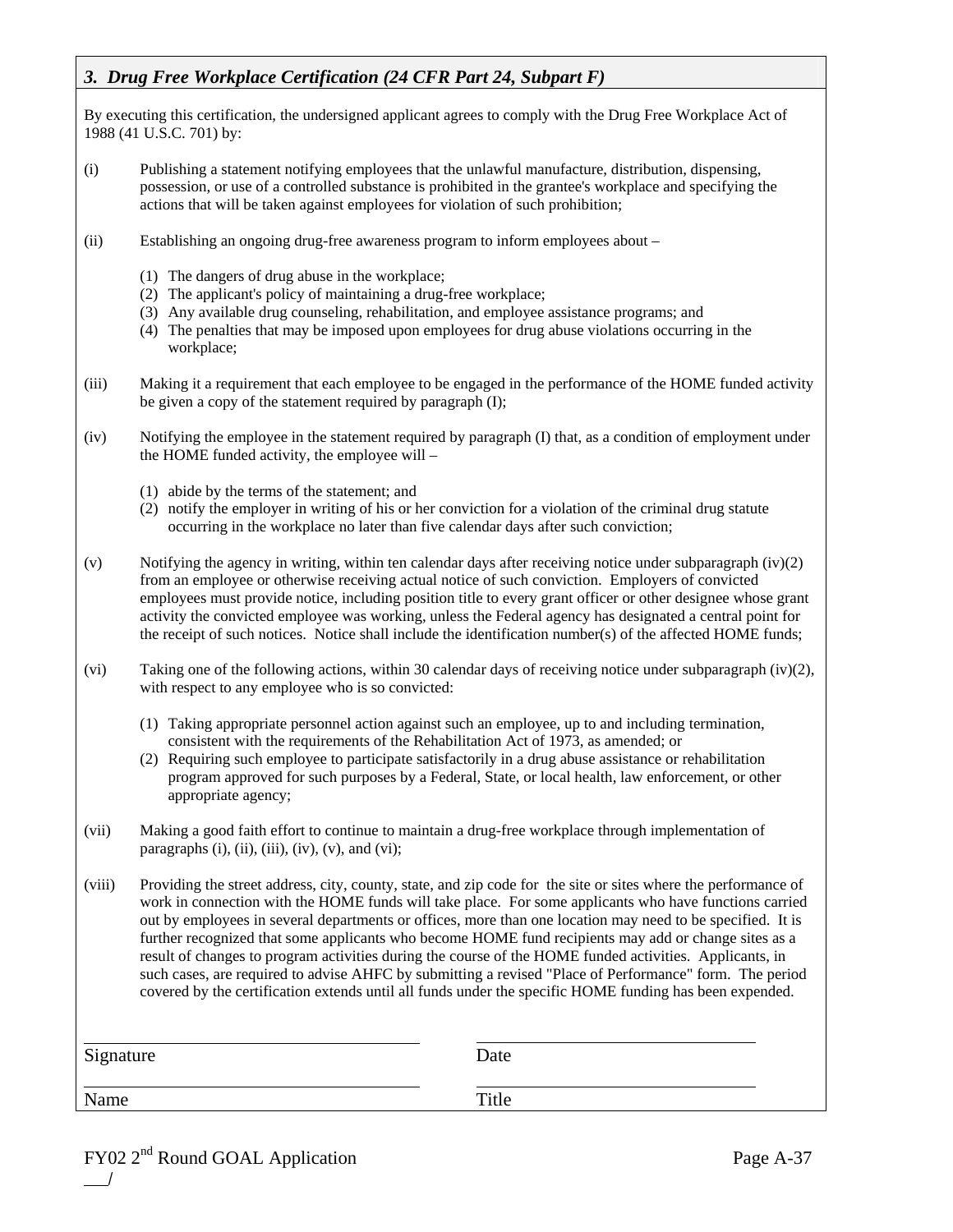#### *4. Instructions & Agreement, and Certification Regarding Debarment, Suspension, Ineligibility and Voluntary Exclusions – lower tier covered transactions.*

- 1. By signing and submitting this proposal, the prospective lower tier participant is providing the certification set out below.
- 2. The certification in this clause is a material representation of fact upon which reliance was placed when this transaction was entered into. If it is later determined that the prospective lower tier participant knowingly rendered an erroneous certification, in addition to other remedies available to the Federal Government, the department or agency with which this transaction originated may pursue available remedies, including suspension and/or debarment.
- 3. The prospective lower tier participant shall provide immediate written notice to the person to which this proposal is submitted if at any time the prospective lower tier participant learns that its certification was erroneous when submitted or has become erroneous by reason of changed circumstances.
- 4. The terms covered transaction, debarred, suspended, ineligible, lower tier covered transaction, participant, person, primary covered transaction, principal, proposal, and voluntarily excluded, as used in this clause, have the meanings set out in the Definitions and Coverage sections of rules implementing Executive order 12549. You may contact the person to which this proposal is submitted for assistance in obtaining a copy of those regulations.
- 5. The prospective lower tier participant agrees by submitting this proposal that, should the proposed covered transaction be entered into, it shall not knowingly enter into any lower tier covered transaction with a person who is debarred, suspended, declared ineligible, or voluntarily excluded from participation in this covered transaction, unless authorized by the department or agency with which this transaction originated.
- 6. The prospective lower tier participant further agrees by submitting this proposal that it will include this clause titled "Certification Regarding Debarment, Suspension, Ineligibility and Voluntary Exclusion-Lower Tier Covered Transaction," without modification, in all lower tier covered transactions and in all solicitations for lower tier covered transactions.
- 7. A lower tier participant in a covered transaction may rely upon a certification of a prospective lower tier participant in a lower tier covered transaction that it is not debarred, suspended, ineligible, or voluntarily excluded from the covered transaction, unless it knows that the certification is erroneous. A lower tier participant may decide the method and frequency by which it determines the eligibility of its principals. Each lower tier participant may, but is not required to, check the Nonprocurement List.
- 8. Nothing contained in the foregoing shall be construed to require establishment of a system of records in order to render in good faith the certification required by this clause. The knowledge and information of a lower tier participant is not required to exceed that which is normally possessed by a prudent person in the ordinary course of business dealings.
- 9. Except for transactions authorized under paragraph 5 of these instructions, if a lower tier participant in a covered transaction knowingly enters into a lower tier covered transaction with a person who is suspended, debarred, ineligible, or voluntarily excluded from participation in this transaction, in addition to other remedies available to the Federal Government, the department or agency with which this transaction originated may pursue available remedies, including suspension and/or debarment.

Certification:

1. The prospective lower tier participant certifies, by submission of this proposal, that neither it nor its principals is presently debarred, suspended, proposed for debarment, declared ineligible, or voluntarily excluded from participation in this transaction by any Federal department or agency.

2. Where the prospective lower tier participant is unable to certify to any of the statements in this certification, such prospective lower tier participant shall attach an explanation to this proposal.

 $\overline{a}$ 

 $\overline{a}$ Signature Capacity: HOME Funds Applicant, Contractor, etc.

Name, Title Date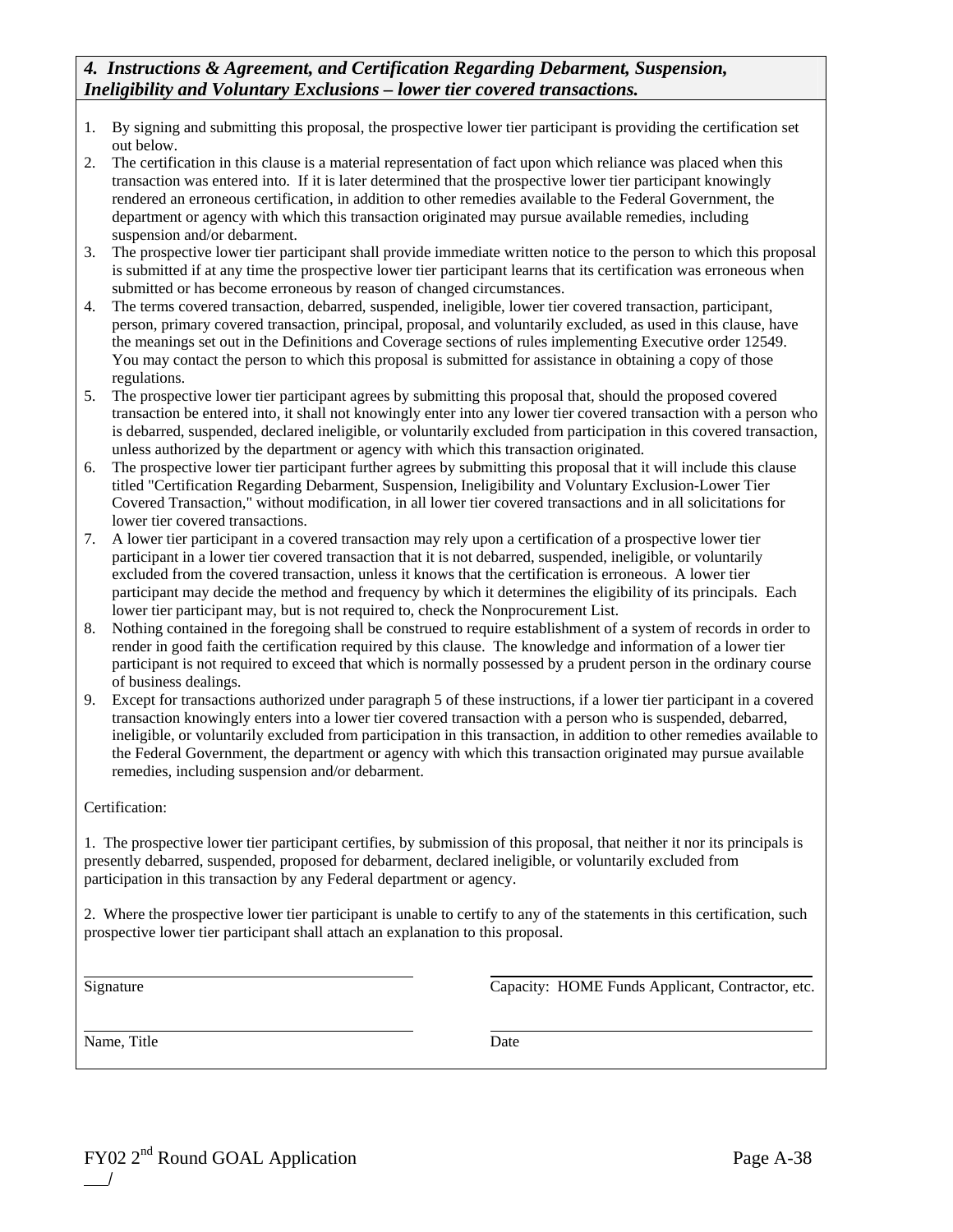## **SECTION VIII. HOMEOWNERSHIP DEVELOPMENT SUPPLEMENTAL INFORMATION**

### *Resale Restrictions and Resale Formula*

All homeownership development projects must remain affordable to low-income buyers throughout the affordability period. This period must be at least 15 years, but may be longer if elected by the applicant or if the extended low-income use is elected in Section IV Part B. Affordability must be enforced through a resale restriction that requires any sale of the unit during the affordability period to meet the following restrictions:

- a) The new purchaser must be low-income, meeting the HOME program definition, and occupy the property as the family's principal residence.
- b) The sales price must be affordable to the new purchaser. A sale is affordable when no more than 32 percent of the new purchaser's income is used to pay the fixed costs of owning a home (that is, loan payments of principal and interest, taxes and insurance, generally called PITI), or all housing expenses (including PITI, land lease or dues, utility expenses and a reasonable maintenance reserve) do not exceed 40 percent of the new purchaser's income. Another program-wide definition of an affordable sale may be proposed in writing by the applicant and considered for approval by AHFC.
- c) The original homebuyer, now the home seller, must receive a fair return on his or her investment. Fair return must be at least the amount of the homebuyer's initial investment in the purchase, but may also include, for example, part of all of any appreciation that might accrue. The definition of fair return and the proposed resale formula must be approved by AHFC in advance, and may be based on a definition proposed by the applicant.
- d) Deed restrictions, land covenants or other similar legal mechanism must be used to enforce these resale restrictions

Discuss how the proposed project's resale restrictions address the affordability provisions required in (b) above:

Discuss how the proposed project's resale formula addresses the fair return requirements in (c) above:

The proposed resale formula is attached in Tab .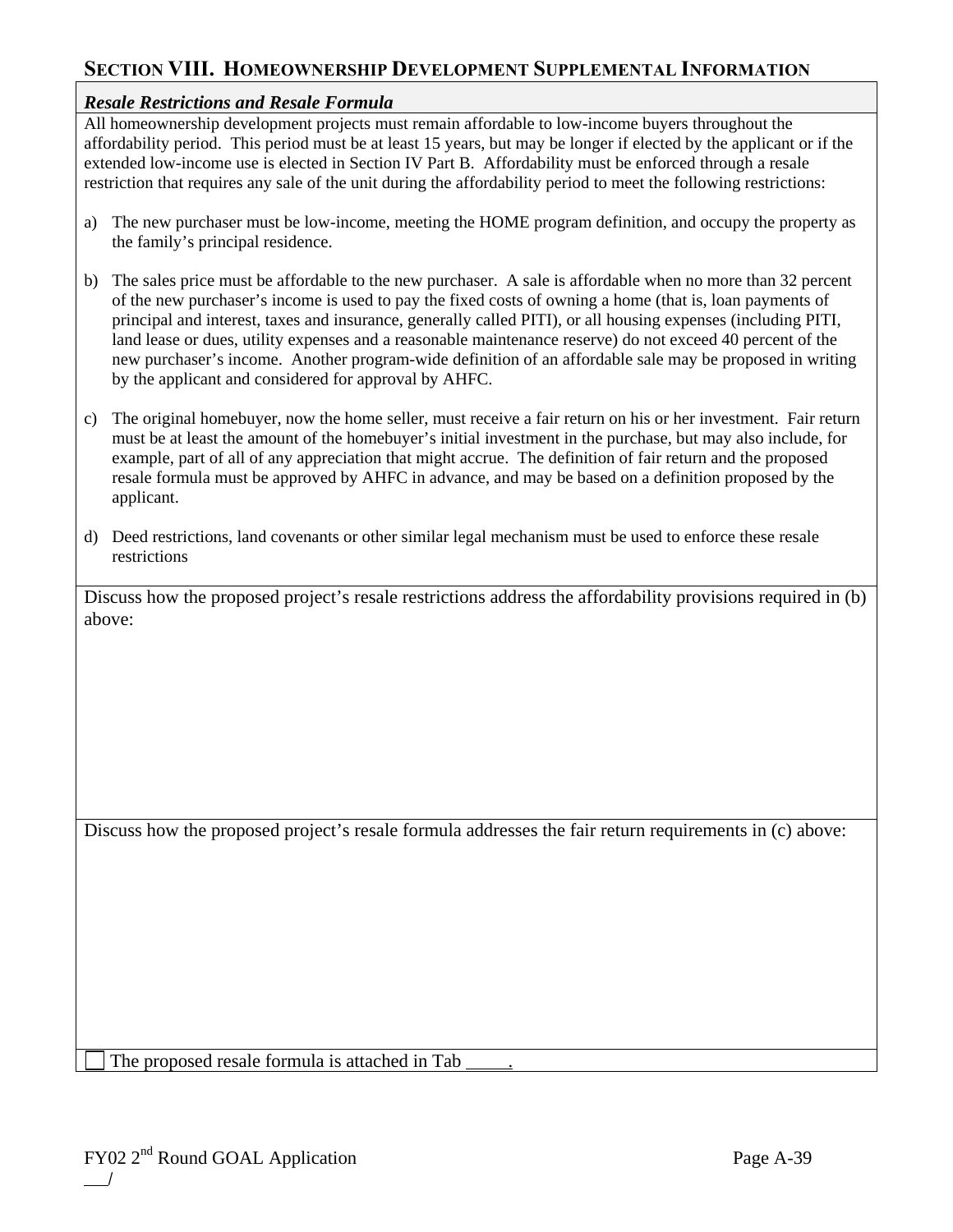### *Marketing*

Resale restrictions are not customary on homes for purchase. Discuss how you will market housing that involves resale restrictions in your community.

## *Subsidy Justification*

Homeowner Development project subsidies fund ONLY the difference between Total Development Cost of the project, and the project's appraised value. Subsidies are limited to \$40,000 per unit. It is assumed that the home will sell for the appraised value. Discuss why total development costs for this project exceed appraised value. Include in your discussion specific information on both the land and construction costs in your community. Reference appraisals and contractor bids for development costs and indicate where these are included in your application.

## *Housing Affordability*

Discuss the other sources of funds, if any, that are available to the homebuyer to make the purchase of the home, at appraised value affordable.

 Housing affordability is demonstrated in the Excel Spreadsheet "Homeownership Affordability" sheet.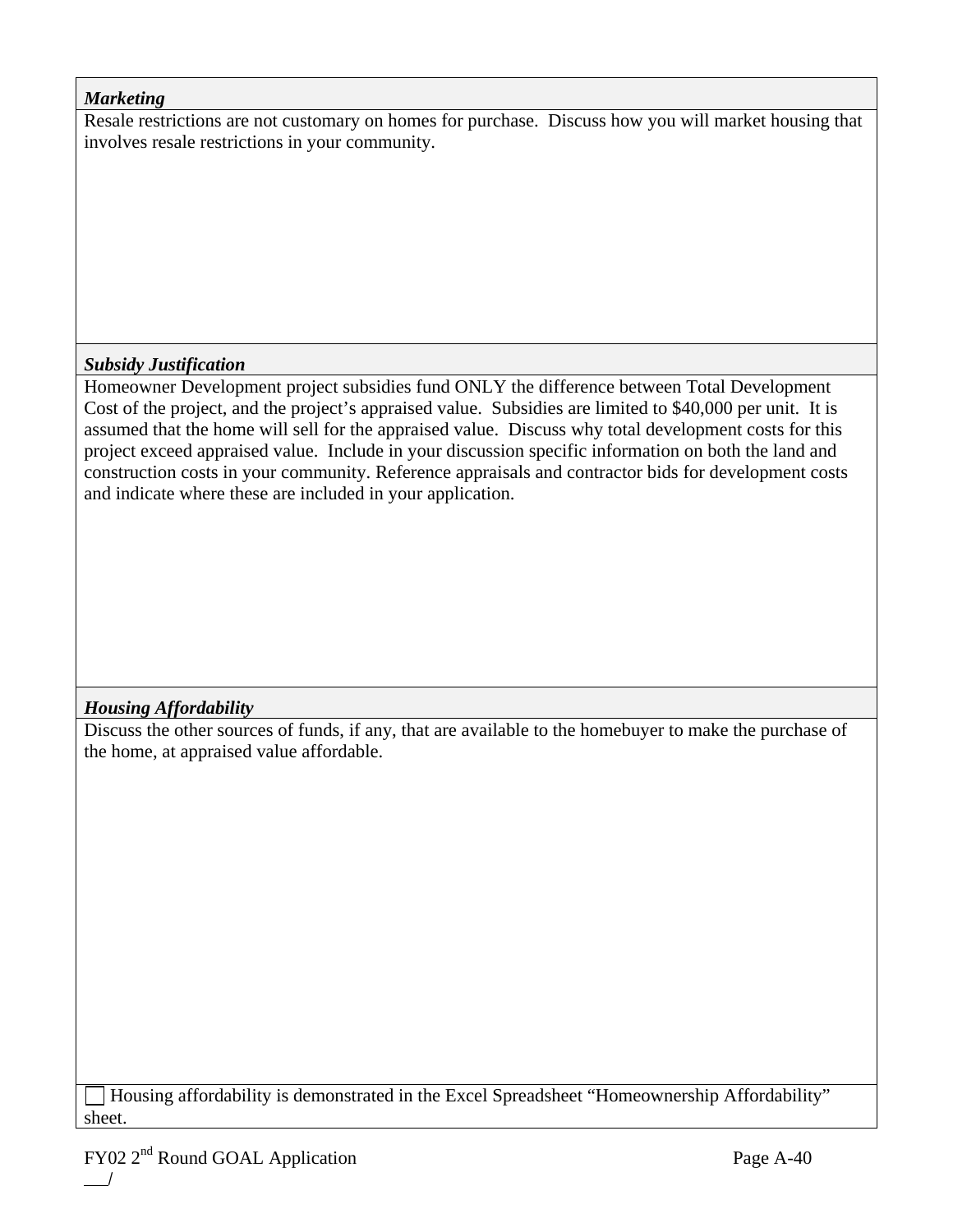Discuss the likelihood that the sources of funds identified above or other sources will be 1) needed and 2) necessary to achieve affordability for a low or moderate income buyer of the same home in ten years.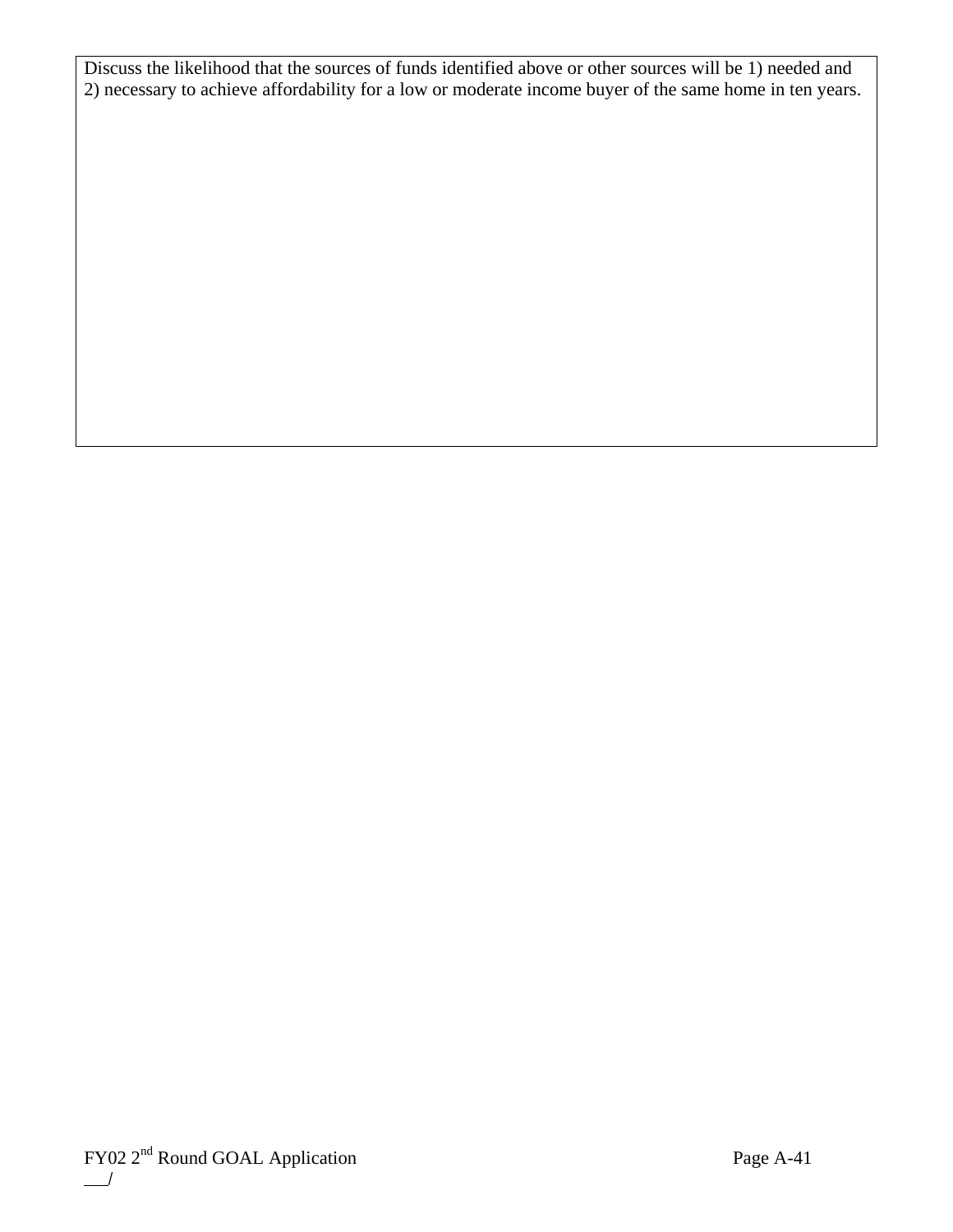## **SECTION IX. LOW INCOME HOUSING TAX CREDITS SUPPLEMENTAL INFORMATION**

(required for all projects applying for, or willing to accept, Low Income Housing Tax Credits)

| <b>Partnership Name and Mailing Address:</b>                                                                                                                                                                                                                                                                                                                                   | <b>Partnership Contact Telephone</b>                                                                                            |  |  |
|--------------------------------------------------------------------------------------------------------------------------------------------------------------------------------------------------------------------------------------------------------------------------------------------------------------------------------------------------------------------------------|---------------------------------------------------------------------------------------------------------------------------------|--|--|
| Name:                                                                                                                                                                                                                                                                                                                                                                          | Phone:<br><u> 1989 - Johann Barbara, martin amerikan basar dan basa dan basa dan basa dalam basa dalam basa dalam basa dala</u> |  |  |
|                                                                                                                                                                                                                                                                                                                                                                                | FAX:                                                                                                                            |  |  |
| Address Line 2: \\concess_                                                                                                                                                                                                                                                                                                                                                     | Partnership Federal Tax Identification Number:                                                                                  |  |  |
|                                                                                                                                                                                                                                                                                                                                                                                |                                                                                                                                 |  |  |
|                                                                                                                                                                                                                                                                                                                                                                                | <b>General Partner Contact Telephone</b>                                                                                        |  |  |
| Name:                                                                                                                                                                                                                                                                                                                                                                          | Phone:                                                                                                                          |  |  |
| Address Line 1:                                                                                                                                                                                                                                                                                                                                                                | FAX:                                                                                                                            |  |  |
|                                                                                                                                                                                                                                                                                                                                                                                | Partnership Federal Tax Identification Number:                                                                                  |  |  |
| City, State Zip:                                                                                                                                                                                                                                                                                                                                                               |                                                                                                                                 |  |  |
| require prior written approval from AHFC. If applying for grants as well, grants are made to the entity listed as the<br>applicant in Section I.<br><b>General Partner Type:</b><br>Non-Profit                                                                                                                                                                                 |                                                                                                                                 |  |  |
| 501(c)(3)<br>$501(c)(4)$ (Exempt purpose includes fostering Low-Income Housing<br>Exempt from taxation under Section 501(a) of IRS Code<br>For Profit                                                                                                                                                                                                                          |                                                                                                                                 |  |  |
| Is there more than one General Partner?<br>$ $ Yes<br>If yes, attach separate page which provides the above data for each General Partner                                                                                                                                                                                                                                      | $ $ No                                                                                                                          |  |  |
| LIHTC Non-Profit Set-Aside: To qualify for the LIHTC non-profit set-aside, the applicant must<br>"materially participate" in the development and operation of the project throughout the compliance<br>period. "Material participation" means that the non-profit must be participating in the operations<br>of the project on a regular, continuous and substantial basis.    |                                                                                                                                 |  |  |
| If you are applying for the LIHTC non-profit set-aside, describe below how the non-profit is<br>materially participating" in the project proposed in this application:                                                                                                                                                                                                         |                                                                                                                                 |  |  |
|                                                                                                                                                                                                                                                                                                                                                                                |                                                                                                                                 |  |  |
| If applying for LIHTCs and development activity includes acquisition of an existing property,<br>Note the following LIHTC program restriction and provide the requested data in this section:<br>LIHTC regulations prohibit the allocation of tax credits to a project being acquired which has been<br>owned by the existing seller for less than ten years ("10 Year Rule"). |                                                                                                                                 |  |  |
| Address of Building (s) Being Acquired                                                                                                                                                                                                                                                                                                                                         | Anticipated<br><b>Purchase Date</b><br>Date Acquired                                                                            |  |  |
|                                                                                                                                                                                                                                                                                                                                                                                |                                                                                                                                 |  |  |
|                                                                                                                                                                                                                                                                                                                                                                                |                                                                                                                                 |  |  |
|                                                                                                                                                                                                                                                                                                                                                                                |                                                                                                                                 |  |  |
|                                                                                                                                                                                                                                                                                                                                                                                |                                                                                                                                 |  |  |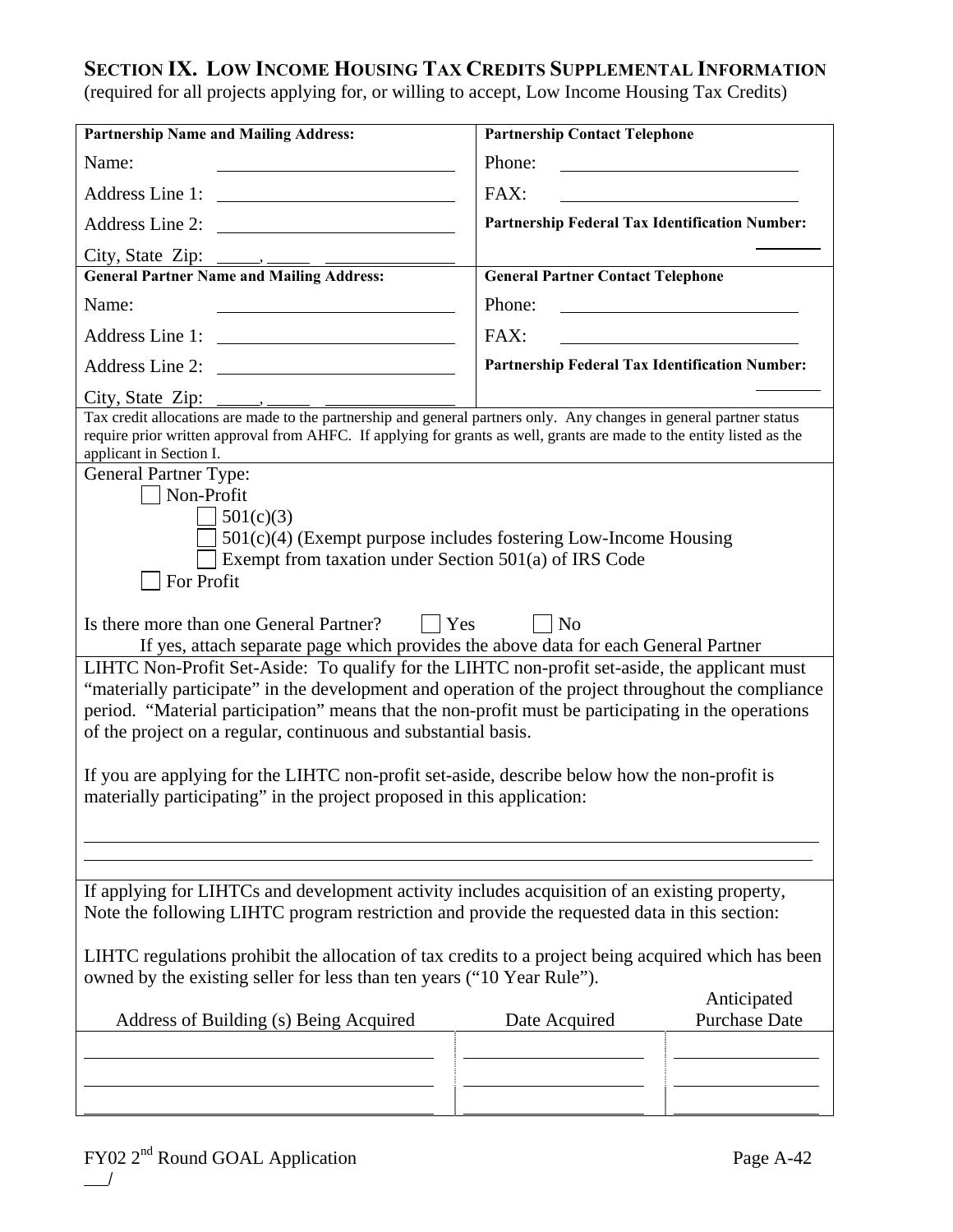## **SECTION X. MULTI-FAMILY LOAN SUPPLEMENTAL INFORMATION**

(required for all projects applying for, or willing to accept, a multi-family loan)

## **Part A. Appraisal Authorization and Applicant Declaration.**

(Required for all applicants applying for Multi-family, Special Needs or Congregate Loan Financing)

| 1. Appraisal Authorization |  |
|----------------------------|--|
|                            |  |

I, (name), as the duly authorized representative of

(name of borrower), hereby authorize AHFC to

initiate the appraisal process, and further agree to remit payment to AHFC in the amount of the appraisal fee upon notice by AHFC that payment is due. Notice by AHFC will be given to the applicant at such point in time as it is determined by AHFC to whom the appraisal assignment will be awarded, generally based on a competitive bidding process which emphasizes completion time, cost, experience, and Alaska bidders preference.

Signature Date

 $\overline{a}$ 

| 2. Applicant Declarations                                                                                                                               |     |                |  |  |  |
|---------------------------------------------------------------------------------------------------------------------------------------------------------|-----|----------------|--|--|--|
| All loan applicants must answer questions $(a)$ through $(h)$ . Individuals must<br>answer $(a)$ through $(l)$ .                                        | Yes | N <sub>0</sub> |  |  |  |
| Are there any outstanding judgements against you?                                                                                                       |     |                |  |  |  |
| Have you been declared bankrupt within the past seven (7) years?                                                                                        |     |                |  |  |  |
| Have you had property foreclosed upon or given title or deed in lieu thereof in the last<br>seven (7) years?                                            |     |                |  |  |  |
| Are you a party to a lawsuit?                                                                                                                           |     |                |  |  |  |
| Have you directly or indirectly been obligated on any loan which resulted in foreclosure,<br>transfer of title in lieu of foreclosure, or judgement?    |     |                |  |  |  |
| Are you presently delinquent or in default of any Federal or State debt, or any other<br>loan, mortgage, financial obligation, bond, or loan guarantee? |     |                |  |  |  |
| Is any part of the down payment borrowed?                                                                                                               |     |                |  |  |  |
| Are you a co-maker or endorser on any other loan not listed in the previous liability<br>schedules or attached financial statements?                    |     |                |  |  |  |
| Are you obligated to pay alimony, child support, or separate maintenance?                                                                               |     |                |  |  |  |
| Are you a U.S. citizen?                                                                                                                                 |     |                |  |  |  |
| Are you a permanent resident alien?                                                                                                                     |     |                |  |  |  |
| Have you had an ownership interest in a property in the last three years?                                                                               |     |                |  |  |  |
| If yes, what type of property did you own?                                                                                                              |     |                |  |  |  |
| Principal Residence   Second Home<br>Investment Property (specify what type):                                                                           |     |                |  |  |  |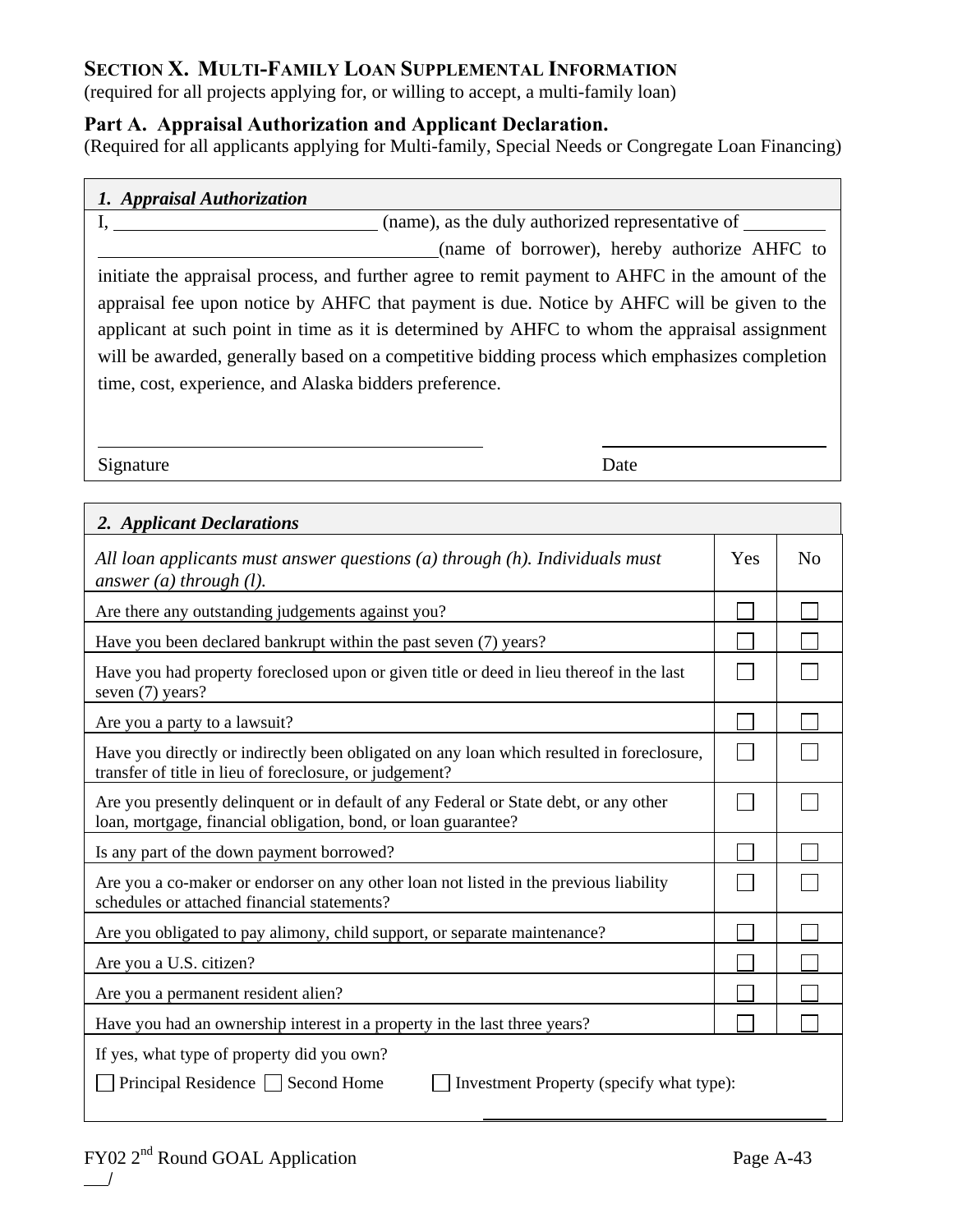## **Part B. Loan Application for Individuals**

(Required for all Individuals applying for Multi-family, Special Needs or Congregate Loan Financing)

| 1. Household and Employment Information                                                                                                                                                                                                                                                                                                                                              |                                                                                                                           |  |  |  |  |  |
|--------------------------------------------------------------------------------------------------------------------------------------------------------------------------------------------------------------------------------------------------------------------------------------------------------------------------------------------------------------------------------------|---------------------------------------------------------------------------------------------------------------------------|--|--|--|--|--|
| Source of Down Payment and Settlement Charges: New York 1989. The Second Line of Down Payment and Settlement Charges:                                                                                                                                                                                                                                                                |                                                                                                                           |  |  |  |  |  |
| Borrower Age: _____                                                                                                                                                                                                                                                                                                                                                                  | Co-Borrower Age:                                                                                                          |  |  |  |  |  |
| <b>Marital Status:</b><br>Married<br>Unmarried (single, divorced, widowed)<br>Separated                                                                                                                                                                                                                                                                                              |                                                                                                                           |  |  |  |  |  |
| Dependents:<br>N <sub>0</sub>                                                                                                                                                                                                                                                                                                                                                        | Yes, Ages: ______                                                                                                         |  |  |  |  |  |
| Do you own or rent the residence in which you currently reside:                                                                                                                                                                                                                                                                                                                      | $\Box$ Own $\Box$ Rent                                                                                                    |  |  |  |  |  |
| addresses at which you have resided during the past seven (7) years:                                                                                                                                                                                                                                                                                                                 | If you have resided at the address listed on page one of this application for less than seven $(7)$ years, list all other |  |  |  |  |  |
| $\left(1\right)$                                                                                                                                                                                                                                                                                                                                                                     | (2)                                                                                                                       |  |  |  |  |  |
| $\overline{3}$ $\overline{2}$ $\overline{3}$ $\overline{3}$ $\overline{3}$ $\overline{3}$ $\overline{3}$ $\overline{3}$ $\overline{3}$ $\overline{3}$ $\overline{3}$ $\overline{3}$ $\overline{3}$ $\overline{3}$ $\overline{3}$ $\overline{3}$ $\overline{3}$ $\overline{3}$ $\overline{3}$ $\overline{3}$ $\overline{3}$ $\overline{3}$ $\overline{3}$ $\overline{3}$ $\overline{$ | $(4) \qquad \qquad \underbrace{\qquad \qquad }$                                                                           |  |  |  |  |  |
| <b>Employment Information:</b>                                                                                                                                                                                                                                                                                                                                                       |                                                                                                                           |  |  |  |  |  |
| <b>Current Employment Information</b>                                                                                                                                                                                                                                                                                                                                                |                                                                                                                           |  |  |  |  |  |
| Name of Employer:<br><u> 1989 - Johann Barbara, martin a</u>                                                                                                                                                                                                                                                                                                                         | No. of years on this job:                                                                                                 |  |  |  |  |  |
| <b>Employer Address:</b><br><u> 1980 - Johann Barn, mars ann an t-Amhain Aonaich an t-Aonaich an t-Aonaich ann an t-Aonaich ann an t-Aonaich</u>                                                                                                                                                                                                                                     |                                                                                                                           |  |  |  |  |  |
| <b>Employer Telephone:</b><br><u> 1990 - Johann Barbara, martin a</u>                                                                                                                                                                                                                                                                                                                | Gross Monthly Income: \$                                                                                                  |  |  |  |  |  |
|                                                                                                                                                                                                                                                                                                                                                                                      | Previous Employment Information (if current employment position held for less than two years)                             |  |  |  |  |  |
| Name of Employer:                                                                                                                                                                                                                                                                                                                                                                    | No. of years on this job:<br><u> 1980 - Johann Barbara, martin amerikan basar da</u>                                      |  |  |  |  |  |
| <b>Employer Address:</b><br>Position/Title:                                                                                                                                                                                                                                                                                                                                          |                                                                                                                           |  |  |  |  |  |
| Gross Monthly Income: \$<br><b>Employer Telephone:</b>                                                                                                                                                                                                                                                                                                                               |                                                                                                                           |  |  |  |  |  |
| <b>Gross Monthly Income:</b><br>Housing Expense:                                                                                                                                                                                                                                                                                                                                     |                                                                                                                           |  |  |  |  |  |
| <b>Base Employment Income</b><br>$\frac{1}{2}$                                                                                                                                                                                                                                                                                                                                       | Rent<br>\$                                                                                                                |  |  |  |  |  |
| Overtime<br>\$                                                                                                                                                                                                                                                                                                                                                                       | Mortgage Payment<br>\$                                                                                                    |  |  |  |  |  |
| <b>Bonuses</b><br>\$                                                                                                                                                                                                                                                                                                                                                                 | <b>Homeowner Dues</b><br>\$                                                                                               |  |  |  |  |  |
| Commissions<br>\$                                                                                                                                                                                                                                                                                                                                                                    | Other<br>\$                                                                                                               |  |  |  |  |  |
| Net Rental Income (from rental<br>\$<br>schedule                                                                                                                                                                                                                                                                                                                                     | Total<br>\$                                                                                                               |  |  |  |  |  |
| $\S$                                                                                                                                                                                                                                                                                                                                                                                 |                                                                                                                           |  |  |  |  |  |
| Total                                                                                                                                                                                                                                                                                                                                                                                |                                                                                                                           |  |  |  |  |  |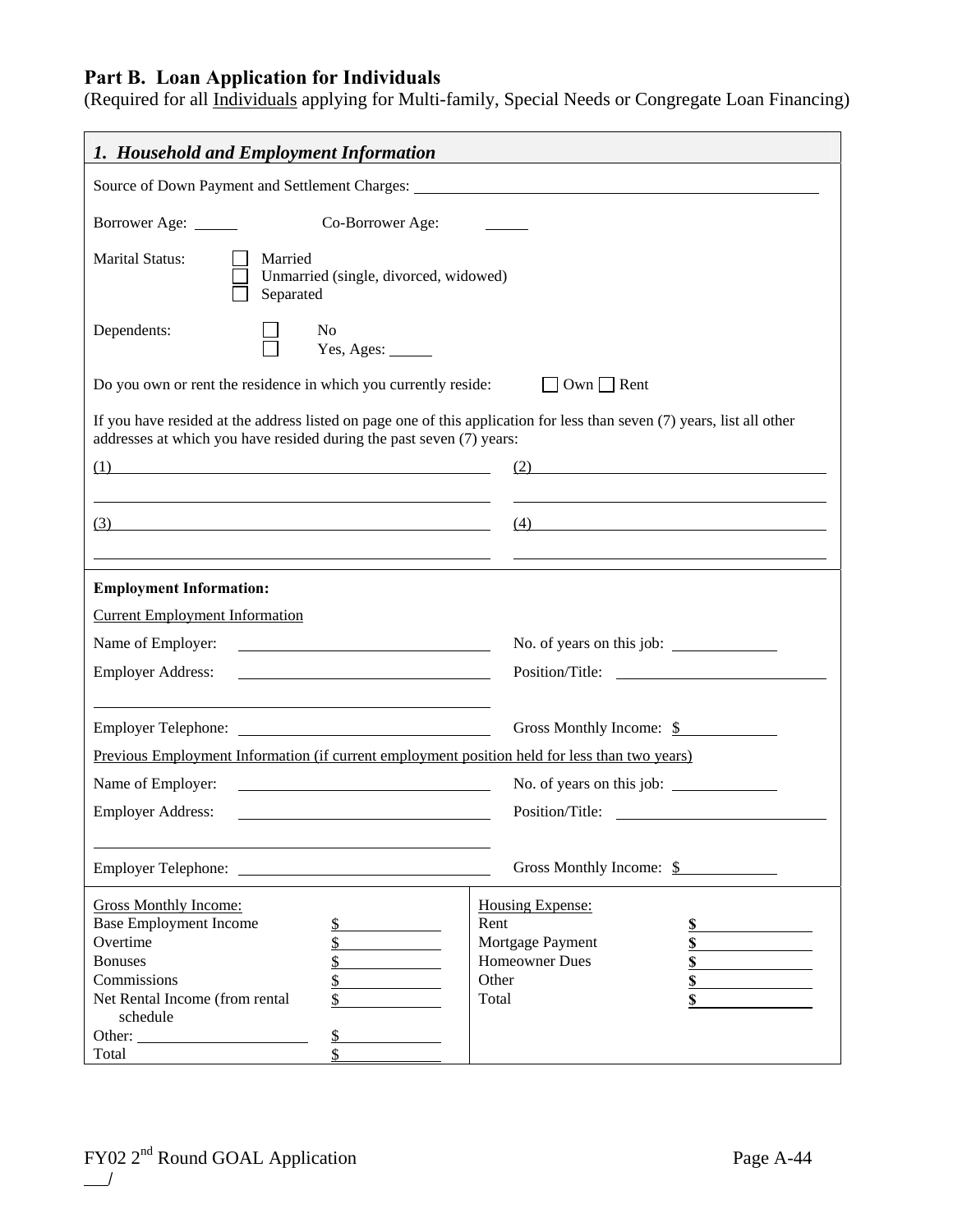| 2. Assets                                             |               |                                                |                     |  |  |
|-------------------------------------------------------|---------------|------------------------------------------------|---------------------|--|--|
| <b>Liquid Assets:</b>                                 |               | Other Assets:                                  |                     |  |  |
| Cash deposit toward purchase<br>held by:              | \$            | <b>Real Estate Owned</b><br>(from r/e schedule | \$                  |  |  |
| Name & Address<br>of Bank, S&L, or<br>Credit Union:   |               | Vested interest in<br>retirement fund          | \$                  |  |  |
| (1)<br>$Acct$ #                                       | \$            | Net worth of<br>business(es) owned             | \$                  |  |  |
| (2)<br>$Acct$ #                                       | $\mathcal{S}$ | <b>Automobiles Owner</b><br>(make & year)      | \$                  |  |  |
| (3)<br>Acct#                                          | \$            | Other Assets (list)                            | \$                  |  |  |
| Stocks & Bonds (company<br>name/number & Description) | \$            | Other Assets (list)                            | \$                  |  |  |
| Cash value/life insurance                             | \$            | <b>Subtotal Other Assets:</b>                  | \$<br>0.00          |  |  |
| Other:                                                | \$            |                                                |                     |  |  |
| <b>Subtotal Liquid Assets:</b>                        | \$<br>0.00    | <b>TOTAL ASSETS:</b>                           | $\mathbf S$<br>0.00 |  |  |

| 3. Liabilities           |                        |                       |  |  |  |  |
|--------------------------|------------------------|-----------------------|--|--|--|--|
| Name, Address, & Account | <b>Monthly Payment</b> |                       |  |  |  |  |
| No. of Company           | Amount                 | <b>Unpaid Balance</b> |  |  |  |  |
| #                        | \$                     | \$                    |  |  |  |  |
| $\#$                     | \$                     | \$                    |  |  |  |  |
| #                        | S                      | \$                    |  |  |  |  |
| $\#$                     | \$                     | \$                    |  |  |  |  |
| #                        | \$                     | \$                    |  |  |  |  |
| #                        | \$                     | \$                    |  |  |  |  |
| <b>TOTAL LIABILITIES</b> | \$<br>0.00             | \$                    |  |  |  |  |

 $\overline{1}$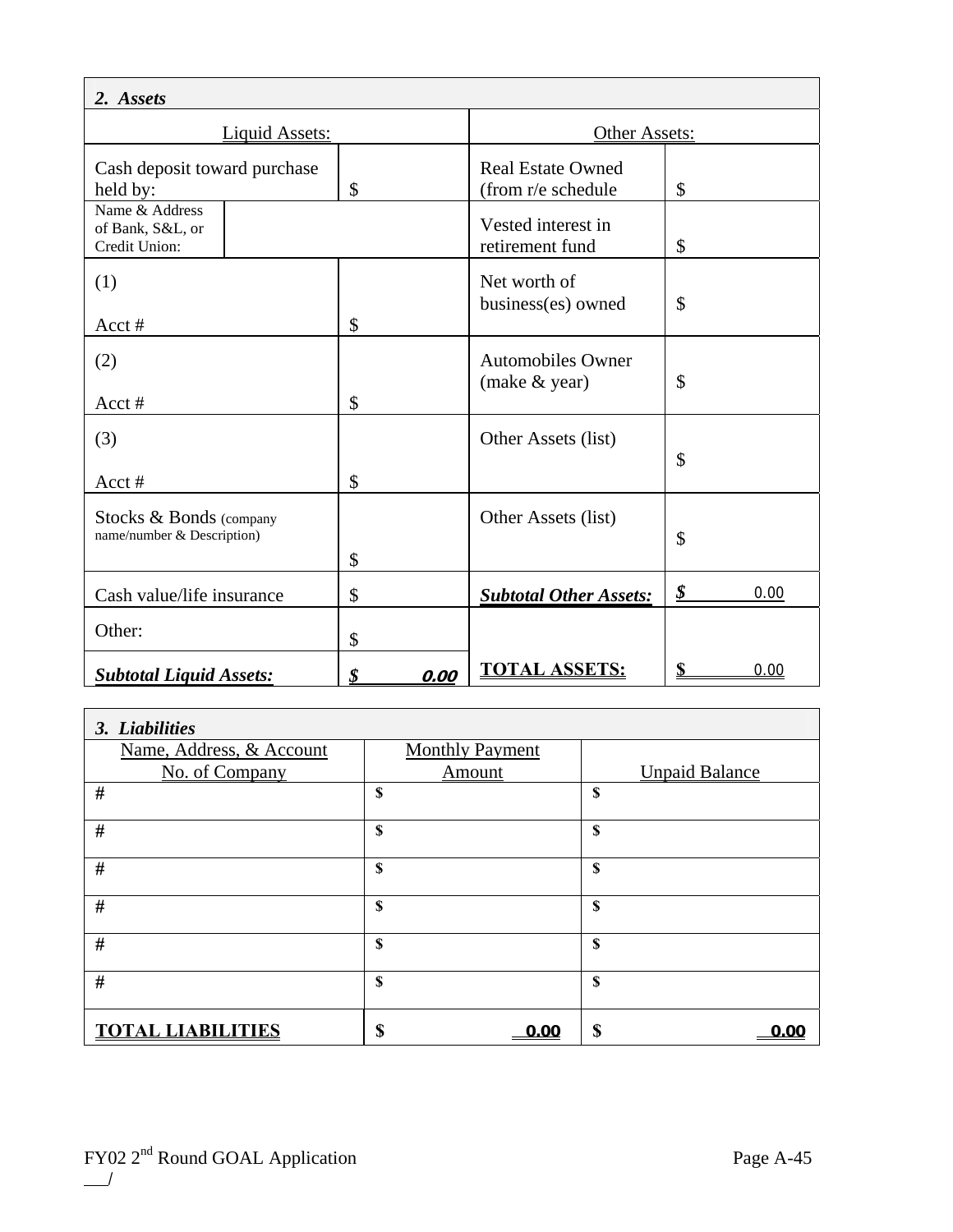| <b>Real Estate Owned Schedule</b><br>$\boldsymbol{4}$ . |                                |                                        |                                   |                         |                                              |                                   |
|---------------------------------------------------------|--------------------------------|----------------------------------------|-----------------------------------|-------------------------|----------------------------------------------|-----------------------------------|
| <b>Property Address</b>                                 | <b>Property</b><br><b>Type</b> | <b>Name of Lender</b><br>& Account No. | <b>Assessed Value</b>             | Mortgage/Lien<br>Amount | <b>Total Monthly</b><br><b>Rental Income</b> | Mortgage<br>Payment               |
| (1)                                                     |                                | $\#$                                   | $\boldsymbol{\mathsf{S}}$         | $\mathbb S$             | $\mathbb S$                                  | $\boldsymbol{\$}$                 |
| (2)                                                     |                                | #                                      | $\mathbb{S}$                      | $\mathbb S$             | $\mathbb S$                                  | $\mathbb S$                       |
| (3)                                                     |                                | $\#$                                   | $\mathbb{S}$                      | $\mathbb S$             | $\mathbb S$                                  | \$                                |
| (4)                                                     |                                | $\#$                                   | $\mathbf S$                       | $\mathbb{S}$            | $\mathbb{S}$                                 | $\mathbf S$                       |
| (5)                                                     |                                | $\#$                                   | $\mathbf S$                       | \$                      | \$                                           | $\boldsymbol{\$}$                 |
| (6)                                                     |                                | $\#$                                   | $\mathbf S$                       | $\boldsymbol{\$}$       | $\mathbb{S}$                                 | $\boldsymbol{\$}$                 |
| (7)                                                     |                                | $\#$                                   | $\mathbf S$                       | $\boldsymbol{\$}$       | $\mathbb{S}$                                 | $\boldsymbol{\$}$                 |
| (8)                                                     |                                | $\#$                                   | \$                                | \$                      | \$                                           | \$                                |
| (9)                                                     |                                | $\#$                                   | $\boldsymbol{\mathsf{S}}$         | \$                      | \$                                           | $\boldsymbol{\$}$                 |
| (10)                                                    |                                | $\#$                                   | $\mathbf S$                       | $\boldsymbol{\$}$       | $\mathbf S$                                  | $\boldsymbol{\$}$                 |
| <b>TOTALS</b>                                           |                                |                                        | $\boldsymbol{\mathsf{S}}$<br>0.00 | $\mathbb S$<br>0.00     | $\mathbb S$<br>0.00                          | $\boldsymbol{\mathsf{S}}$<br>0.00 |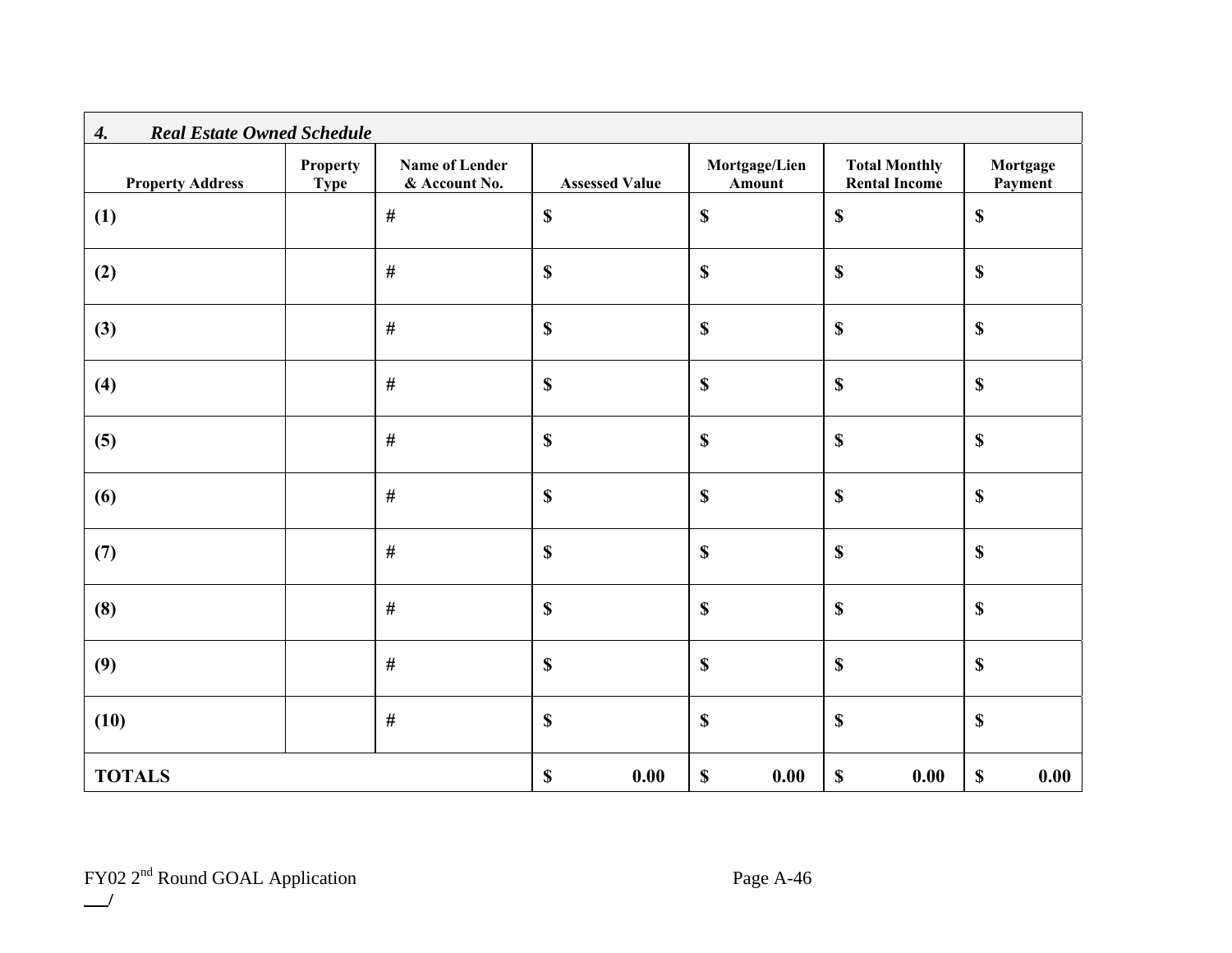## **SECTION XI. SENIOR HOUSING PRE-DEVELOPMENT GRANTS SUPPLEMENTAL**

## **INFORMATION**

(required for all projects applying for senior housing pre-development funds)

**No Senior Housing Pre-Development funds available through this year's NOFA. This section is reserved for future use.**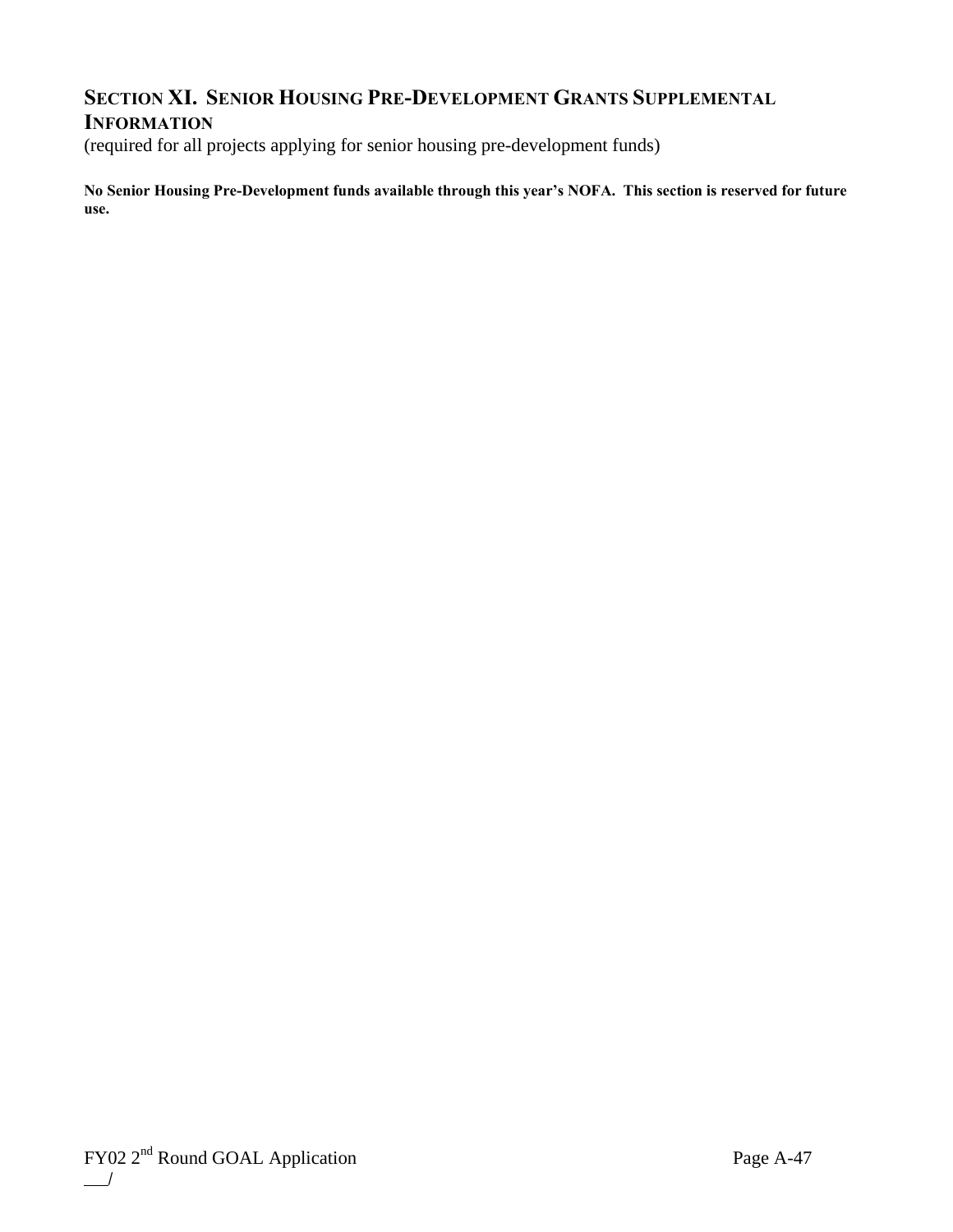## **SECTION XII. PROJECTS INVOLVING ACQUISITION OR REHABILITATION OF AN OCCUPIED PROPERTY**

## *Requirements for projects with acquisition or rehabilitation of existing property*

For all projects, regardless of funding requested, if development activity will result in tenant relocation, *you must attach a written relocation plan and fill out the tenant roll in this section*.

HOME Regulations require that the recipient of HOME funds (and in most cases, any other federal assistance) comply with the Uniform Relocation Act (URA), including, but not limited to, proper tenant notifications and relocation assistance.

URA requires tenant notification even if relocation will not occur. Sample General Information Notices are included in this section. For projects applying for HOME funds, *evidence of notification must be submitted with the applicant package.*

*Supporting Documentation for Section XI* 

 $\Box$  A relocation plan is attached in this section (required for all projects)

 Copies of all tenant notifications are attached in this section (required for all HOME funded projects)

 Evidence of tenant notification (such as return receipt or other signature of delivery and receipt by tenant) is attached in this section (required for all HOME funded projects)

Tenant Roll is attached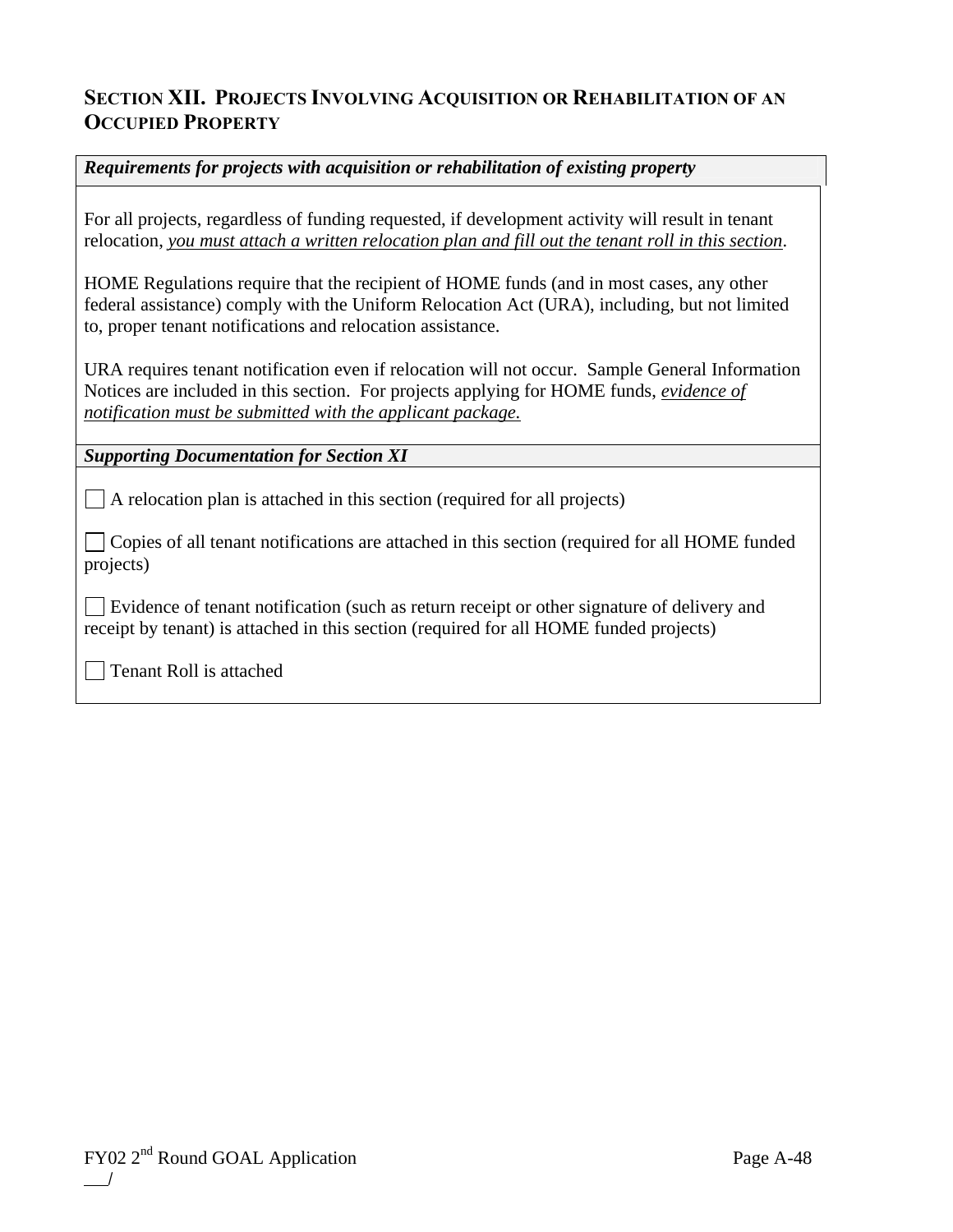## *Tenant Roll (Use Additional Pages if Necessary)*

This schedule must be completed if you are acquiring or rehabilitating a project which is currently occupied by anyone other than the owner of the project, i.e., occupied by tenants. *You must complete this schedule regardless of whether or not a tenant will actually be temporarily or permanently displaced.*

*If applying for HOME funds or willing to accept HOME funds as an alternative*, A "General Information Notice" must have been delivered to each tenant, via certified mail, return receipt requested, or hand delivered with signature of receipt by the tenant obtained, prior to the submittal of this application.

Evidence of delivery of each tenant's notice must be provided *in the application package* to be eligible for HOME Funds.

| Unit #<br>(list all units<br>numerically) | <b>Tenant Name</b> | <b>Tenant Mailing Address</b> | Unit Type<br>(# of Bedrooms) | Existing<br><b>Monthly Rental</b><br>Charge | Tenant To Be<br>Temporarily<br>Displaced (Y/N) |
|-------------------------------------------|--------------------|-------------------------------|------------------------------|---------------------------------------------|------------------------------------------------|
|                                           |                    |                               |                              |                                             | $\Box$ Yes $\Box$ No                           |
|                                           |                    |                               |                              |                                             | $\Box$ Yes $\Box$ No                           |
|                                           |                    |                               |                              |                                             | $\vert$ Yes $\Box$ No<br>$\Box$                |
|                                           |                    |                               |                              |                                             | $\Box$ Yes $\Box$ No                           |
|                                           |                    |                               |                              |                                             | $\Box$ Yes $\Box$ No                           |
|                                           |                    |                               |                              |                                             | $\Box$ Yes $\Box$ No                           |
|                                           |                    |                               |                              |                                             | $\Box$ Yes $\Box$ No                           |
|                                           |                    |                               |                              |                                             | $\Box$ Yes $\Box$ No                           |
|                                           |                    |                               |                              |                                             | $\Box$ Yes $\Box$ No                           |
|                                           |                    |                               |                              |                                             | Yes $\Box$ No<br>$\Box$                        |
|                                           |                    |                               |                              |                                             | $\Box$ Yes $\Box$ No                           |
|                                           |                    |                               |                              |                                             | $\Box$<br>$\vert$ Yes $\Box$ No                |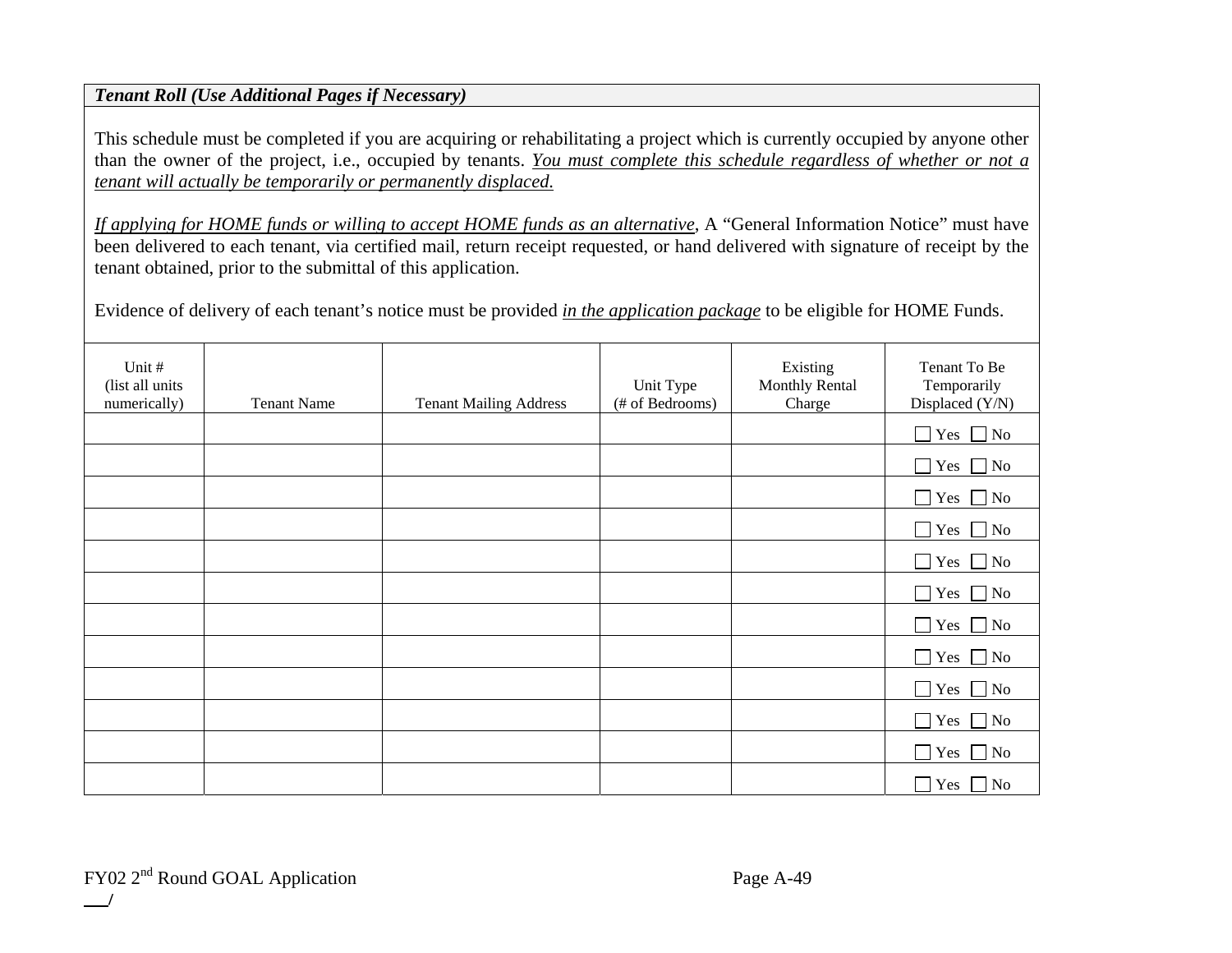### *Guide Form General Information Notice (Gin): Residential Tenant that will not be Displaced*

Dear \_\_\_\_\_\_\_\_\_\_\_\_\_\_\_\_\_\_\_\_\_\_\_:

On (date), (property owner) submitted an application to AHFC for financial assistance to acquire and/or rehabilitate (specify proposed activity) the building which you occupy at (address) .

This notice is to inform you that, if the assistance is provided and the building is (specify activity), you will not be displaced. Therefore, we urge you not to move anywhere at this time. If you elect to move for reasons of your own choice, you will not be provided relocation assistance.

If the application is approved and Federal assistance is provided for the (specify activity), you will be able to lease and occupy your present apartment (or another suitable, decent, safe and sanitary apartment in the same building) upon completion of the (specify activity) . Of course, you must comply with standard lease terms and conditions.

After the (specify activity) , your initial rent, including the estimated average monthly utility costs will not exceed the greater of (a) your current rent/average utility costs, or (b) 30 percent (30%) of your average monthly gross household income. If you must move temporarily so that the (specify activity) can be completed, suitable housing will be made available to you for the temporary period, and you will be reimbursed for all reasonable extra expenses, including all moving costs and any increase in housing costs.

Again, we urge you not to move. If the project is approved, you can be sure that we will make every effort to accommodate your needs. Because Federal assistance would be involved, you would be protected by the Uniform Relocation Assistance and Real Property Acquisition Policies Act of 1970, as amended.

This letter is important and should be retained. You will be contacted soon. In the meantime, if you have any questions about our plans, please contact *(name), (title), at (phone), (address)*.

Sincerely,

*(Name and Title)*